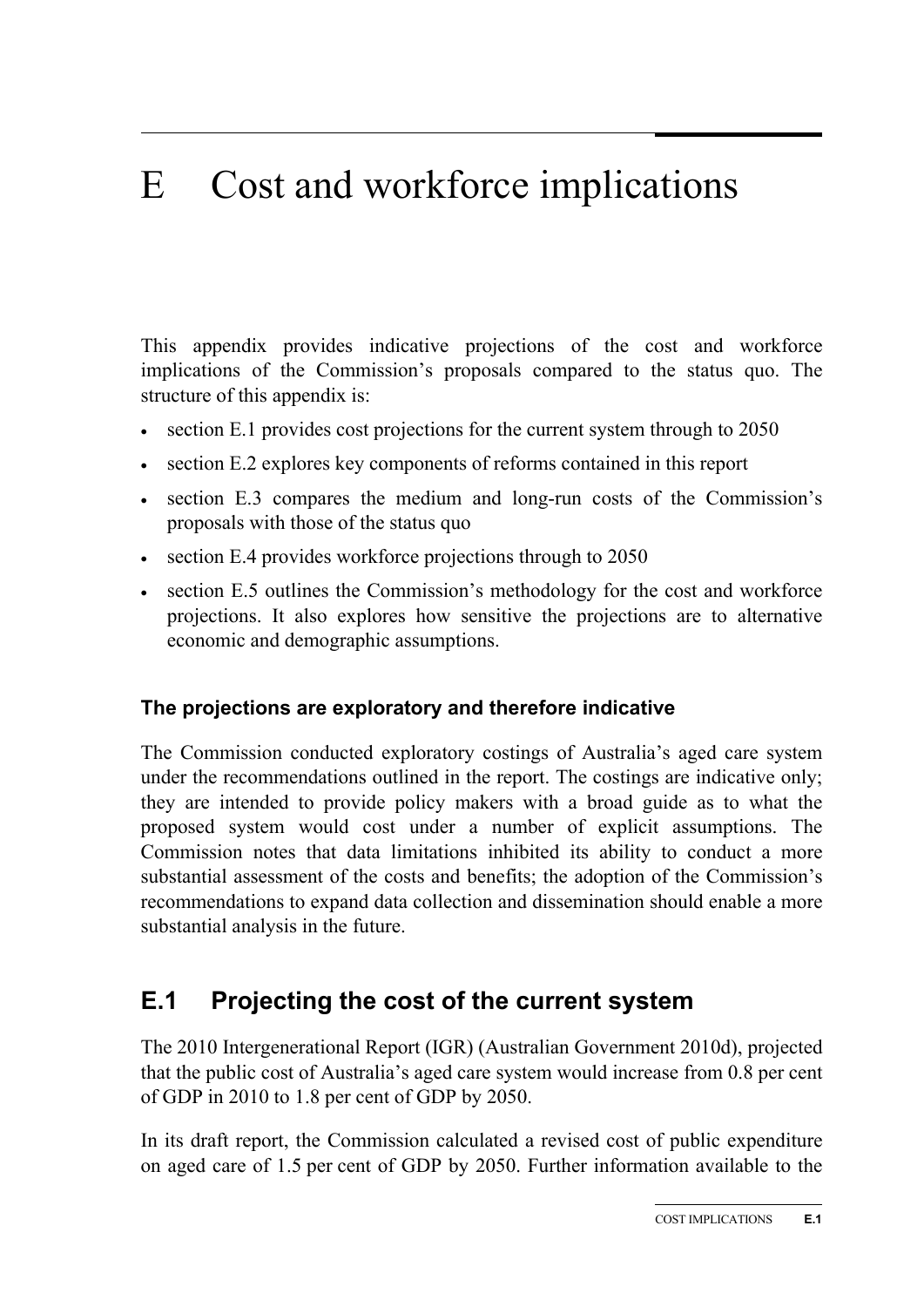Commission since the draft report has led to a new projection of 1.8 per cent of GDP by 2050 (which is coincidentally equal to the IGR projection). The public cost of these arrangements is projected to rise from \$9.4 billion in 2010 to \$69.4 billion in 2050 (in 2010 dollars). The Commission has termed this scenario the 'revised IGR projection'.

# **Assumptions that differ from the 2010 Intergenerational Report**

Since the 2010 IGR was prepared, and since the draft report was published, additional information has been released. This is principally about costs and usage rates for different services in the aged care system. Using this information, the Commission developed a revised projection of the costs of aged care assuming the continuation of current policies. This revised Productivity Commission projection is not necessarily endorsed or approved by Treasury.

The revised cost projection is based on adjustments to these assumptions:

- per place costs
	- new information was available to the Commission on both the public cost and the private co–contributions for aged care services
- the number of people using each type of aged care service in 2010
- the application of separate indexation rates to different components of aged care costs.

#### *Per place costs*

The same public per place cost of aged care were used by Treasury in the 2010 IGR and in the Henry Review (2010), and they were based on cost estimates provided by the Department of Health and Ageing (DoHA) in its submission to the Senate Finance and Public Administration Committee Inquiry into Residential and Community Aged Care in Australia (2008b). The Henry Review reported the average per place cost by package types and the average private contribution to these costs (table E.1). Using this information, the Commission was able to estimate the public per place cost of these programs. It should be noted that some of the cost estimates in the DoHA submission were for 2007-08 while others were expressed in 2007-08 dollars.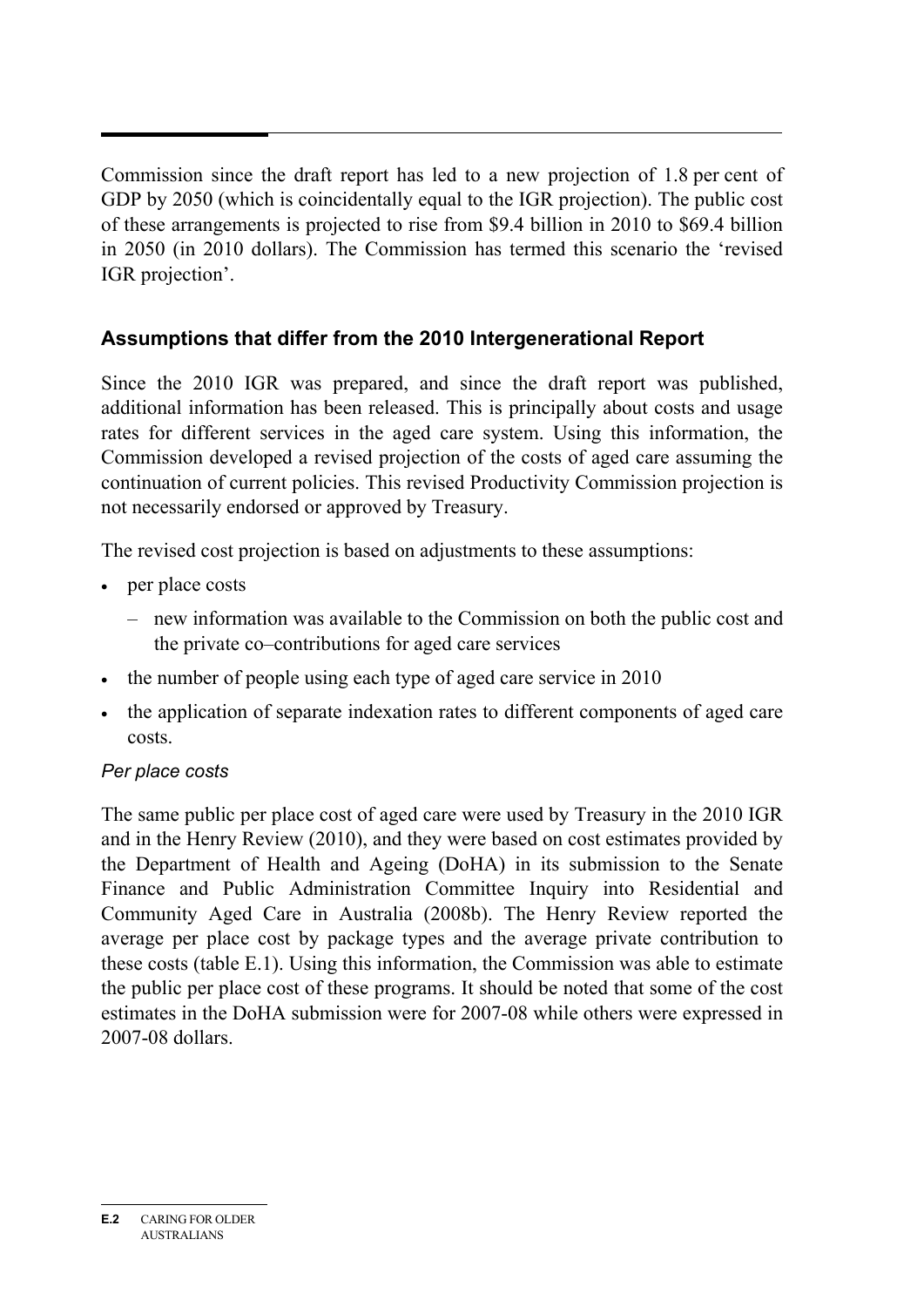|                        | Average annual<br>cost per recipient | Average private<br>contribution<br>per cent | Assumed public<br>cost per recipient a |
|------------------------|--------------------------------------|---------------------------------------------|----------------------------------------|
| Residential high care  | 63 300                               | 26                                          | 46 800                                 |
| Residential low care   | 39 550                               | 53                                          | 18 600                                 |
| EACH packages          | 43 630                               | 5                                           | 41 400                                 |
| EACH-Dementia packages | 49 150                               | 5                                           | 46 700                                 |
| <b>CACPs</b>           | 15 100                               | 16                                          | 12 700                                 |

#### Table E.1 **Aged care costs by funding source**

**a** Public cost assumed to be for 2007-08.

*Source*: Henry Review (2010).

More up-to-date data (to 2010) on the actual public cost of aged care places has become available. To compare the IGR per place costs to the actual costs for 2010, the Commission adjusted the costs from table E.2 using the assumed growth in per place costs from the IGR. The projected costs for residential care appear similar, however, the IGR's projected public costs for community care were substantially higher than the actual costs in 2010.

#### Table E.2 **Comparing per place public costs for 2010**

|                        | IGR assumption <sup>a</sup> | Actual public cost |
|------------------------|-----------------------------|--------------------|
| Residential high care  | 51 000                      | 51 550             |
| Residential low care   | 20 000                      | 20 150             |
| EACH packages          | 45 000                      | 39 250             |
| EACH-Dementia packages | 51 000                      | 43 450             |
| <b>CACPs</b>           | 14 000                      | 12 700             |

**a** The IGR used the estimated per place cost from the Henry Review as relevant for 2007-08. To arrive at equivalent projections for 2010, they have been inflated by the IGR assumed annual rate of aged care cost increases (4.14 per cent) for two years.

*Sources*: Commission calculations; DoHA (2010n).

#### *Number of people using aged care services in 2010*

The Commission also had access to more recent data on the actual use of aged care services from DoHA (2010n). Comparing the IGR projections to the actual number of people receiving care in 2010, it is clear that there has been a change in the pattern of use since the IGR projections were developed. For example, the actual use of residential care — which has the highest public per person cost — was lower than the IGR projection for 2010 (figure E.1). More recent data also shows slightly higher use of HACC services in 2010.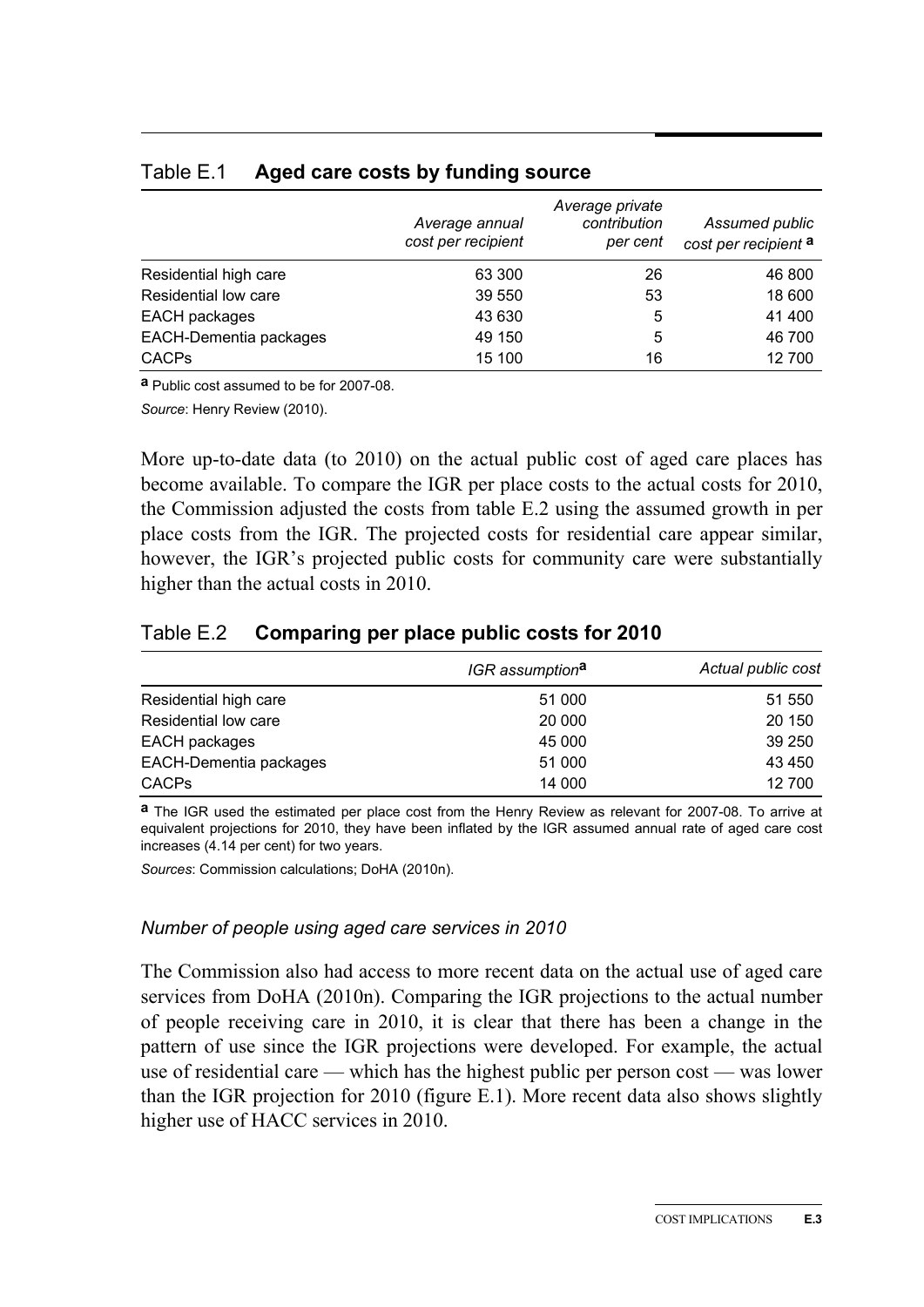

#### Figure E.1 **Use of aged care under current policies**

Comparison of IGR projected use and actual use in 2010**a**

**a** Number of people in care on 30 June 2010. Community care includes CACP, EACH and EACH-D packages but does not include HACC services.

*Data source*: Data supplied by Treasury; DoHA (2010n).

#### *Projected cost indexation*

The 2010 IGR assumed a real annual growth rate of 1.6 per cent in unit costs for all public cost components of aged care (2010, p. 145). Currently, some policy settings restrict the growth of a number of these cost components. Because the Commission proposes changes to policy settings, however, it was necessary to incorporate greater detail about these policy settings in the assumptions for the cost projections.

The approach taken by the Commission was to prepare the cost projections in nominal terms so as revisions to CPI projections could be incorporated into the costings. To replicate the IGR cost projections, it was necessary to convert the projected real cost indexation rates into nominal indexation rates (box E.1). The Commission calculated that the assumed per place indexation rate for the IGR report was 4.14 per cent per annum for most of the projection period (table E.3).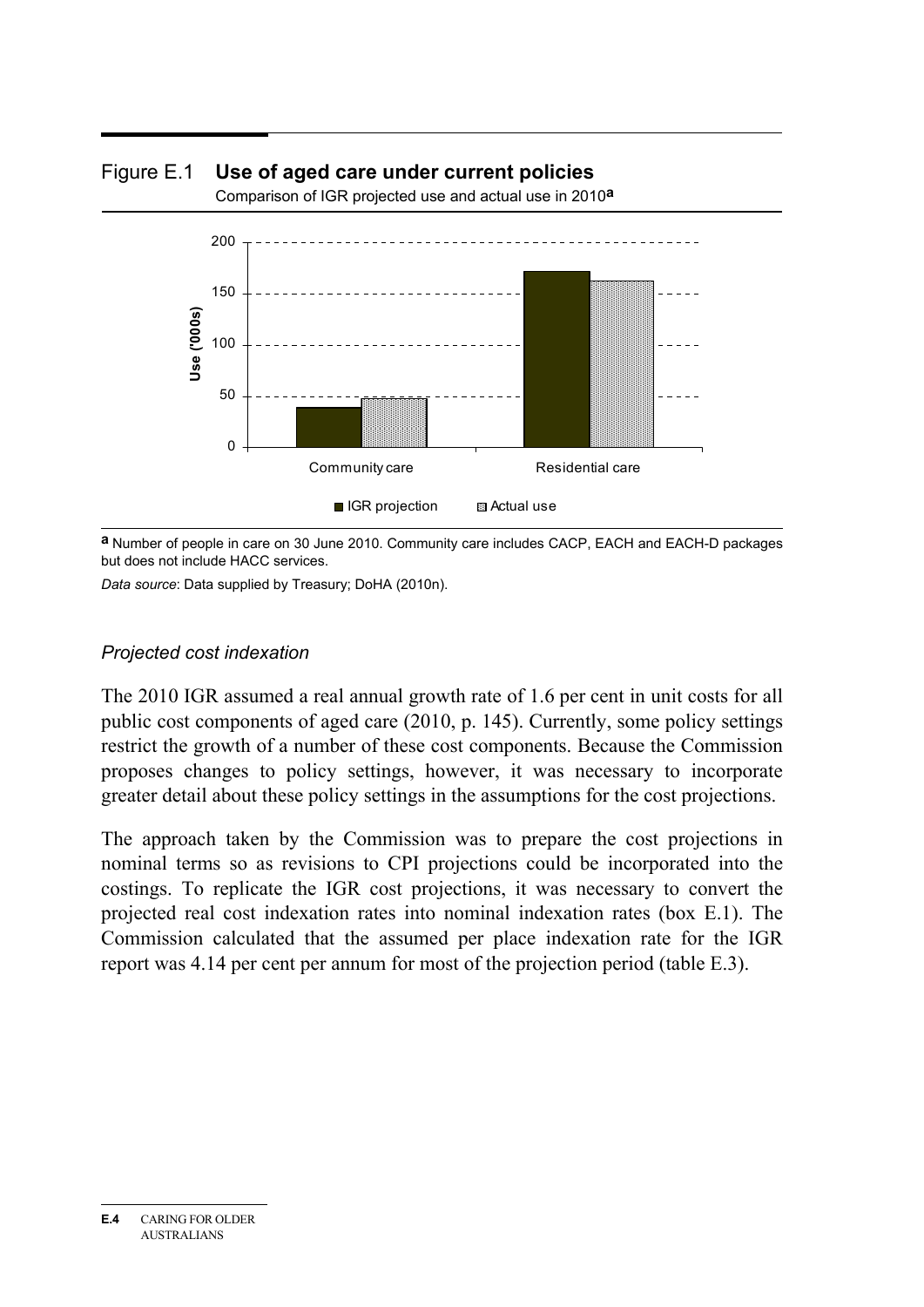## Box E.1 **Converting real cost indexation rates to nominal rates**

The 2010 IGR report states that the CPI beyond the forward estimates period is assumed to grow at 2.5 per cent per annum (the mid-point of the Reserve Bank's inflation target range). For the forward estimates period, the CPI was assumed to grow in line with the 2010-11 Mid-Year Economic and Fiscal Outlook (table E.3). To calculate the resulting nominal increase in per place costs, the Commission created an index series for CPI growth and for the real growth in per place costs. The nominal growth in per place costs can be obtained by multiplying these two index series.

For example, in 2012-13, the CPI is projected to grow by 2.5 per cent. If the base value for the CPI index in 2011-12 was 1, then the index value for 2012-13 would be 1.025 (1 + the CPI growth rate/100). As the IGR assumed a real increase in per place costs of 1.6 per cent per year, the index value for real per place costs in 2012-13 would be 1.016 (assuming the index value for 2011-12 was 1). If the two index values are multiplied, the value for 2011-12 would be 1 while the value for 2012-13 would be 1.0414 — indicating an increase in the nominal per place costs of 4.14 per cent.

|                           | CPI | Nominal aged care cost<br>indexation - IGR 2010 |
|---------------------------|-----|-------------------------------------------------|
| 2011-12                   | 3.0 | 4.65                                            |
| Rest of projection period | 2.5 | 4.14                                            |

#### Table E.3 **Assumed per place cost indexation for IGR 2010**

*Sources*: Australian Government (2010d, 2010k).

For the final report, the Commission followed the IGR approach of indexing all public aged care costs by 4.14 per cent a year. This deviates from the draft report where, for community care packages, the Commission used an index consistent with the assumed growth in the Age Pension.

Under current policy settings, the amount that aged care providers can charge for everyday living expenses in residential care is linked to changes in the rate of the single Age Pension (that is, 84 per cent of the single full rate Age Pension).

Currently, the Age Pension is indexed by the greater of CPI or male total average weekly earnings — with earnings typically being the larger of the two. The IGR does not include projections for growth in male total average weekly earnings, but it does include assumptions for the growth in average weekly earnings. The Commission used average weekly earnings as a proxy for the growth in male total average weekly earnings, and by extension, the growth in the Age Pension. The IGR assumption is for average weekly earnings to increase at a rate of 4 per cent per year in nominal terms (or 1.46 per cent in real terms).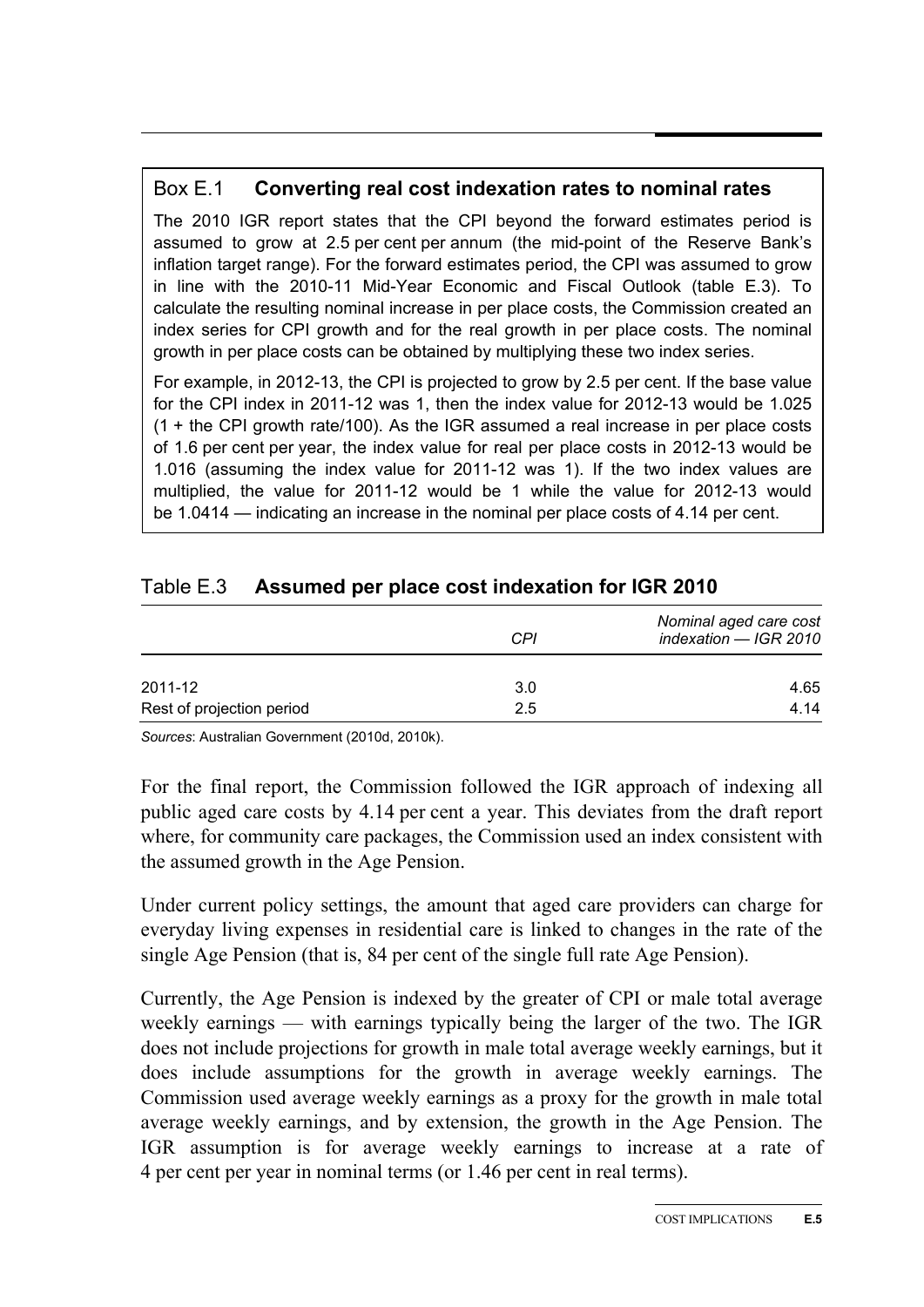In preparing the revised IGR projections, the Commission assumed that the per place cost of everyday living expenses in aged care will grow by 4 per cent per year in nominal terms.

The 2010 IGR only included public cost projections for aged care, but as the Commission is examining the overall funding of the aged care sector, it was necessary to make assumptions about the growth in private costs. Accommodation bonds, which are paid in low level and extra service residential care, are the principal private cost in aged care. As outlined in chapter 7, average residential accommodation bonds increased from around \$58 000 in 1997-98 to almost \$233 000 in 2009-10 — a nominal growth rate exceeding 12 per cent per year. The Commission used a conservative assumption that under current policy settings, bonds would continue to expand, but at a lower rate of 5.3 per cent per year on average.

# *Other changes in the projections since the draft report*

The Commission held a workshop for Government agencies on the cost projections prepared for the draft report in February 2011 (appendix A). Based on feedback from the workshop and subsequently from participants, a number of changes were made to the assumptions underlying the cost projections, including changes to:

- the proportion of residents in aged care facilities receiving high care services assumed to reach 77 per cent by 2050 compared to an assumption of 70 per cent in the draft report
- the number of people assumed to pay accommodation bonds for the final report cost projections the number is higher than that assumed for the draft report
- the treatment of the conditional adjustment payments and extra service fees this was altered to reflect the likelihood of people in extra service residential facilities receiving high or low care
- the procedure used to allocate the cost for residential care between high and low care residents — this was refined to more accurately apportion minor cost components.

# **E.2 Key components of the reforms**

Consistent with the cost projection methodology outlined in section E.1, the Commission developed indicative and exploratory projections of the cost of the key proposals contained in this report. To develop these projections, it was necessary to: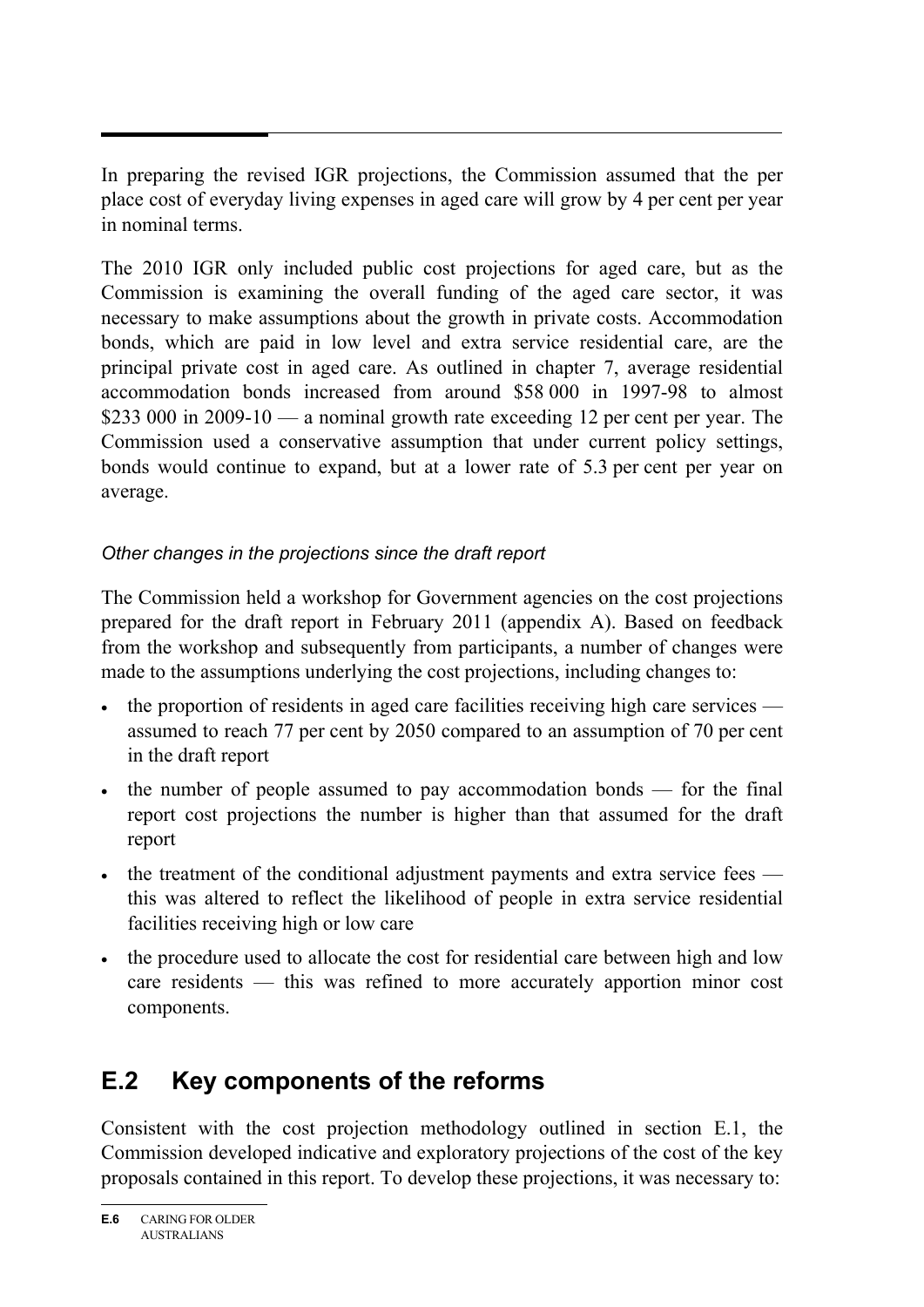- identify indicative parameters that could be used to illustrate the proposals
- make some specific assumptions relevant to the proposed reforms, but not to a continuation of the current arrangements.

Using these assumptions, the Commission developed indicative cost projections for the key proposals outlined in this report — with the public cost of the aged care system projected to be 2.0 per cent of GDP in 20501. This compares to the revised IGR projection — assuming continuation of current arrangements — of 1.8 per cent of GDP. However, this projection would change if underlying economic circumstances changed; if the health and aspirations of older Australians changed; or if other assumptions about the proposed system were used.

The Commission also projected what the private cost of aged care would be under each of these scenarios. However, these projections do not include discretionary expenditure on extra services or higher quality services that people may choose to consume. Under the projections consistent with the 2010 IGR, the private cost of Government–subsidised aged care would be 0.7 per cent of GDP in 2050. The projected private cost of Government–subsidised aged care associated with the Commission's proposals is 0.9 per cent of GDP in 2050, largely reflecting the impact of the introduction of a new co–contribution regime. That is, the Commission's proposals aimed at improving the quality of aged care in Australia are projected to increase the total cost of aged care (public and private) from 2.5 to 2.9 per cent of GDP in 2050.

The approach used to develop these cost projections is similar to that used for the 2010 IGR (Australian Government 2010d), the Hogan Review (2004b), and the Productivity Commission (PC 2005b). In most respects, descriptions of what settings have been assumed provides sufficient information to explain how the Commission developed its cost projections. However, greater detail is provided to explain how the Commission projected the expected use of future aged care and how the lifetime stop-loss limit has been assumed to operate.

# **Key design features of the proposed new aged care system**

 $\overline{a}$ 

The main design features of the Commission's proposed system that are relevant for this appendix are:

<sup>&</sup>lt;sup>1</sup> The 2.0 per cent of GDP projection in 2050 rests on assumptions of a maximum of 25 per cent contribution to the cost of care, a lifetime stop-loss limit of \$60 000 and a flat \$50 per day accommodation charge in residential care.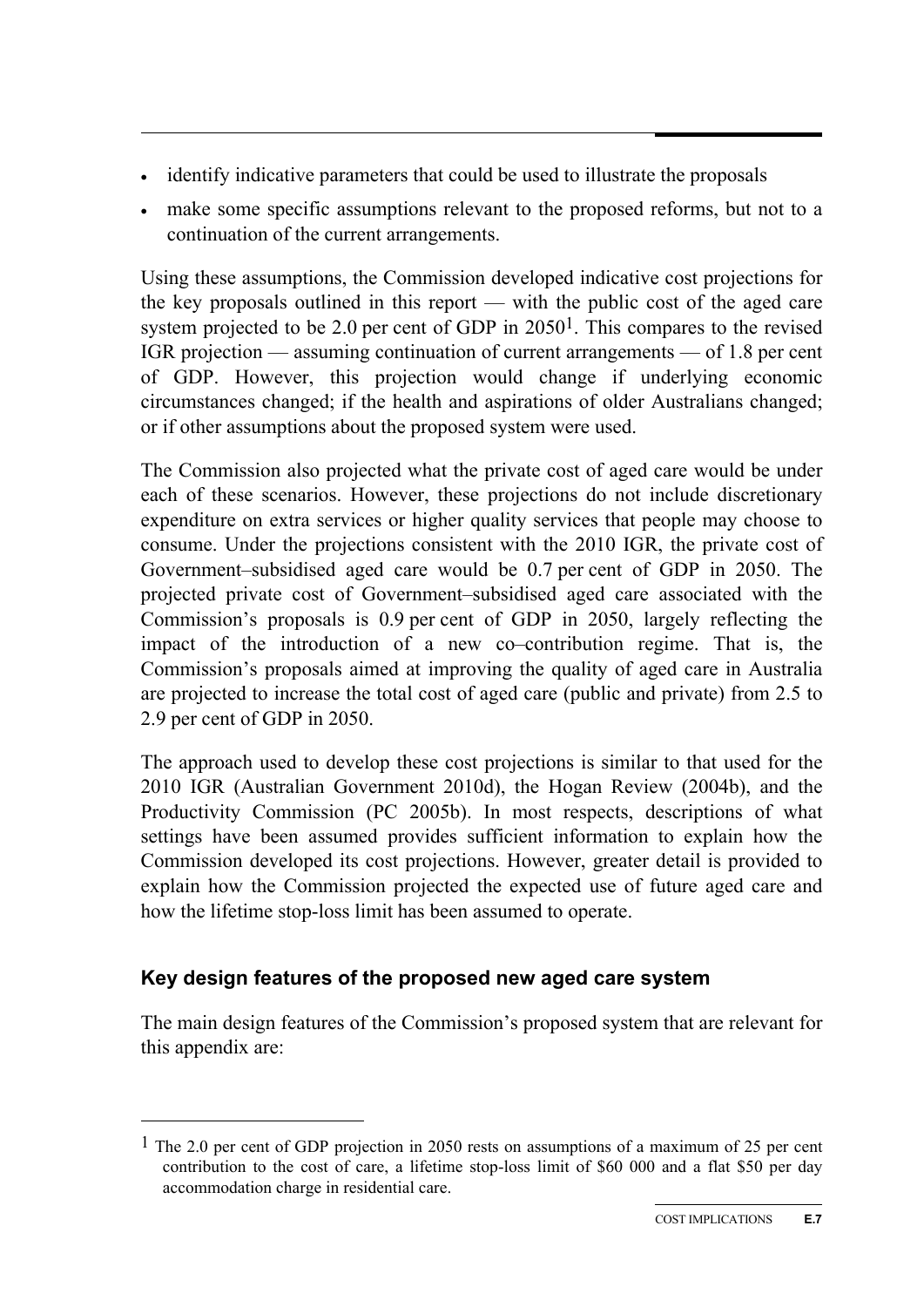- the establishment of an *Aged Care System* that would be responsible for providing most of the (entitlement based) services required by older Australians with care needs
	- some existing low level services that will be available through *Community and Carers support services* including on a block funding basis
- introducing a comprehensive (income and asset) means test for determining the co–contributions to care payments for services provided through the Aged Care System
	- the income test would be based on gross income and include deemed interest for any assets subject to the Age Pension asset test
	- a separate asset test for care co–contributions would be applied to assets not subject to the Age Pension means test (including a care recipient's share of the equity in their principal residence, residential care bonds and the proposed Australian Age Pensioners Savings Accounts)
- requiring people in residential care to be fully responsible for their own accommodation costs, unless they qualify as supported residents
	- when determining who is eligible for accommodation subsidies, a person's total assets would be included in the asset test (including their share of equity in their former principal residence)
- setting a price for supported accommodation that is sufficient to provide a basic standard of accommodation (equivalent to 1.5 beds per room)
- giving consumers the choice of paying for residential care accommodation through periodic charges or an equivalent (or discounted) bond
- the establishment of an (indexed) lifetime stop-loss mechanism to protect individuals from very high out–of–pocket expenses for the care component of aged care costs
- the removal of quantitative restrictions on the number of community and residential care places.

# **Expected co–contributions**

To calculate the projected cost of the proposed scheme, it was necessary to make assumptions about the co–contributions people would make to the cost of care services provided through the *Aged Care System*. Some elements of the proposed reforms, including co–contribution arrangements and price setting, would be set by the Government on the transparent and public recommendations of the proposed Australian Aged Care Commission. As such, the report does not make specific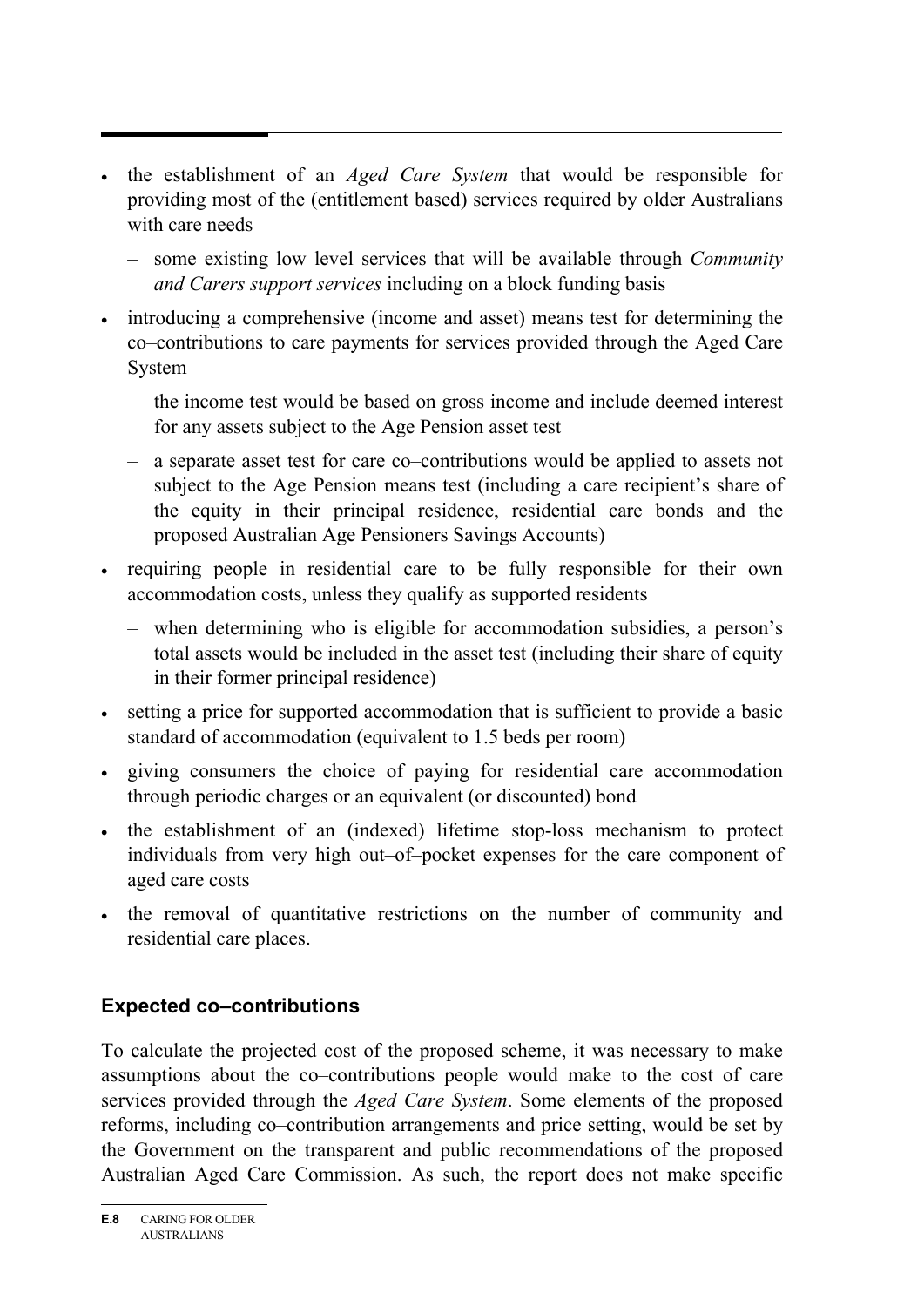recommendations on the level of co–contributions (the co-contributions assumed in this appendix should be viewed as indicative only). However, the assumed co-contributions are an important component of the cost projections, and as such, details are provided below, along with the approach used to calculate them.

Between the draft and final reports, the Commission altered the assumptions relating to the way assets contributed to a person's care co–contributions. As outlined in chapter 3, older Australians, as a whole, are expected to enjoy growing levels of wealth in the future. However, not all older people will have the capacity to contribute to their aged care costs. While this evidence suggests that older Australians as a group will have greater capacity to contribute to their care costs, it is important that the distributional impacts of any proposed co–contribution regime are assessed prior to implementation to avoid unintended adverse outcomes.

The current evidence base for determining the distributional impact of altering means testing arrangements is thin — primarily because the collection of official data is tailored towards current policy settings. Based on the data currently available, the Commission has combined data sources to best approximate the distributional effects of its proposals. However, more data is required to comprehensively address the distributional impacts of the proposals.

To place the assumed co–contributions into context, information on what people are currently paying for aged care is also presented. This information is important because the projected quantity of care used under the Commission's proposals is assumed to be responsive to changes in prices that aged care clients will face.

The Commission also assumed that the contribution towards a basic standard of everyday living expenses in residential care, to be paid by all residents, would be calculated in the same manner as at present (that is, 84 per cent of the prevailing single rate Age Pension). It is assumed that this cost will be met privately (including from pension income). While people will be free to purchase additional or higher quality services beyond this standard, such purchases will be the responsibility of individuals, and are not included in this analysis as a private co–contribution. As such, the use of higher quality services should not affect the level of government expenditure. No attempt has been made to incorporate this demand for higher quality services into the private cost projections as it is purely discretionary expenditure.

The Commission assumed that people with sufficient assets would pay for all of their accommodation charges in residential care. For those with limited assets, the Government is assumed to fully or partially cover their accommodation costs, subject to their circumstances.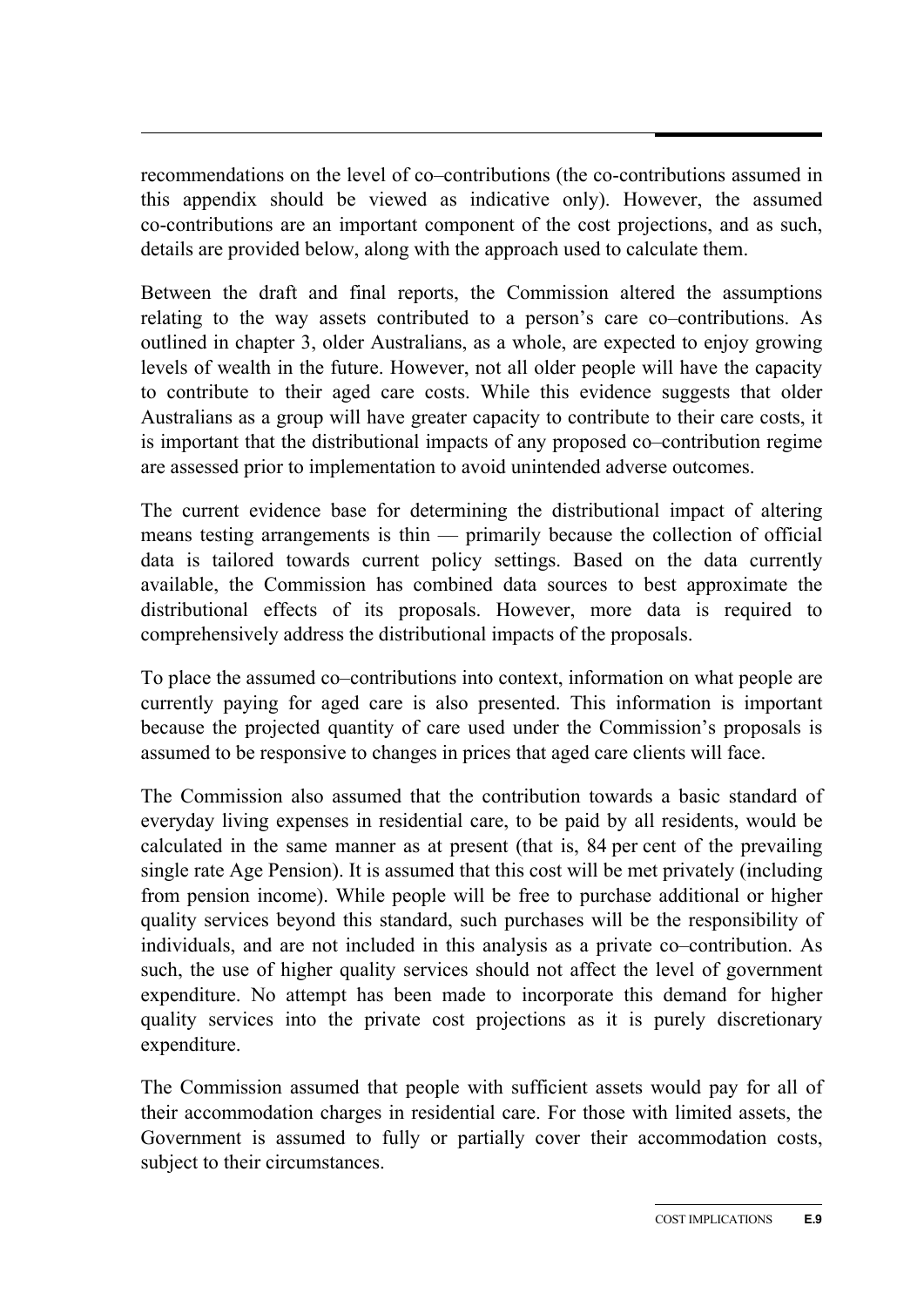As outlined in chapter 7, the Commission is proposing that the means test for determining who is eligible for accommodation subsidies be tightened. At present, people are eligible for an accommodation subsidy if they have unprotected assets below a given threshold. The proposed change would alter how the former principal residence is treated — so that all residents would be treated in a consistent manner.

# *Changing the means test for supported residents*

Under current arrangements, a person is deemed to be a fully supported resident if their non protected assets are less than \$39 000. The threshold for partially supported residents varies with changes in the 'maximum accommodation charge' (that is, the highest accommodation subsidy the Government will pay). In March 2011, the partially supported resident threshold was \$102 544. The Commission did not recommend changing these thresholds — but by implication, the partially supported resident threshold would increase if a higher 'maximum accommodation charge' were to be adopted (as recommended in chapter 7).

Under present arrangements, the principal residence is excluded from the supported resident asset test if:

- the partner or dependent child is living in the resident's former principal residence
- a carer eligible for an income support payment has lived in the resident's former principal residence for at least two years
- a close relative who is eligible for an income support payment has been living in the resident's former principal residence for at least five years. (DoHA 2011h, p. 2)

As such, the rules surrounding protected assets result in different treatment between residents. The Commission recommends that the asset test for determining whether a person should receive an accommodation subsidy when in residential care should be based on all of their assets (or their share of jointly held assets). The Commission is also proposing that that a protected person could continue to live in the principal residence even after any other members of the household enter residential care.

Identifying the distributional impact of altering the supported resident asset test arrangements requires information on all of the following items:

- the value of the principal residence of the care recipient
- the value of other assets of the care recipient
- the presence of protected people living in the care recipient's principal residence.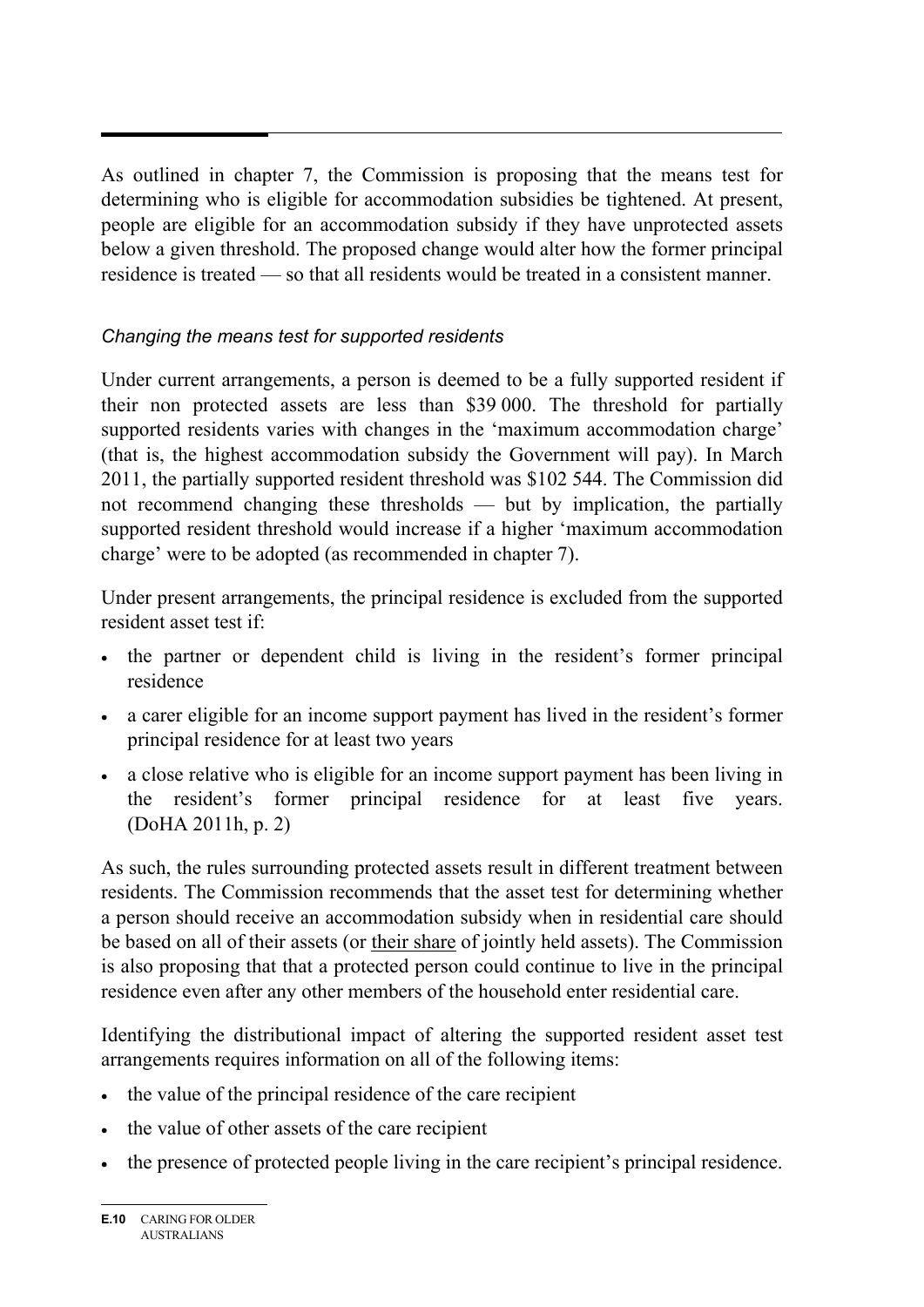There are three main data sources that can be used to identify the impact of this change:

- administrative data on supported residents
- the Survey of Income and Housing undertaken by the ABS
- the Household, Income and Labour Dynamics in Australia (HILDA) survey.

Under present arrangements, to be eligible to be a supported resident, a person must first be assessed by Centrelink. Through this process, information is collected on the value of assets. For people who are home owners, the process would either identify the existence of protected people in the house or estimate the value of the principal residence. Information is not collected on the value of the principal residence if a protected person is living in the house.

The ABS Survey of Income and Housing collects information on house values and includes information on the relationship of people in the household. Unfortunately, it does not identify who owns the house. In addition, for older Australians, the sample size is very small.

The usefulness of the HILDA database for this purpose is diminished because of the very small sample size of older Australians, although it appears to have most, if not all, of the information required to determine how the proposed change in the asset test would affect individuals. For example, HILDA includes information on:

- the estimated equity in the principal residence
- who within the household owns the residence
- the value of other assets held by older Australians
- the relationship between the owner of the residence and other residents
- the social security status of other residents.

Of the sample of the 450 people aged 80 years and over in HILDA, 138 were not homeowners, 184 were home owners but lived alone leaving a maximum sample of 128 people where the proposed reforms could result in a different treatment. Of this group, only 9 people had apportioned assets (excluding their share of the value of the residence they lived in) below the current partially supported resident threshold. While information from HILDA was used to determine the co–contributions under the proposed reforms, the sample size of people who could be affected by the change in the supported resident assets arrangements was too small to use as a basis for projecting the distributional impact of this change.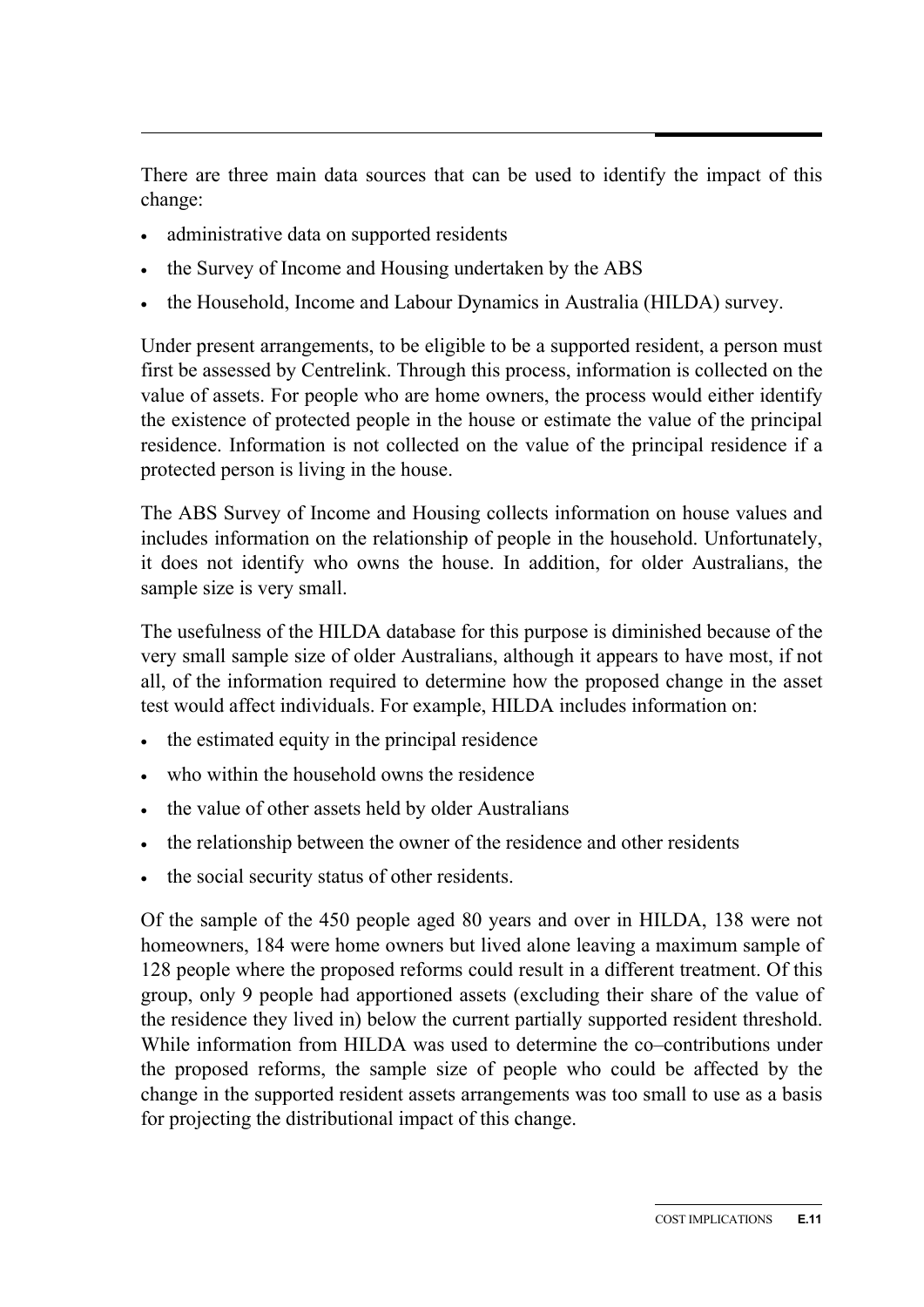#### *Changing the maximum accommodation charge*

The 'maximum accommodation charge' is used to determine the supported resident subsidy. For a supported resident, providers receive payments equal to the maximum accommodation charge, with the supported resident means test determining how much of this charge is paid for by the individual and how much is paid for by Government — the Government contribution is the supported resident subsidy.

For costing the proposals in this report, it was assumed that the 'maximum accommodation charge' for supported residents would be \$50 per resident per day in 2011 dollars, with this amount indexed by the CPI. As this charge is expected to cover an approved basic standard of accommodation, this price is assumed to be paid for the accommodation of each resident. No attempt has been made to incorporate private demand for higher quality accommodation services.

To determine the possible cost implications of this change, two conservative simplifying assumptions were made:

- the change in the means test arrangements were not explicitly incorporated
	- as explored above, the evidence base for determining the distributional impact of the change in means testing arrangements is not robust
	- excluding the impact of the change in means test results in the direction of the estimation error being known — the projected public cost of raising the maximum accommodation charge will be overstated
	- if any attempt was made to incorporate the changed means test, it is not clear what the direction or magnitude of the resulting error might be.
- it was assumed that all facilities would be eligible for the higher maximum accommodation charge
	- while the Commission recommends that the subsidy rate for supported residents in facilities that do not meet a basic standard could be lower than the full supported resident rate (see chapter 7), no data is available on the number of supported residents in facilities that either do not meet or were not assessed against this standard
	- this assumption is also conservative and results in the projected cost being overstated.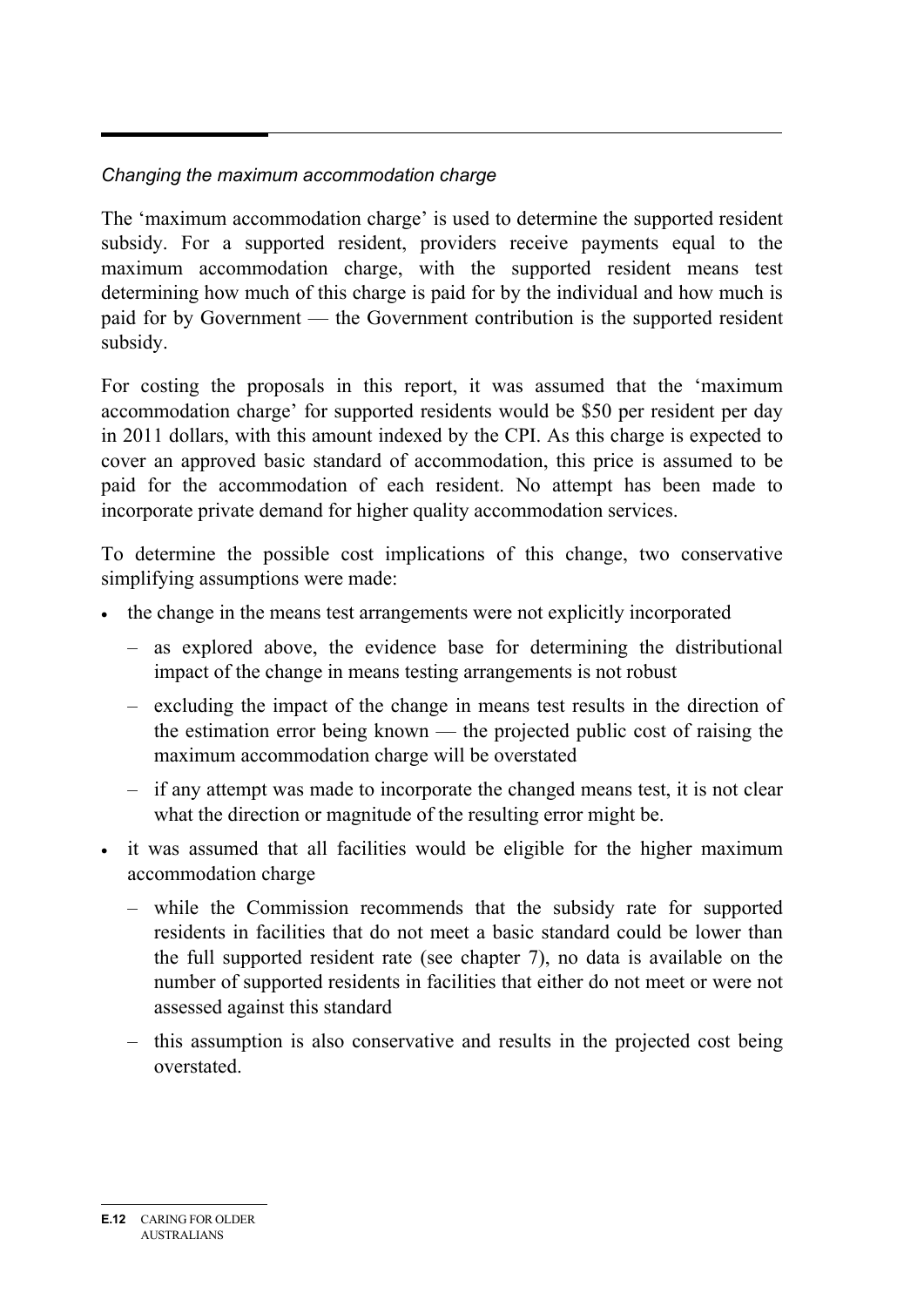## *How was the \$50 per day accommodation charge determined?*

Under the Commission's proposals, the Government pays for a basic standard of accommodation for supported residents. A key part of that standard is that there should be no more than two people to a room and that the average number of beds per room should not exceed 1.5. To meet this standard, no more than half of supported residents can be accommodated in shared rooms with the remainder being in single rooms.

The Commission considers that the current methods of charging for accommodation need reform. In particular, the daily rate that applies for high care non–extra service places is insufficient to ensure new investment (chapter 7). This suggests that the current payments for supported residents are also inadequate, an appropriate charge for the basic standard should be set after an adequate assessment by the Australian Aged Care Commission and transparent recommendations to the Government.

The Commission sought advice from a number of providers about what an appropriate charge for a shared and a single bed room would be if the proposals were implemented. Providers indicated that it would be difficult to determine what they would need to charge under a business model where non–supported residents could choose to pay a periodic charge for accommodation rather than a bond.

Providers gave cost estimates for a single room in their facilities, either based on current funding arrangements or assumptions about future funding arrangements. These estimates ranged from \$60 to over \$100 per resident per day. While the range in appropriate accommodation charges for single rooms seems large, this was in part attributable to the differing locations and variations in the quality of the facilities.

Providers were generally unable to indicate what an appropriate accommodation charge for a shared room would be, although clearly, it would be lower than for a single room.

Another basis for comparison is the income providers are receiving for their accommodation at present. Given the concerns that existing accommodation income streams are insufficient to encourage the development or redevelopment of non-extra service high care residential facilities, a sufficient 'maximum accommodation charge' would need to exceed the average income currently earned.

The Commission has inferred that the approximate income that providers received from all sources for their non extra service accommodation in 2010 was on average \$39.46 per resident per day (this is both for high care and for low care). This assumes that: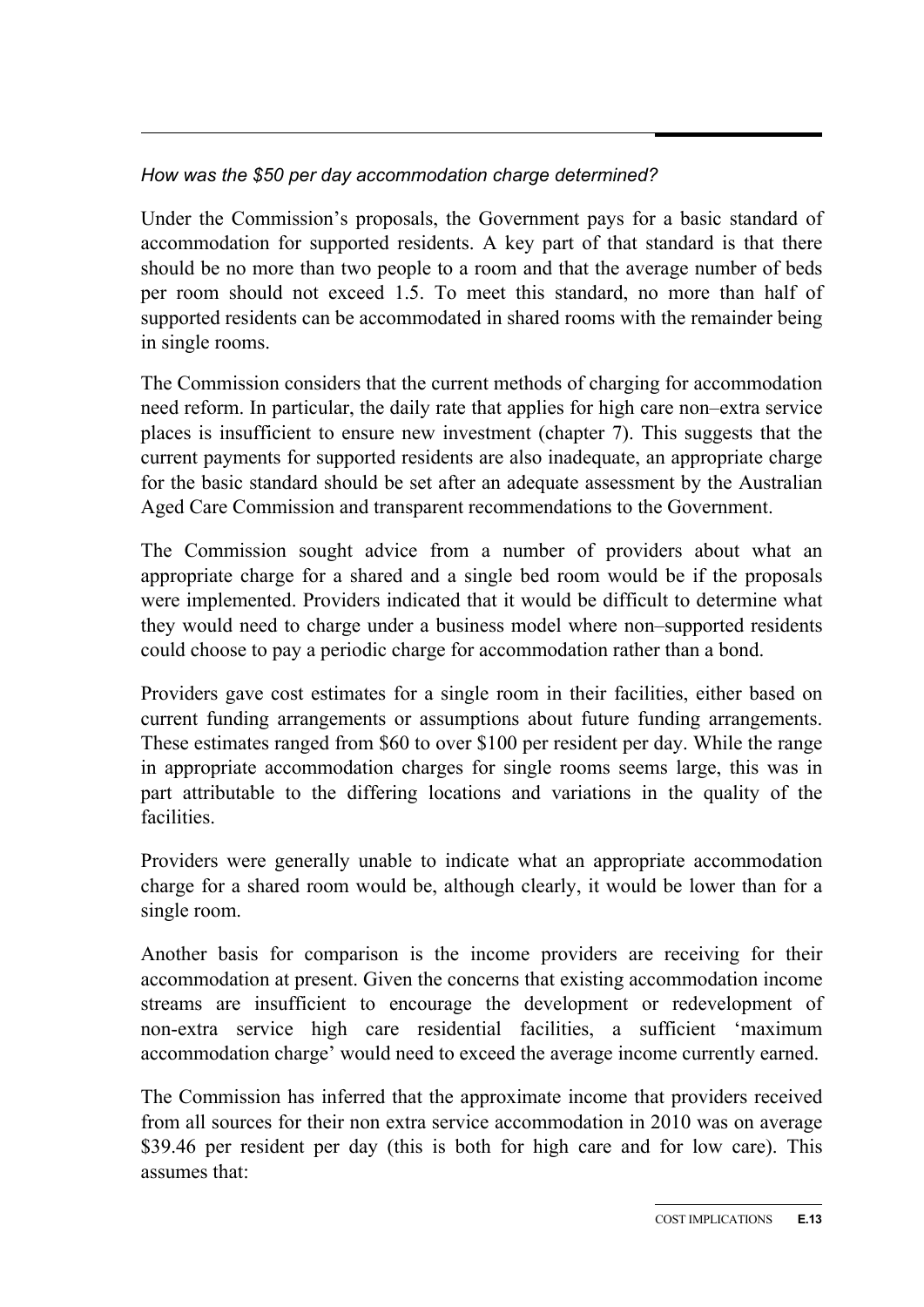- the average bond held for people not in extra service places in that year was just over \$215 000 (only paid by people who were classified as low care on entry)
	- all people who were not in an extra service place, but had paid a bond (53 742 as of 30 June 2010) had the maximum retention amount of \$299 a month withheld
		- ... an assumption is necessary because no information is available on how long people who have paid bonds have spent in residential care (current regulations stipulate that people who have been in residential care for more than five years will not have retention amounts taken from their bond).
	- residential care providers earned 9 per cent interest per annum on the bond.
- for all residents who did not pay a bond (98 770 as of 30 June 2010 including those in non extra service high and low care places), the providers received \$26.88 per resident per day (the average accommodation charge as advised by DoHA for 2009–10).

For illustrative purposes only, the Commission has used an indicative \$50 per day accommodation charge for all residents. The Commission does not presume that this amount should be adopted; that would be a decision for the Government to make on the transparent advice of the proposed Australian Aged Care Commission.

# *Impact of raising the supported resident rate*

If the 'maximum accommodation charge' for supported residents was increased without a change to the supported resident means test, it would increase the number of partially supported residents — but not the number of fully supported residents.

The current means testing arrangements for supported residents uses the value of a person's unprotected assets to determine the maximum contribution the person could make to the accommodation charge. As of March 2011, people with assets (excluding protected assets) of \$39 000 or less make no contribution to their accommodation costs. Under current arrangements, people are expected to pay \$1 a day towards the accommodation charge for every \$2080 in assets they have above the \$39 000 asset threshold.

For existing supported residents, increasing the maximum accommodation charge would not affect the contribution they are expected to make towards their accommodation expenses. For example, an individual with \$80 000 of non-protected assets is already expected to contribute \$19.71 per day for their accommodation. A person's contribution would not change if the 'maximum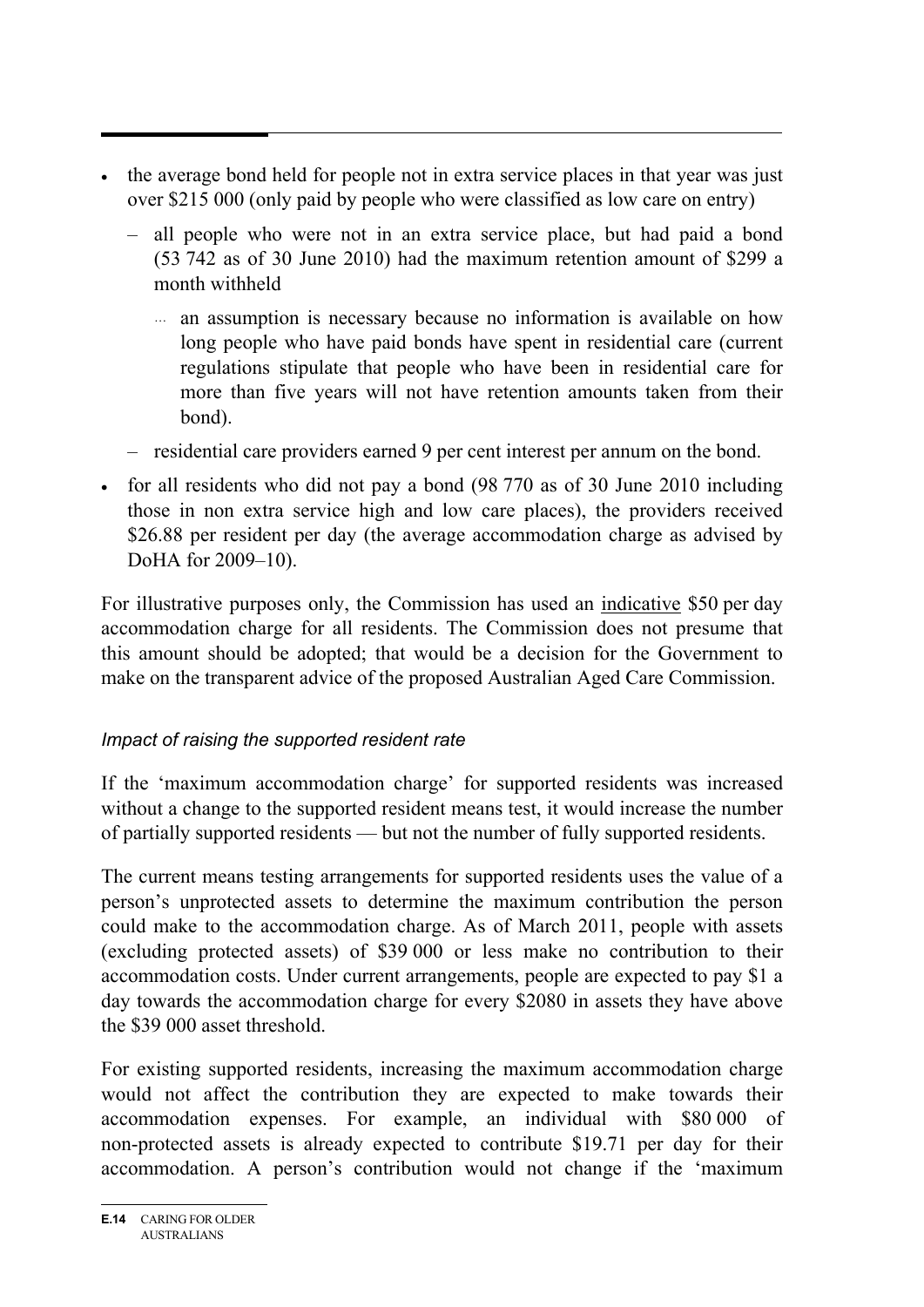accommodation charge' was increased to \$50 per day. For that person, the Government would fully fund the increase in the accommodation charge.

However, a higher accommodation charge would mean that some residents who currently pay the full charge would have part or all of the increase paid by the Government. Table E.4 outlines the highest amount a person can be asked to contribute towards their accommodation charge based on the current means test. As an example, if the 'maximum accommodation charge' was increased to \$50 a day — the amount assumed for costing the Commission's proposals — a person with assets of \$130 000 would be expected to contribute \$43.75 per day towards their accommodation expenses, with the Government paying the remainder. As such, this person would become a partially supported resident.

| Assets (\$) | Assets above the threshold $(\$)$ | Maximum daily contribution to<br>$accommunication \; \;$ (\$) |
|-------------|-----------------------------------|---------------------------------------------------------------|
| 39 000      | 0                                 | 0                                                             |
| 45 000      | 6 0 0 0                           | 2.88                                                          |
| 60 000      | 21 000                            | 10.10                                                         |
| 70 000      | 31 000                            | 14.90                                                         |
| 80 000      | 41 000                            | 19.71                                                         |
| 90 000      | 51 000                            | 24.52                                                         |
| 100 000     | 61 000                            | 29.33                                                         |
| 102 544     | 63 544                            | 30.55                                                         |
| 110 000     | 71 000                            | 34.13                                                         |
| 130 000     | 91 000                            | 43.75                                                         |
| 150 000     | 111 000                           | 53.37                                                         |

Table E.4 **Maximum possible daily accommodation charge by assets** 

*Source*: Commission calculations.

Raising the 'maximum accommodation charge' from the current rate of \$30.55 (as of March 2011) to \$50 a day would increase the partially supported resident asset threshold from \$102 554 to \$143 000 (all other things being equal). Such a change would result in an increase in the number of partially supported residents. However, there is insufficient information to assess the magnitude of this change or the associated Government cost for supported residents. While Centrelink assesses the capacity for incoming residents to contribute to their care and accommodation costs:

• statistics on these assessments are not made available to DoHA and are not published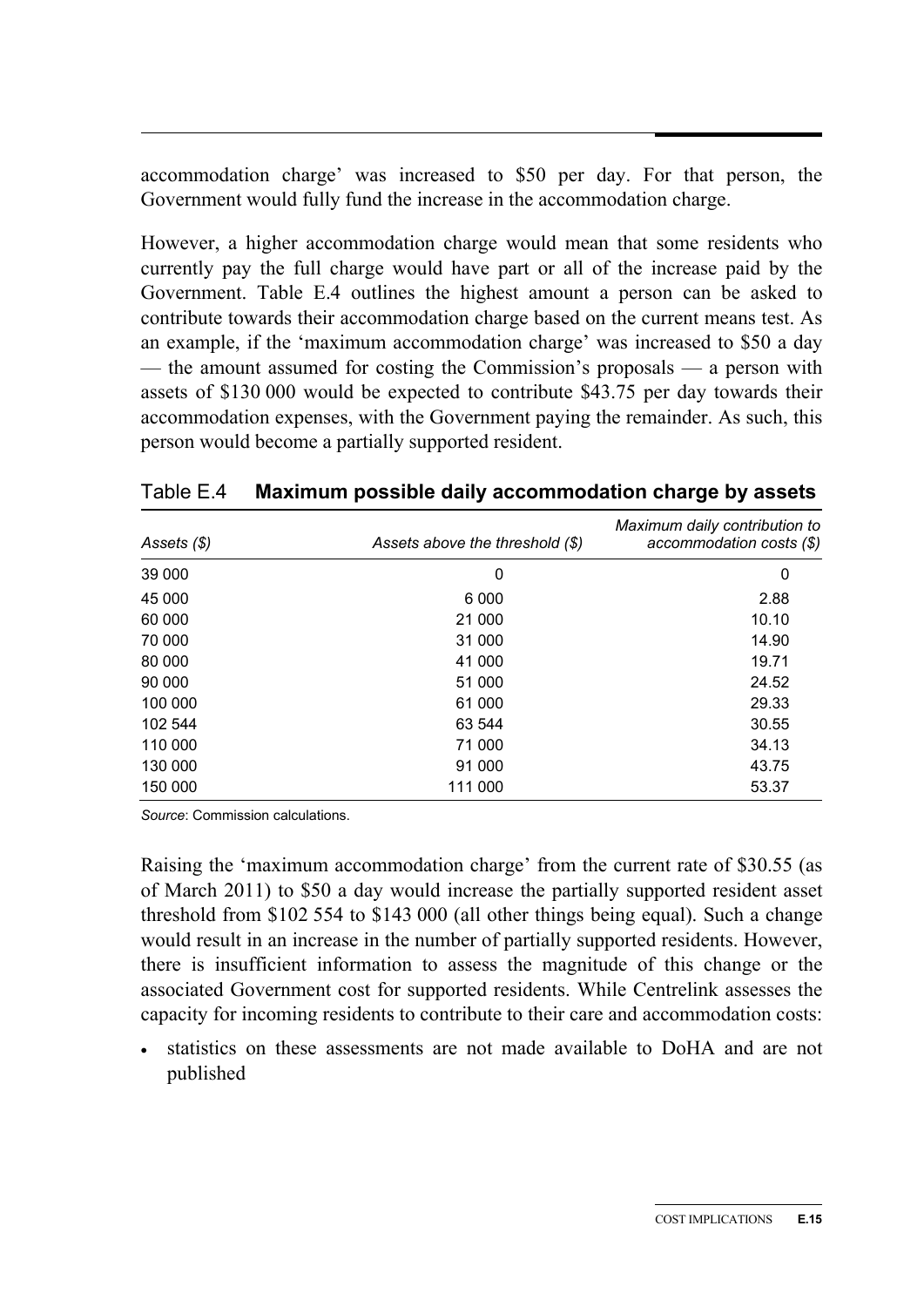- people can choose not to have an assessment done allowing them to pay
	- any level of accommodation bond in low care or in an extra service place or
	- up to the 'maximum accommodation charge' for a high care non–extra service place.<sup>2</sup>

Centrelink has information on a subset of assets held by full or part rate pensioners. These data were supplied in \$50 000 asset increments. Leaving aside the proposed change in means test (because of the currently scarce evidence base on the distributional impact), raising the 'maximum accommodation charge' from \$30.55 (as at March 2011) to \$50, only people with assets between \$100 000 and \$150 000 could be affected as their status could change from being non–supported residents to partially supported residents. As shown in table E.5, the percentage of pensioners aged 70 years and over who have assets in different ranges. This indicates that less than 11 per cent of age pensioners could become partially supported residents if the 'maximum accommodation charge' was increased to \$50 a day.

| Table E.5 Assets held by age pensioners aged 70 years or over |
|---------------------------------------------------------------|
| As at June 2010 <sup>a</sup>                                  |

| Assets $($ $)$ $b$           | Per cent |
|------------------------------|----------|
| Less than $100000$           | 75       |
| 100 000 to less than 150 000 | 11       |
| 150 000 or more              | 14       |

**a** Age Pension (excludes Manually assessed, Suspended and Zero rate customers and recipients paid by Department of Veterans Affairs). **b** Only assets included in the Age Pension asset test – excludes the principal residence and accommodation bonds.

*Source*: Centrelink administration data (provided by FaHCSIA).

The three main limitations with using the Centrelink data to approximate the increase in partially supported residents is that it:

- excludes information on people not receiving the Age Pension
- excludes recipients who are paid a pension through the Department of Veterans' Affairs
- includes pensioners who have paid an accommodation bond and therefore would not be supported residents regardless of the 'maximum accommodation charge'.

 $\overline{a}$ 

<sup>&</sup>lt;sup>2</sup> Under the Commission's proposals, people who are not fully or partially supported residents would be expected to either pay the provider's published periodic accommodation charge or a bond. This periodic charge would not necessarily be the same as the maximum accommodation charge for supported residents in that facility.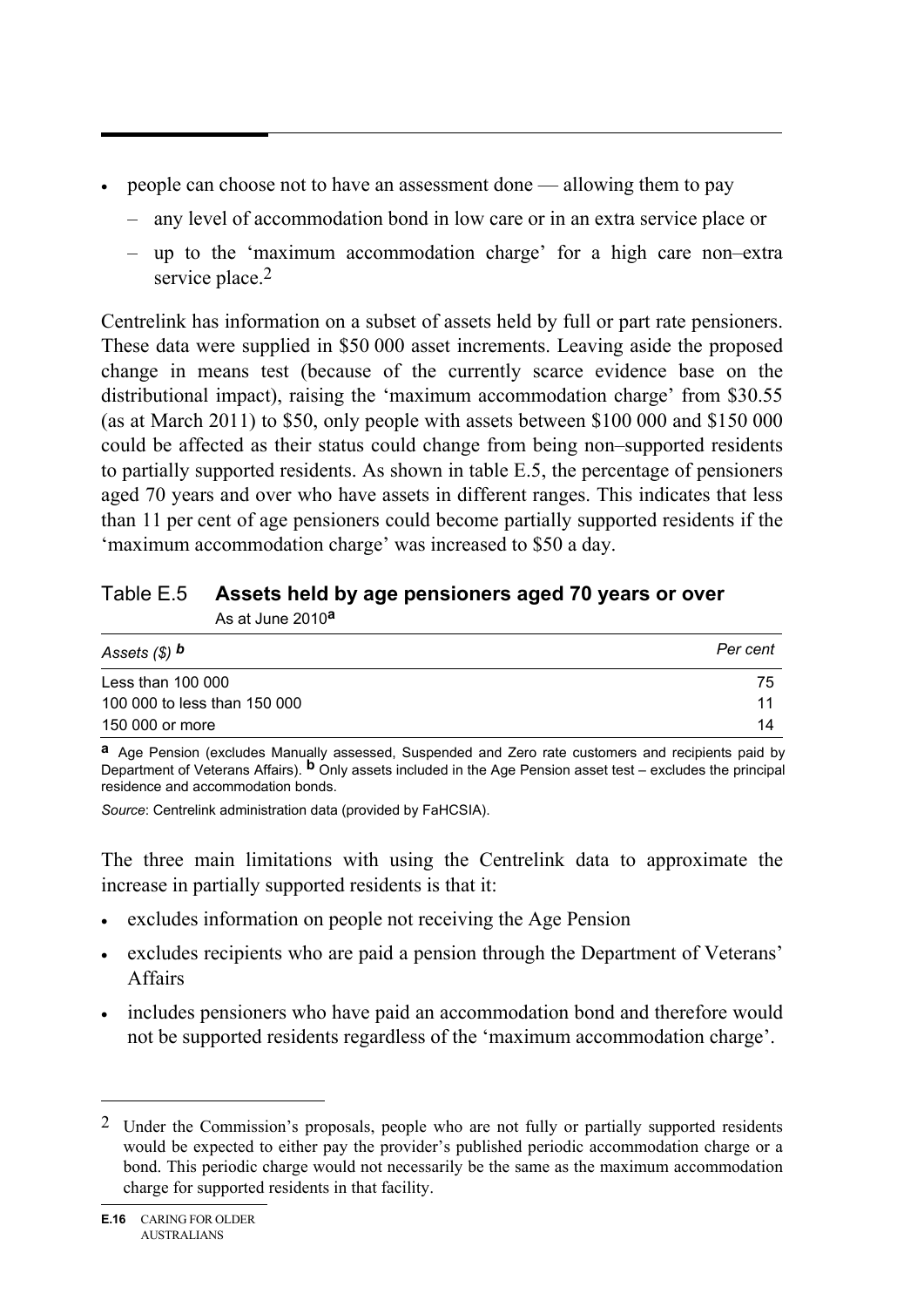The inclusion of pensioners who have paid an accommodation bond in the Centrelink data is particularly problematic for determining the change in supported residents. As at 30 June 2010, 23 per cent of permanent residents were either full or part pensioners who had paid an accommodation bond (table E.6). This group would comprise just over 7 per cent of the age pensioners aged 70 years or over as at 30 June 2011.

| Permanent residents as at 30 June 2010  |                         |                                      |                              |  |
|-----------------------------------------|-------------------------|--------------------------------------|------------------------------|--|
| <b>Pension status</b>                   | Number who<br>paid bond | Per cent of those<br>who paid a bond | Per cent of<br>all residents |  |
| Full pensioners                         | 18 241                  | 40                                   | 11                           |  |
| Part pensioners                         | 19471                   | 43                                   | 12                           |  |
| Non pensioners /<br>Means not disclosed | 7 377                   | 16                                   | 5                            |  |
| <b>Total</b>                            | 45 089                  | 100                                  | 28                           |  |

#### Table E.6 **People paying accommodation bonds by pension status**<sup>a</sup> Permanent residents as at 30 June 2010

**a** Pension status is derived from income test using 20 March 2010 thresholds. *Source*: Data supplied by DoHA.

As an alternative, the Commission constructed some simplified estimates to indicate the likely magnitude of change in the number of supported residents and the possible cost to Government of increasing the 'maximum accommodation charge' (table E.7). These calculations take as their base the maximum accommodation charge that prevailed from September 2010 of \$28.72 per day. These estimates are based on the assumptions that:

- existing supported residents would continue to be supported residents and will pay no more towards their accommodation in residential care. For such people, the Government would be responsible for any increased accommodation charges
- the number of partially supported residents is proportional to the value of the 'maximum accommodation charge'
	- for new partially supported residents, it is assumed that the Government would be responsible for half of the increase in the 'maximum accommodation charge'.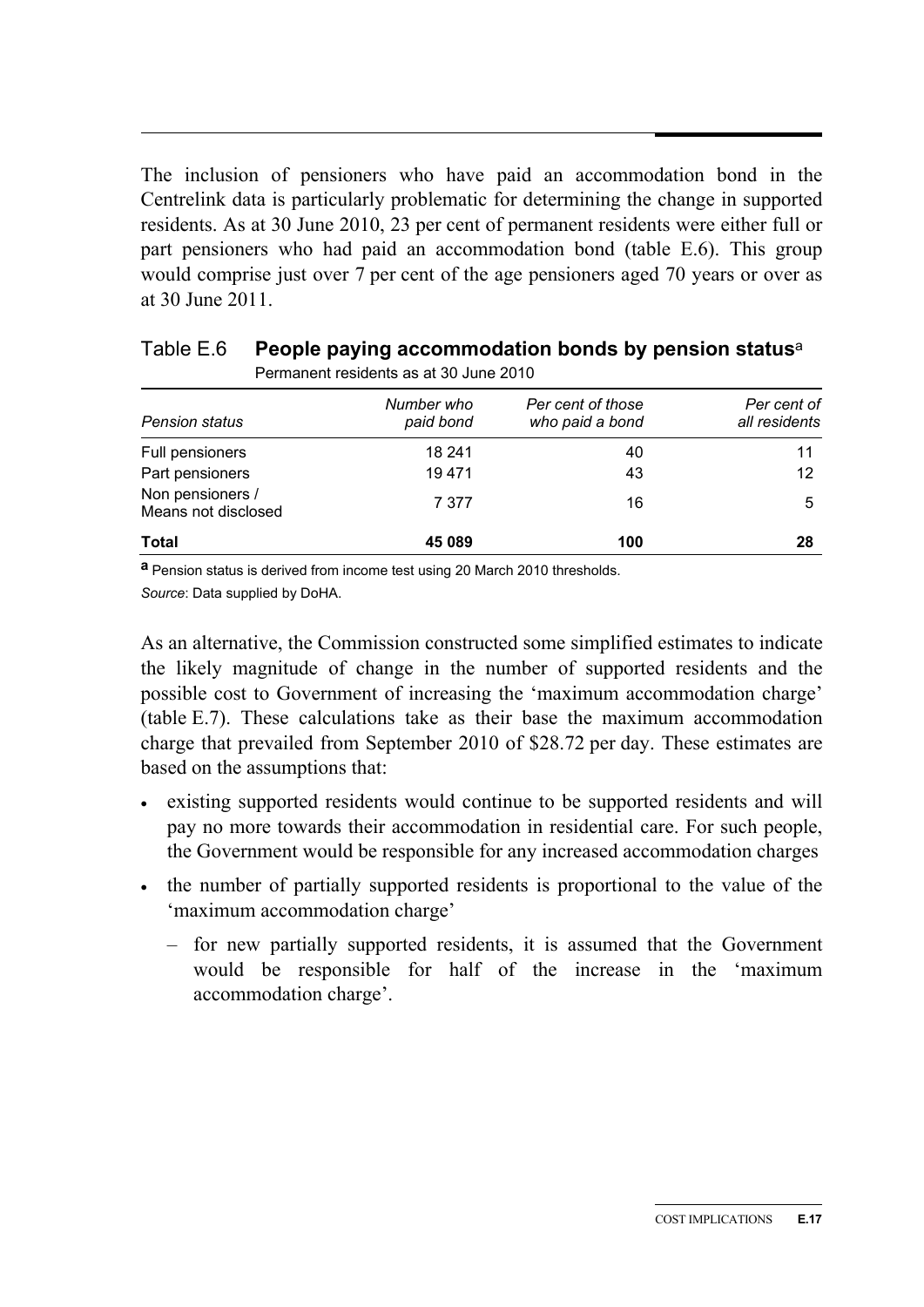| Per day subsidy<br>amount $(\$)$ | Estimated<br>supported<br>residents | number of Percentage of residential<br>care residents estimated<br>to be supported | Cost difference to government<br>compared to arrangements as at<br>September 2010 (\$m) |
|----------------------------------|-------------------------------------|------------------------------------------------------------------------------------|-----------------------------------------------------------------------------------------|
| 20                               | 58 500                              | 36                                                                                 | $-200$                                                                                  |
| 30                               | 62 000                              | 38                                                                                 | 20                                                                                      |
| 40                               | 65 700                              | 41                                                                                 | 253                                                                                     |
| 50                               | 69 100                              | 43                                                                                 | 498                                                                                     |

#### Table E.7 **Implications of changing the accommodation subsidya**

**a** Assuming no change in the supported resident asset test. For the indicative costing of the proposals, a maximum accommodation charge of \$50 per day has been used for illustrative purposes.

*Source*: Commission calculations.

#### *Assumed co–contributions for care*

Under the Commission's proposed co–contribution arrangements, people with annual incomes below \$17 443 (as of March 2011) and assets beyond those counted in the Age Pension asset test of \$39 000 (as of March 2011) have been assumed to pay no more than 5 per cent of the cost of their care in a community setting, and none of their care costs in residential care. If a person's income or assets exceed these thresholds, they are assumed to make a greater co–contribution to their care costs. For each additional \$3373 in annual income, a person is assumed to pay an additional 1 per cent of their care costs. For additional assets, a person is assumed to pay an extra 1 per cent of care costs for each additional \$30 140 in assets. The additional contributions for income and assets are assumed to be additive. If people's income and assets exceed these thresholds, they would be expected to pay the extra cost of care because of their higher incomes plus the extra cost of care because of their assets. It was assumed that these thresholds would increase in line with CPI.

#### *Community and Carers support services*

For the purposes of developing cost projections, all people receiving HACC–type services in the future are assumed to be receiving support through the *Community and Carers support services*. This assumption has been made to simplify the cost projections. Based on the recommendations outlined in chapter 9, many of the types of services currently provided under HACC will be provided through the proposed *Aged Care System*.

For costing purposes, full pensioners are assumed to pay the same amount for HACC–type services under the Commission's proposals. All people earning more than \$1100 a fortnight are assumed to pay the maximum rate of co–contribution for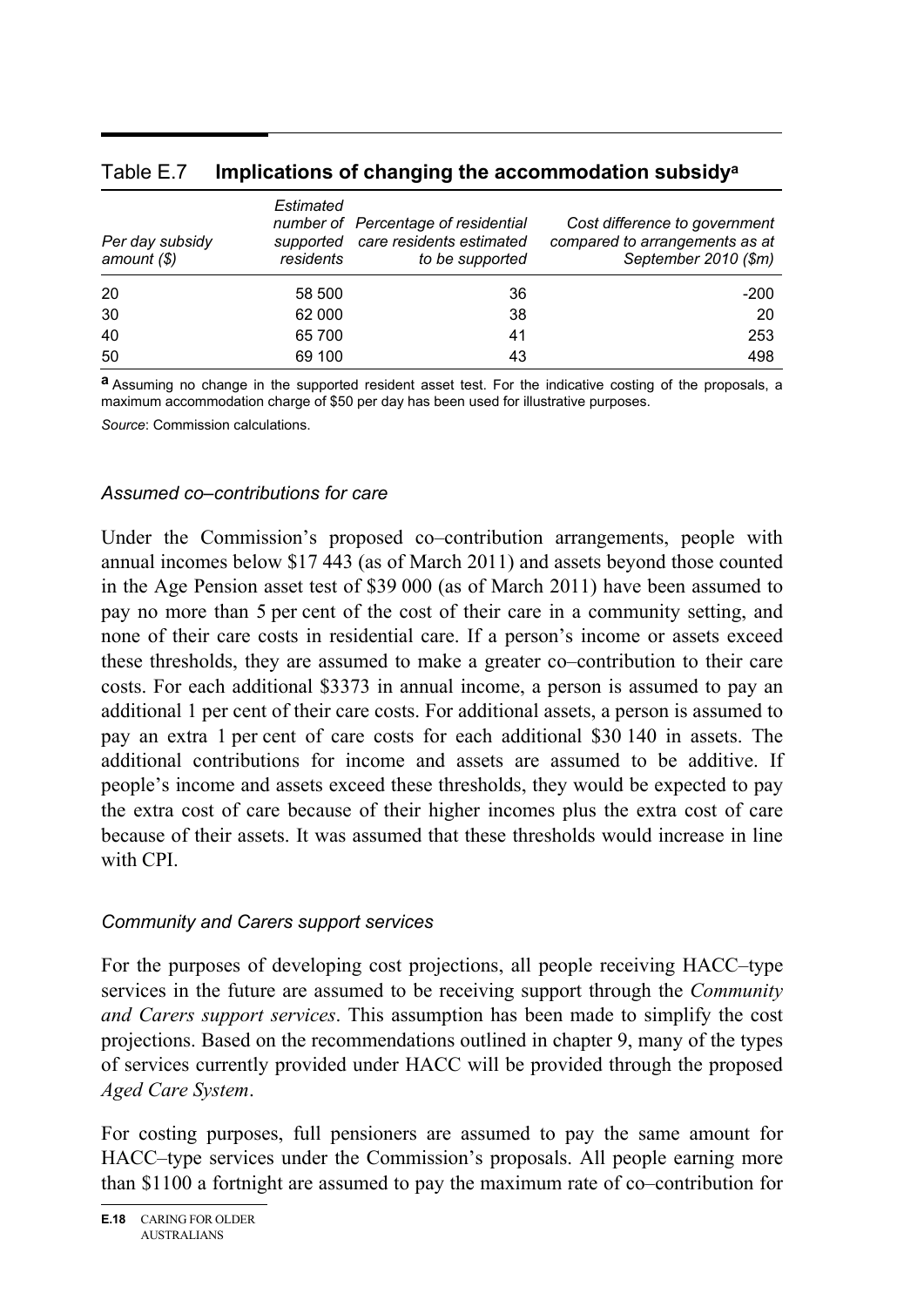these services — either \$22.71 or \$31.80 a fortnight in 2010 (assumed to be indexed by CPI for later years), on average, if the maximum co–contribution rate was 25 or 35 per cent respectively. People with incomes between full pension level and \$1100 a fortnight (in 2010) are assumed to make a co–contribution according to a sliding scale.

#### *Payments for residential care under the Commission's proposal*

The amount of co–contribution for residential care has been calculated separately for accommodation, care and everyday living expenses. All people with more than \$143 000 in total assets are expected to pay for their accommodation costs (with the Government paying all of the accommodation costs for people with total assets below \$39 000 as at March 2011). All residents are assumed to pay a basic fee for everyday living expenses equal to 84 per cent of the single Age Pension, currently \$553.05 per fortnight.

## **Elasticities of demand for aged care**

The Hogan review assumed a price elasticity of demand of -0.5 for aged care services — indicating that a 1 per cent increase in price would lead to a 0.5 per cent decrease in the quantity of aged care used (Hogan 2004). This assumption was based on estimates from a US study published in 1998. That study found consumers had very different responses to price changes depending on their circumstances, with elasticities for different groups found to range from  $-0.15$  to  $-1.92$ (Reschovsky 1998).

The Commission assumed that price elasticities would range from -0.5 (for those on the lowest income) to -0.2 (for those on higher incomes) for all services except low intensity aged care. For those services, the price elasticities were assumed to range from -0.06 to -0.01.

As aged care services are heavily subsidised, it is likely that many people are currently paying less than they would be willing to pay for these services. If that were the case, they would not change their use of aged care services until the co-contribution rate exceeded what they are willing to pay for these services. To reflect this, it has been assumed that all groups, except people with low incomes and low assets, will not start to reduce their use of aged care until their co–contributions have risen by a minimum of 5 per cent.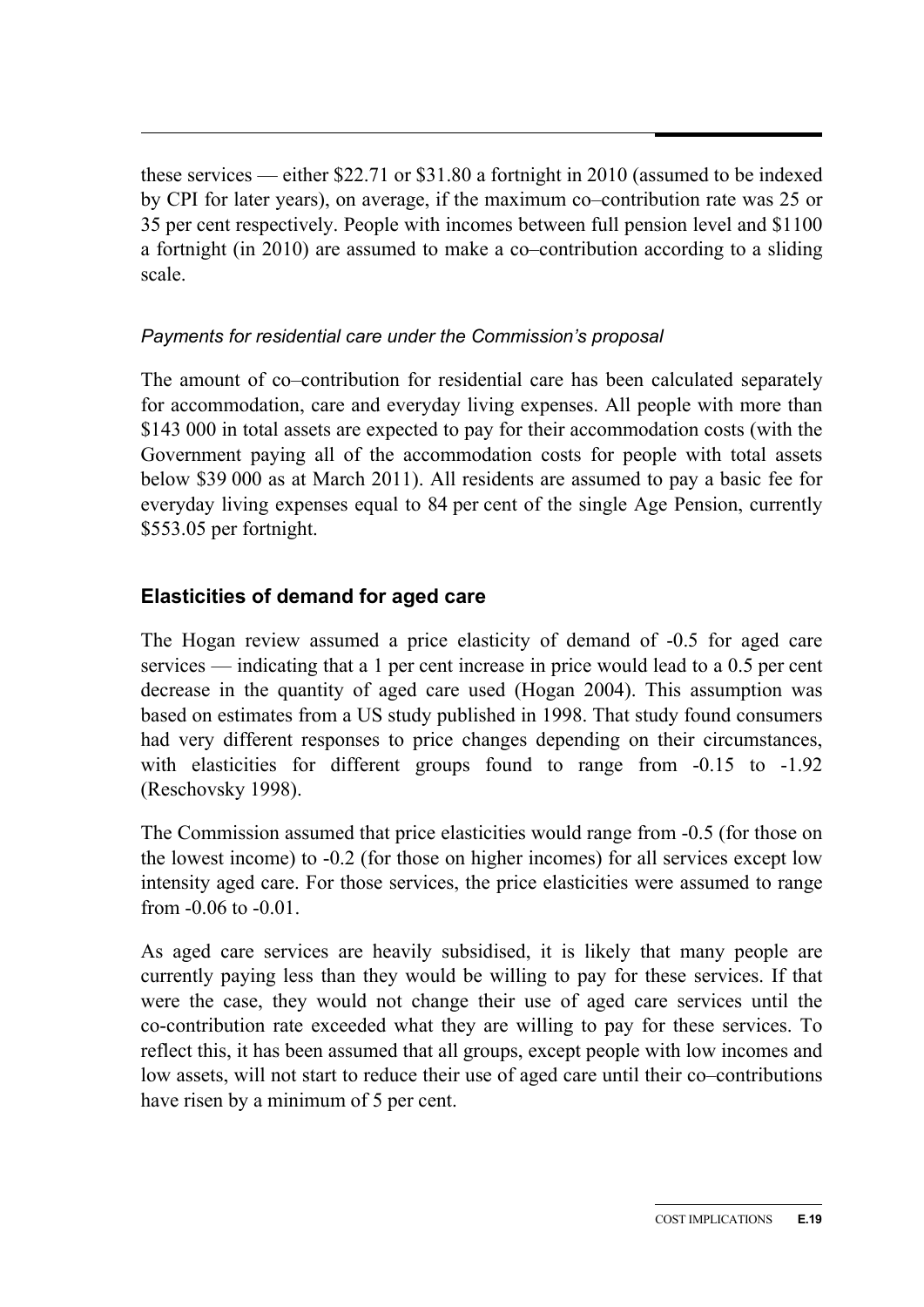#### **Unmet demand**

The Commission's proposals include the removal over time of the quantitative limits on community and residential aged care places. Under such a change, it is likely that more people will use aged care services. This section explores the evidence on the current level of unmet demand for aged care places and discusses how such information has been incorporated into the projected cost of the proposed reforms.

To get an indication of the magnitude of unmet demand, the Commission compared the number of people approved for care through an Aged Care Assessment Team (ACAT) assessment for the first time in their lives to the number of people who enter care for the first time. The information provided on approvals for care and entry into care are from different data sets, and there is currently no basis for identifying which individuals have entered care.

Data supplied by DoHA clearly shows that in each year between 2006 and 2009<sup>3</sup>, there was a substantial difference between the number of people approved for more intensive care for the first time in their lives and the number entering such care for the first time (table E.8). However, the difference between approvals and entry into care has narrowed. In 2006, while 66 000 people were admitted into care for the first time, 134 000 (just over twice as many) were approved for care for the first time. In effect, the assessed need exceeded supply by 102 per cent. By 2009, this measure of unmet need had declined to 49 per cent.

To incorporate the scope for more people to use aged care services if quantitative restrictions on aged care places are removed, the Commission calculated an indicative maximum level of aged care use. This was calculated by inflating the number of people using intensive aged care places in 2010 (CACP, EACH, EACH-D and residential care) by the proportional difference between the number of first lifetime approvals by an ACAT team and the first lifetime entry into intensive aged care — for 2009, this was 49 per cent. All of this potential increase in aged care use was assumed to occur in community care settings based on feedback obtained during this inquiry. Potential age–based usage rates for care were then calculated for 2010 and projected into the future using the projected increases in population (see *Mix of services* in section E.5).

 $\overline{a}$ 

 $3\degree$  The comparison between first lifetime approval and entry into care has only been presented for these years as DoHA advised the Commission that data on approvals in earlier years were incomplete.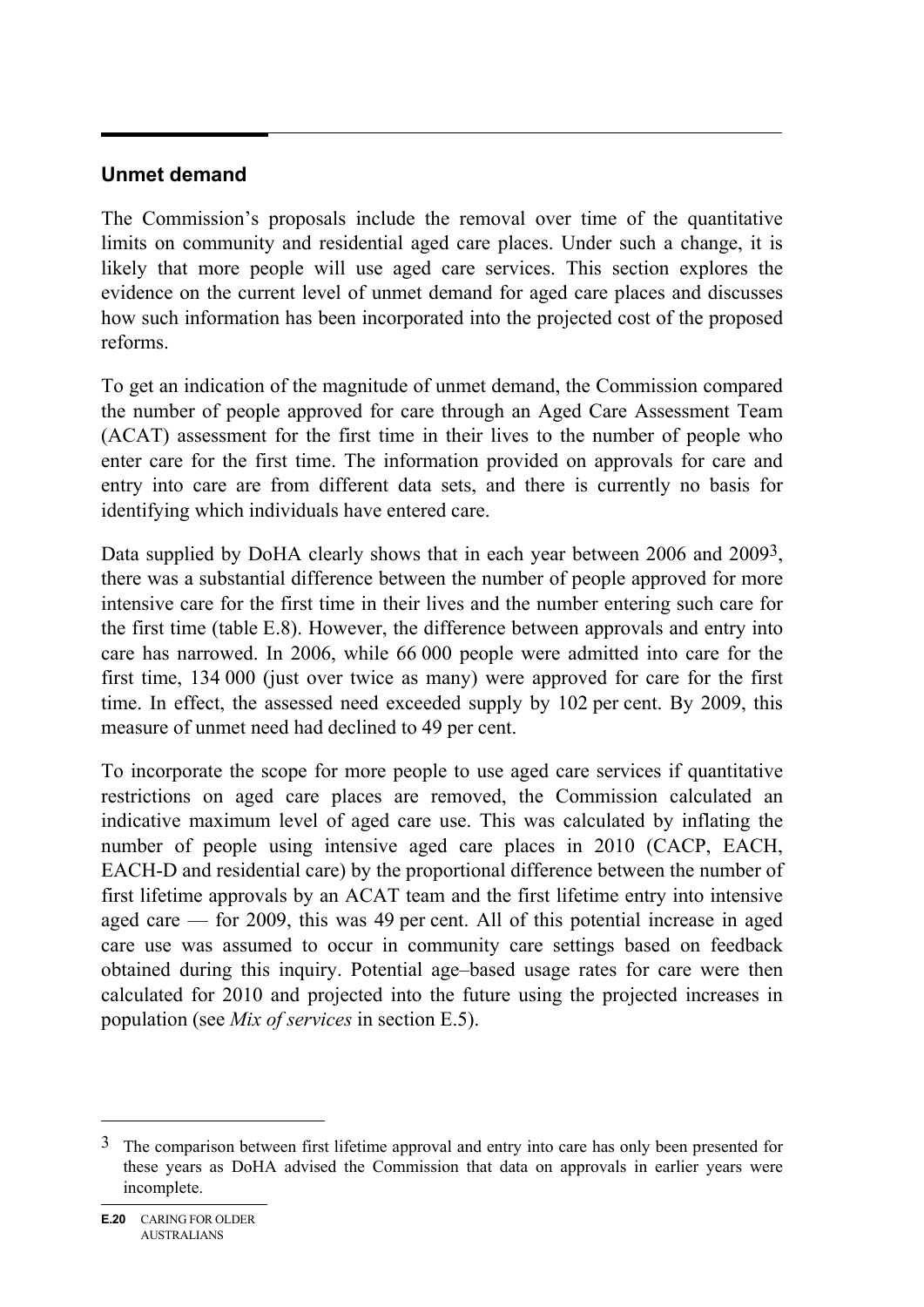|      | First lifetime<br><b>ACAT</b> approval | First lifetime<br>admission | Difference between<br>approved and admitted |                                   |
|------|----------------------------------------|-----------------------------|---------------------------------------------|-----------------------------------|
|      | '000 people                            | '000 people                 | '000 people                                 | % of first lifetime<br>admissions |
| 2006 | 134                                    | 66                          | 68                                          | 102                               |
| 2007 | 123                                    | 69                          | 55                                          | 79                                |
| 2008 | 117                                    | 72                          | 46                                          | 64                                |
| 2009 | 108                                    | 72                          | 36                                          | 49                                |

#### Table E.8 **First lifetime approval or entry into aged care<sup>a</sup>**

**a** First lifetime approval is the number of people who were approved for any of respite care, CACP, EACH, EACH-D or permanent residential care in a given year — but only if they have never been approved by the same ACAT team for any of these services before. There may be some double counting if people had previously been approved for care by an ACAT team in another region. First lifetime entry into care is the number of people who enter respite care, CACP, EACH, EACH-D or permanent residential care in a year who have never used any of those services before.

*Source*: DoHA *Aged Care Data Warehouse*, supplied by DoHA on 24 September (admissions) and 10 November (approvals) 2010.

This maximum additional care use was then used as the base quantity from which to project aged care use for the indicative representation of the proposed reforms. As the proposals involve an increase in user co–contributions, particularly for the wealthy, the actual use of aged care projected for this scenario is below the maximum additional care use that had been calculated. However, projected aged care use is substantially above the current rate of care use and the projected level of care use under the Commission's revised IGR projection.

#### **The lifetime stop-loss limit**

The Commission is recommending an (indexed) lifetime stop-loss arrangement for care costs (but not for accommodation costs or everyday living expenses). The rationale for this mechanism is to shield older Australians from the risk of excessive or catastrophic care costs. The proposed lifetime stop-loss limit is designed to work in concert with a range of safeguards for those with limited means (chapter 7). If the maximum co–contribution rate for care costs is 25 or 35 per cent, the vast majority of Australians would already be shielded from excessive care costs. However, a small number of people will receive intensive aged care services for an extended time.

The Commission developed an indicative guide to the aggregate co-contributions aged care users would make to their care costs. Table E.9 provides an indication of the impact of the stop–loss mechanism if the maximum care co-contribution was 25 per cent of care costs while table E.10 is applicable if the maximum rate was 35 per cent.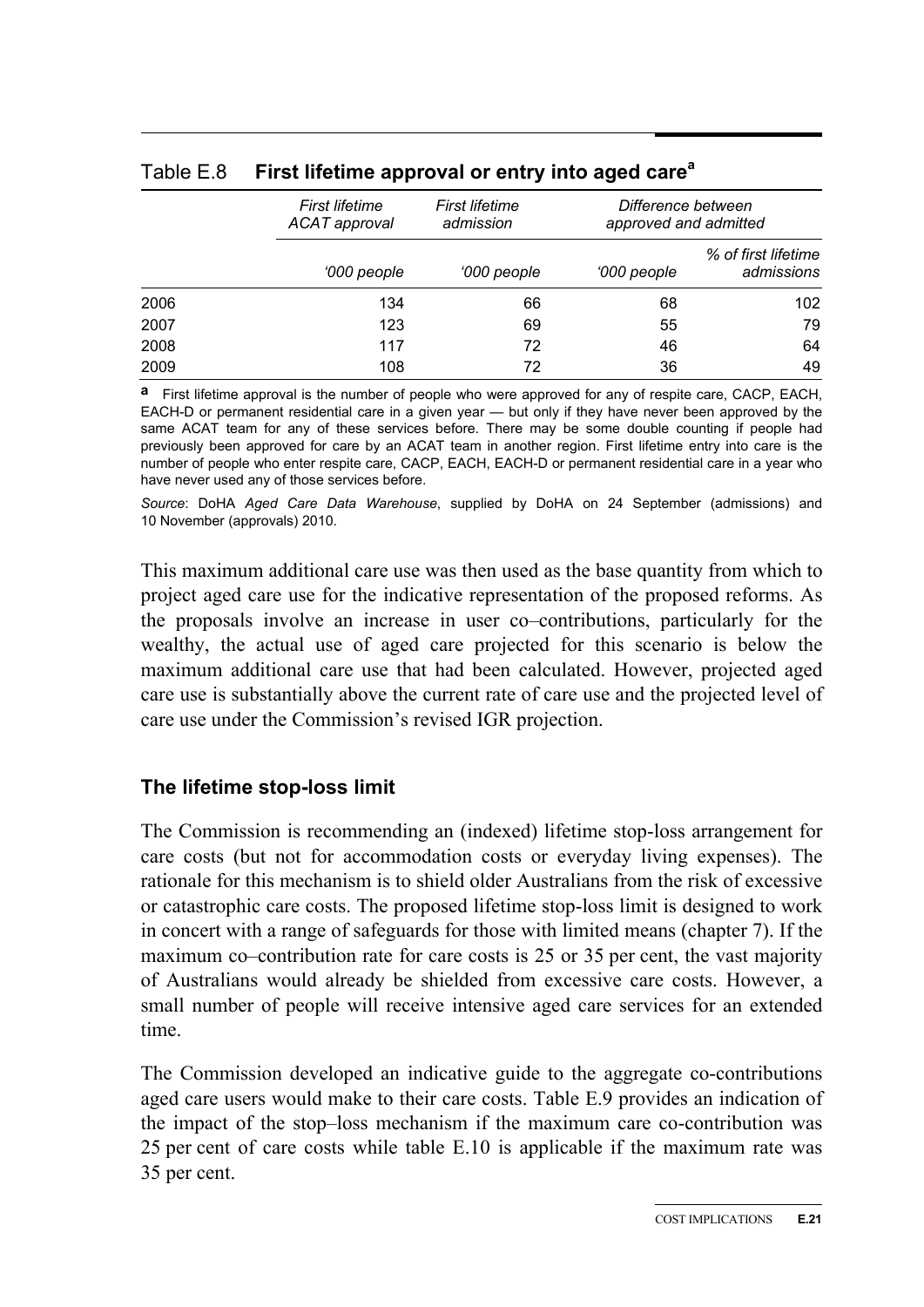#### Table E.9 **Likely coverage of lifetime stop-loss arrangement co-contributions between 0 and 25 per cent of care costs**

Per cent of aged care expenditure paid for by the Government and per cent of aged care users who have any care co–contributions paid for by the Government

| Indicative stop-loss limit | Care contributions paid for<br>by Government in 2050 | Aged care users likely to<br>reach the limit in 2050 |
|----------------------------|------------------------------------------------------|------------------------------------------------------|
| \$                         | Per cent                                             | Per cent                                             |
| 0                          | 100                                                  | 100                                                  |
| 20 000                     | 46                                                   | 22                                                   |
| 40 000                     | 21                                                   | 10                                                   |
| 60 000                     | 10                                                   | 5                                                    |
| 80 000                     | 4                                                    | 2                                                    |
| 100 000                    | 2                                                    |                                                      |
| 120 000                    | <1                                                   | $<$ 1                                                |

*Source*: Commission calculations.

#### Table E.10 **Likely coverage of lifetime stop-loss arrangement co-contributions between 0 and 35 per cent of care costs**

Per cent of aged care expenditure paid for by the Government and per cent of aged care users who have any care co–contributions paid for by the Government

| Indicative stop-loss limit | Care contributions paid for<br>by Government in 2050 | Aged care users likely to<br>reach the limit in 2050 |
|----------------------------|------------------------------------------------------|------------------------------------------------------|
| \$                         | Per cent                                             | Per cent                                             |
| 0                          | 100                                                  | 100                                                  |
| 20 000                     | 51                                                   | 23                                                   |
| 40 000                     | 27                                                   | 11                                                   |
| 60 000                     | 15                                                   | 6                                                    |
| 80 000                     | 8                                                    | 3                                                    |
| 100 000                    | 5                                                    | 2                                                    |
| 120 000                    | າ                                                    |                                                      |

*Source*: Commission calculations.

For the purposes of costing the proposed aged care system, the Commission has assumed an indicative lifetime stop-loss limit of \$60 000. To maintain its real value over time, the lifetime stop-loss limit amount would have to be indexed in the future — the assumed rate of indexation was the 2010 IGR CPI assumption (2.5 per cent in most years).

With this indicative value of \$60 000 as the lifetime stop-loss limit, the Commission projects that between 5 and 6 per cent of older Australians would be protected by the stop-loss limit, with 10 to 15 per cent of private care contributions being covered — depending on the maximum co–contribution rate for care costs.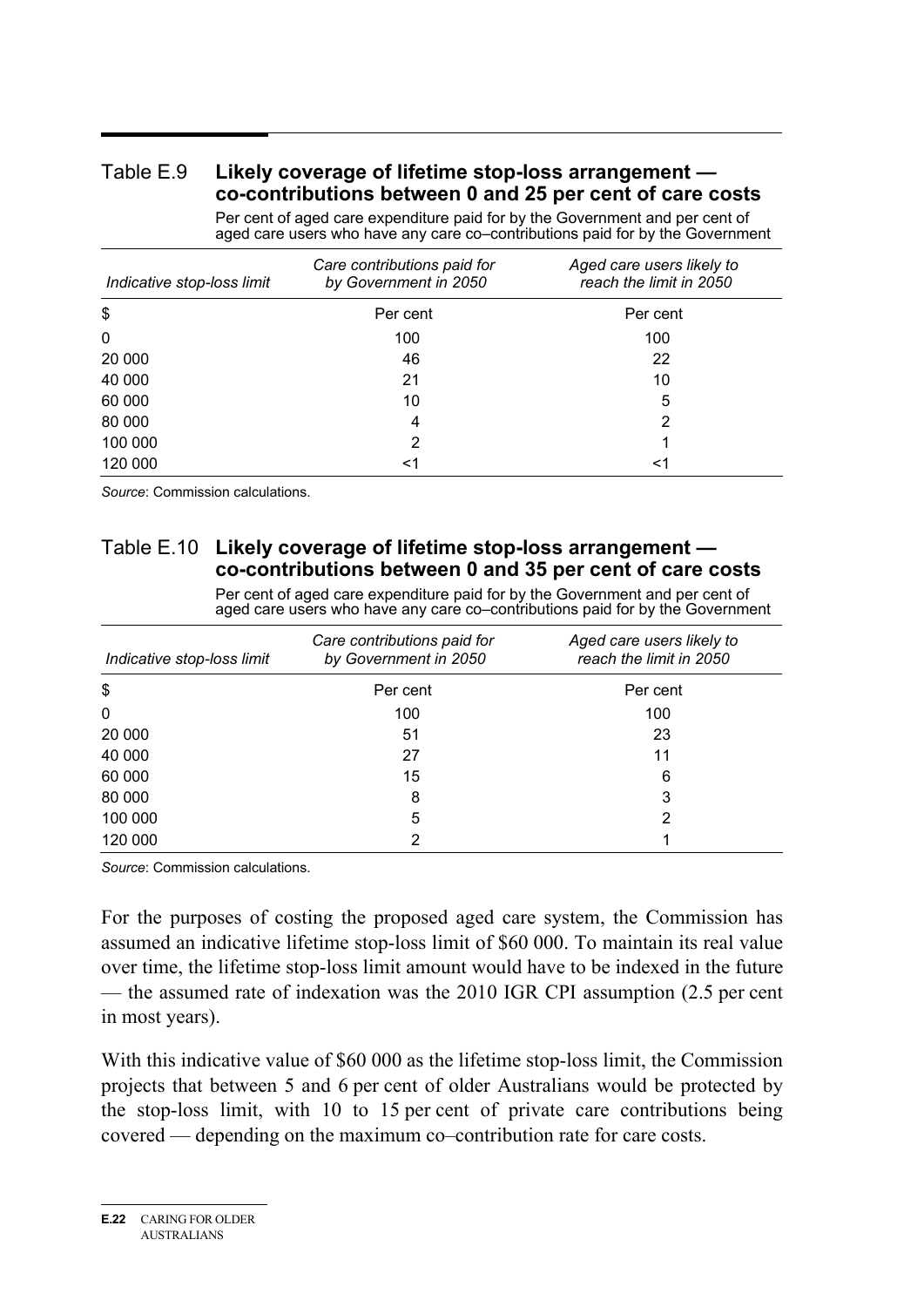In order to project the number of people and the proportion of private care co-contributions that could be covered by a stop-loss mechanism, it is necessary to have information on the distribution of lifetime aged care experiences. The Commission used a combination of information sources to approximate this distribution. The indicative projections of the lifetime stop-loss amount are based on:

- estimates of the probability of needing aged care
- the estimated length of time people are likely to receive aged care
- projections about the future income and assets of older Australians
- projections of the proposed co–contributions for different types of care.

The information on the probability of needing aged care and the likely duration of receiving aged care is based on estimates of recent use (see below). While it is unclear whether the future pattern of aged care use will necessarily be consistent with recent use, there are no alternatives for projecting future use.

## *Probability of needing combinations of aged care services*

A number of data sources were drawn on to approximate the probability of people requiring:

- no aged care services during their lifetime
- only residential care services during their lifetime
- only community-based aged care services during their lifetime
- both community-based and residential aged care services during their lifetime.

DoHA prepared an unpublished technical paper for the Commission's use in this inquiry on the lifetime risk of entry into intensive aged care. In that paper, DoHA defined 'intensive aged care' as comprising CACP, EACH, EACH–D, Transition Care and permanent and respite residential care.

The DoHA technical paper provided estimates of the probability of people requiring either any type of intensive aged care or requiring residential care in their lifetime, based on the ABS life tables for 2006–08 (table E.11).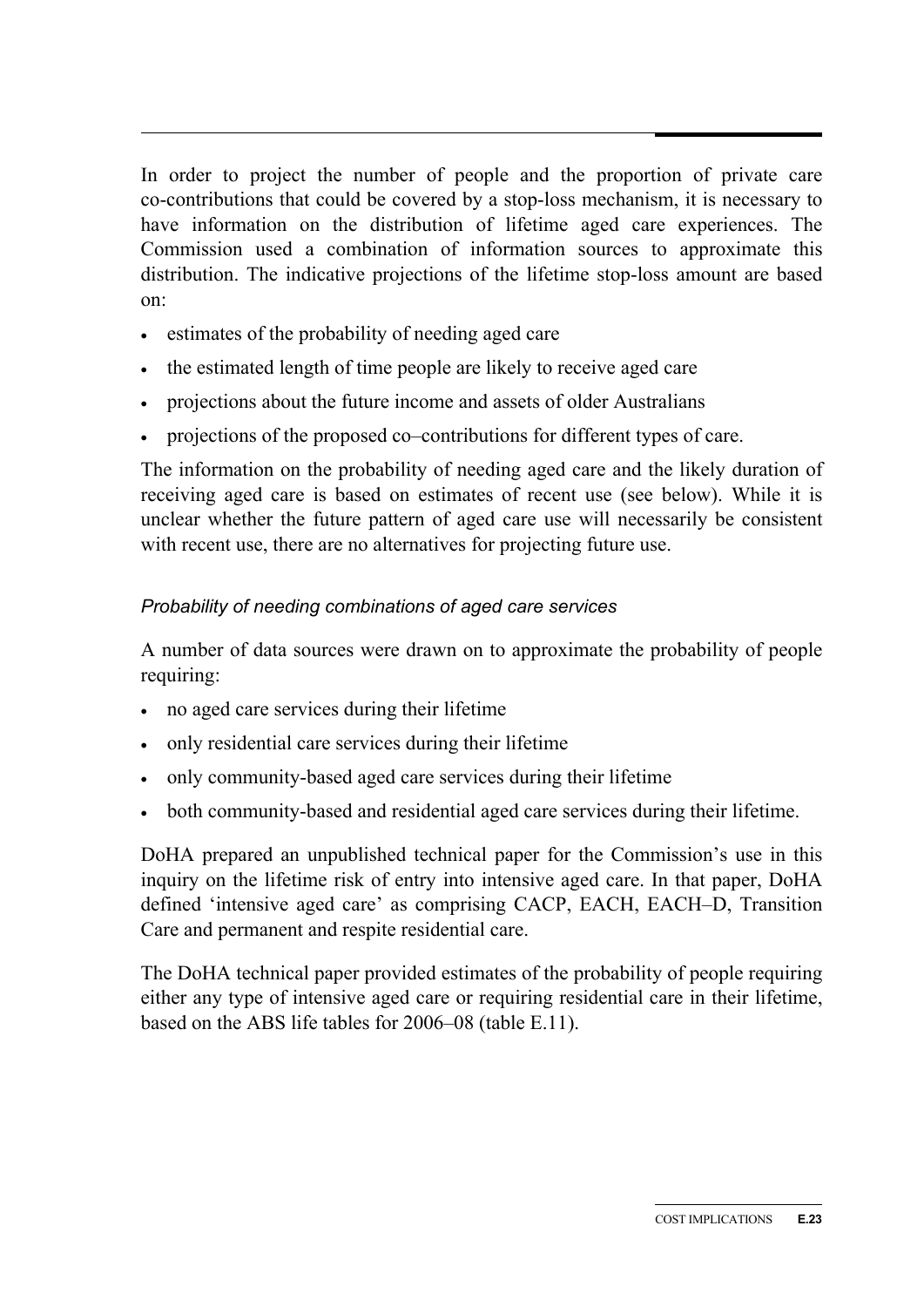|         | At birth | At age 65                                                        | At age 75 | At age 85 | At age 95 | At age 100 or over |  |
|---------|----------|------------------------------------------------------------------|-----------|-----------|-----------|--------------------|--|
|         |          | Remaining lifetime risk of requiring care (per cent)             |           |           |           |                    |  |
| Females | 62.4     | 67.6                                                             | 71.7      | 79.4      | 82.9      | 65.1               |  |
| Males   | 41.7     | 47.8                                                             | 52.5      | 62.0      | 66.9      | 41.3               |  |
|         |          | Remaining lifetime risk of requiring residential care (per cent) |           |           |           |                    |  |
| Females | 48.3     | 52.3                                                             | 55.8      | 63.6      | 70.4      | 55.9               |  |
| Males   | 31.7     | 36.3                                                             | 40.1      | 48.8      | 55.3      | 33.8               |  |

#### Table E.11 **Lifetime risk of requiring aged carea and residential careb, 2006–08**

**a** Probability of ever using at least one of the following — residential aged care, community aged care packages (CACP) or extended age care at home packages (EACH or EACH-D). **b** This table is based on a technical paper provided by DoHA that is not publicly available. DoHA has also provided a publicly available technical paper on the lifetime risk of needing residential care, but that paper does not include estimates of the risk of using intensive aged care. The estimates of the risk of using residential care from the publicly available paper are slightly higher than in this table, with the lifetime risk for a 65 year old woman being 54 per cent and 37 per cent risk for a 65 year old man (DoHA 2011i).

*Source*: Data supplied by DoHA.

The lifetime risk of using residential care is comprised of the risk of a person needing to use only residential care (but not community care) plus the risk of a person needing to use residential care and community care during their life. The risk of needing 'intensive aged care' is the risk that a person will need residential aged care, plus the risk that a person will only need community-based aged care during their life. As such, the probability that a person will only need community-based aged care during their lives can be inferred by subtracting the lifetime risk of needing residential care from the lifetime risk of needing 'intensive aged care'.

For example, the lifetime probability of a 65 year old female only needing community–based aged care is inferred to be 15.3 per cent (the probability of needing intensive aged care services less the probability of needing residential care — 67.6 per cent minus 52.3 per cent). Using the same approach, the inferred lifetime probability that a 65 year old man will only need to use community-based aged care services is 11.5 per cent.

The Australian Institute of Health and Welfare (AIHW 2009e) publishes statistics on the reasons why people separate from intensive community-based aged care services.

While people are defined as separating from such care if they move from one form or provider of community care to another, such a change is not relevant for determining whether a person will only use community care during their lives, or if they will use both community care and residential care. If a person separated from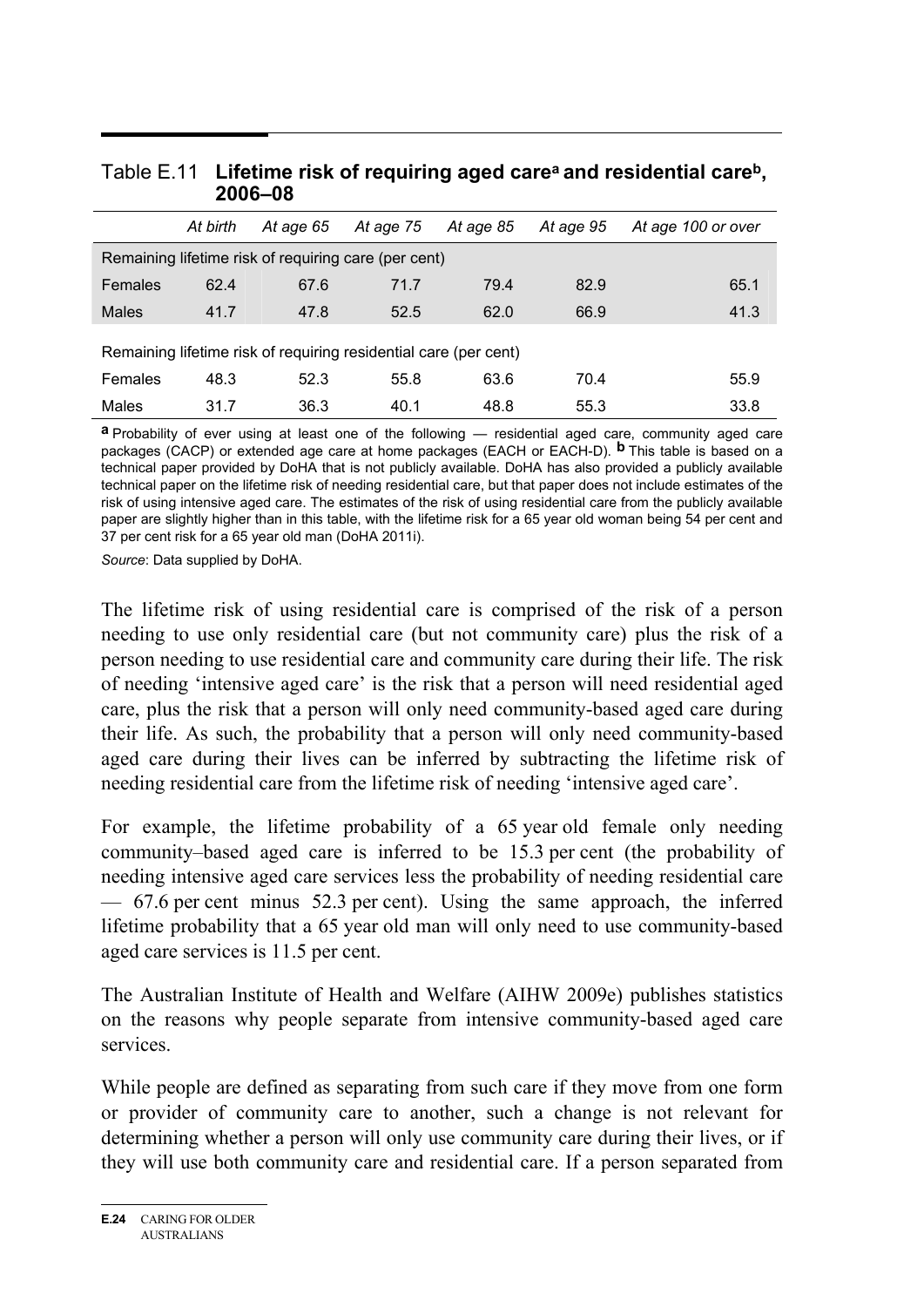community care because they went to hospital, the most likely movements after their hospital stay would be returning to community care, moving to residential care or death.

The separations from CACP packages for 2007-08 are provided in table E.12. For this purpose, the only definitive changes from this list of separations are moving to residential care (in which case a person will have used both residential care and community care during their lives), or death. The Commission assumed that people who died while receiving community care did not receive residential care during their lives. It is conceivable, however, that a small number of people who died in community care had previously received residential care, and then moved back into the community before their deaths. There was no information available to determine the frequency of such events.

| Reason for separation    | <b>Number</b> | Per cent |
|--------------------------|---------------|----------|
| Death                    | 2911          | 18.4     |
| To hospital              | 764           | 4.8      |
| To residential aged care | 7 3 6 4       | 46.5     |
| To other CACP outlet     | 1 2 2 2       | 7.7      |
| Other community/holiday  | 943           | 6.0      |
| Other                    | 2631          | 16.6     |

|  | Table E.12 Separations from CACP in 2007-08 |  |  |
|--|---------------------------------------------|--|--|
|--|---------------------------------------------|--|--|

*Source*: AIHW (2009e).

For every person who died while on a CACP package in 2007-08 (18.4 per cent from table E.12), slightly more than 2.5 people moved from a CACP package to residential care (46.5 per cent). The separations from CACP packages were not separately available for females and males. The pattern of separations has been assumed to apply to both genders. Accordingly, it was assumed that the proportion of females aged 65 years of age who are likely to use both residential and community-based care during their lifetime was 38.7 per cent (slightly more than 2.5 multiplied by those who only use community care — 15.3 from table E.11). The corresponding figure for males was 29.9 per cent. The probability of only using residential care can then be calculated as the remainder (figure E.2).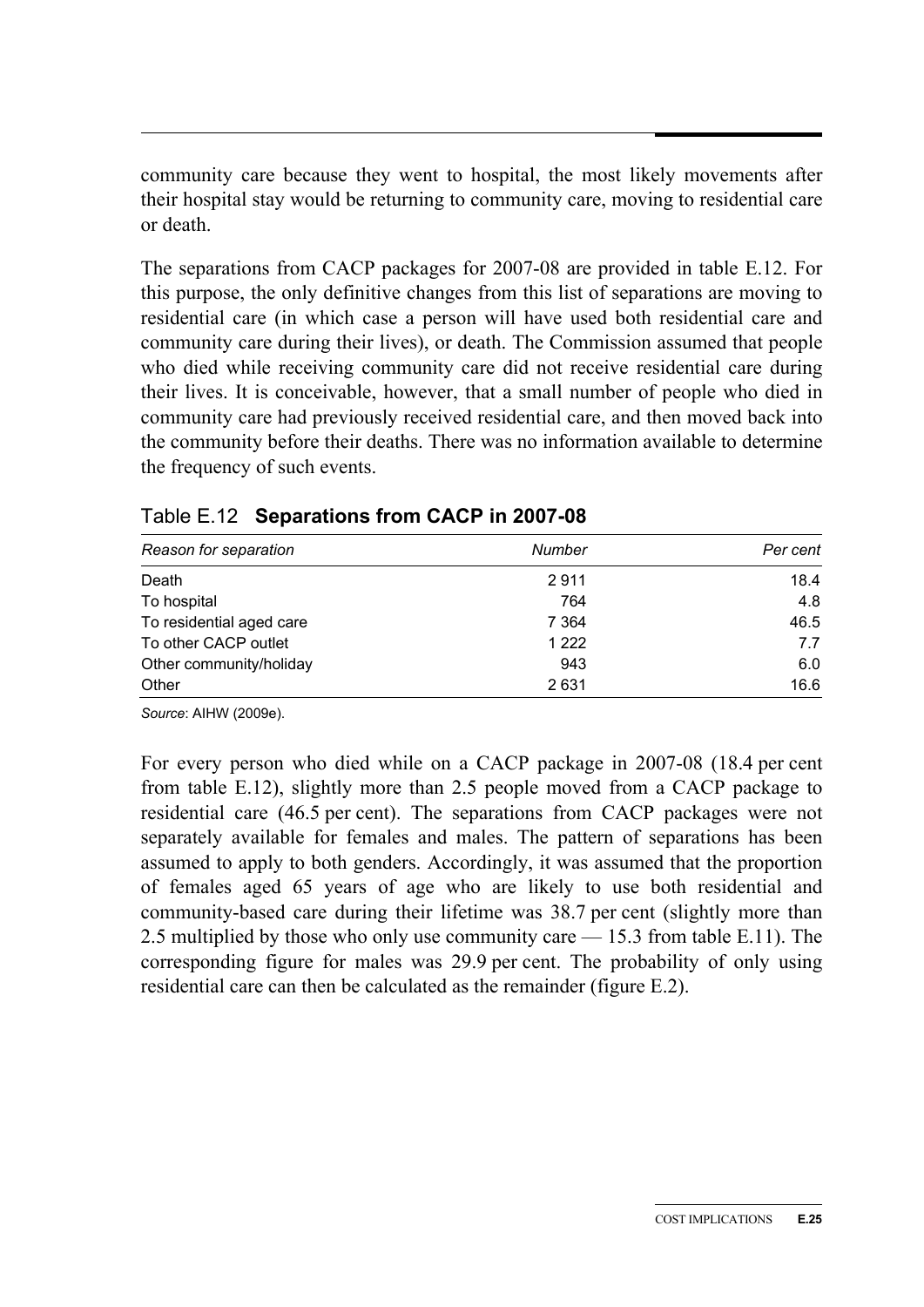

#### Figure E.2 **Projected probability of using combinations of aged care**  For males and females aged 65 years

*Data source*: Commission calculations based on data supplied by DoHA and AIHW (2009e).

#### *Estimated length of time receiving aged care services*

DoHA prepared a publicly available technical paper on the length of stay in residential care for this inquiry (DoHA 2011i). It also provided extracts from its administrative databases on the use of residential and community care by individuals. The Commission used the supplied administrative data to estimate the probability of spending different lengths of time receiving aged care services.

The administrative data includes a range of information for all people who were admitted to either community or residential care between July 1997 and the end of December 2009, including:

- age
- date of first use for that type of care
- whether they are still receiving the care
- date they left care (for those that have left care).

The Commission used this data to estimate the probability of continuously receiving either residential care or a CACP package for various lengths of time. Separate estimates were made for males and females. While information was available for people receiving care under EACH or EACH-D, the small number of people using these programs and the relatively limited time these programs have been operating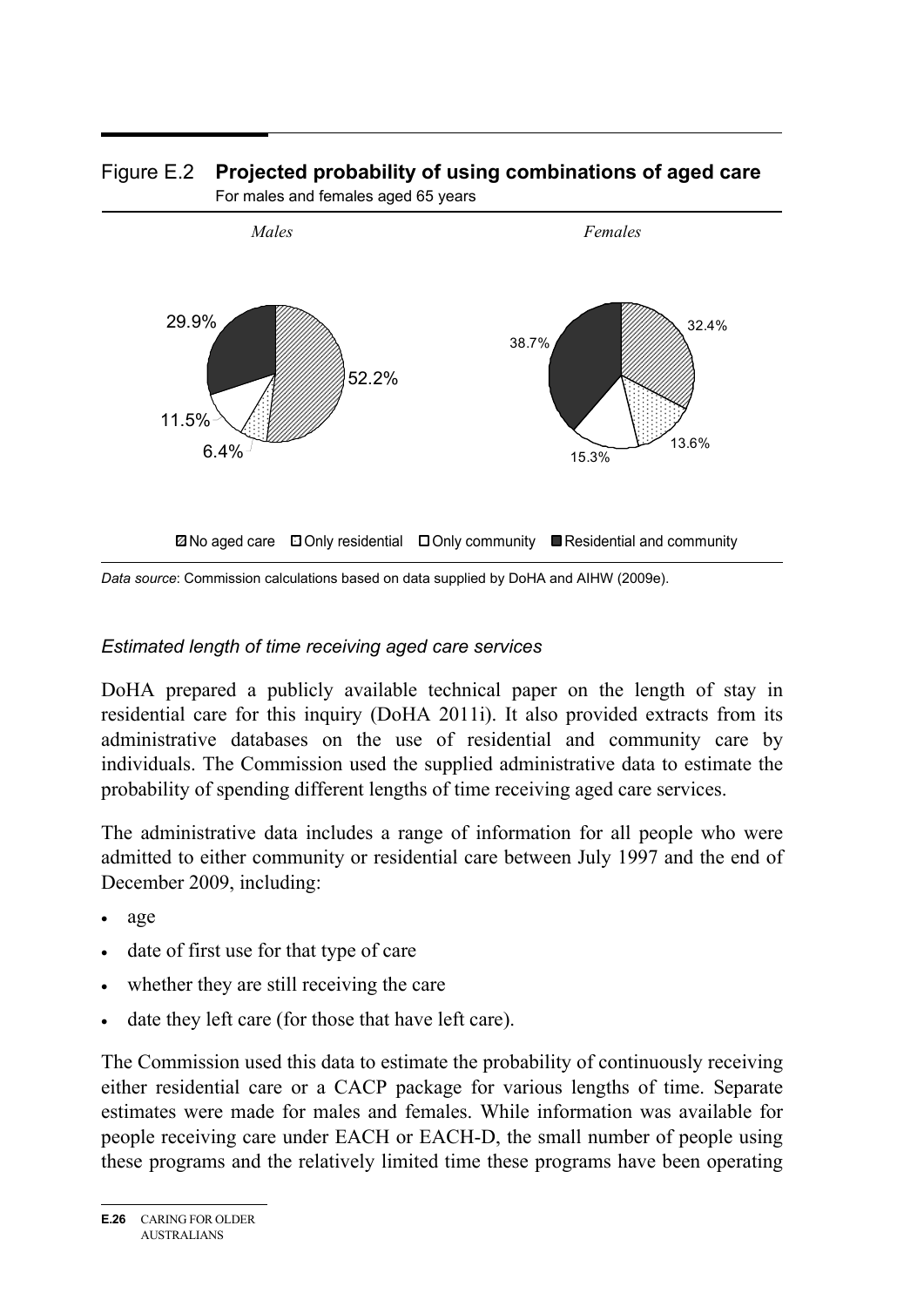for meant that the estimated length of time on those programs was an unreliable basis for projecting the expected lifetime use of care.

To estimate the probability of continuously receiving care for at least a specific length of time, it is necessary to identify the people who received care for that length of time or longer, and to identify the number of people who could have received care for that length of time. For example, the number of people in the data set who could have received care continuously for a year can be determined by identifying all individuals who were admitted to care at least a year before the cut-off date for the extract — in this case 31 December 2009. As such, all people admitted to care on or before 31 December 2008 could have received care continuously for at least a year.

Using this approach, the Commission calculated the probability of remaining in residential care (table E.13) and on CACP packages (table E.14) for various lengths of time. For example, the probability of a male spending at least two years in residential care is 36 per cent (0.36 from table E.13). This implies that 64 per cent of men who entered residential care between July 1997 and 31 December 2007 spent less than two years in residential care.

|           | Males | Females |
|-----------|-------|---------|
| 1 month   | 0.89  | 0.94    |
| 2 months  | 0.82  | 0.89    |
| 3 months  | 0.77  | 0.86    |
| 4 months  | 0.73  | 0.83    |
| 6 months  | 0.67  | 0.79    |
| 9 months  | 0.60  | 0.74    |
| 1 year    | 0.54  | 0.69    |
| 18 months | 0.44  | 0.60    |
| 2 years   | 0.36  | 0.53    |
| 3 years   | 0.23  | 0.39    |
| 4 years   | 0.15  | 0.28    |
| 5 years   | 0.094 | 0.190   |
| 6 years   | 0.058 | 0.125   |
| 7 years   | 0.035 | 0.079   |
| 8 years   | 0.021 | 0.048   |

Table E.13 **Probability of remaining in residential care**  After a given length of time

*Source*: Data supplied from DoHA.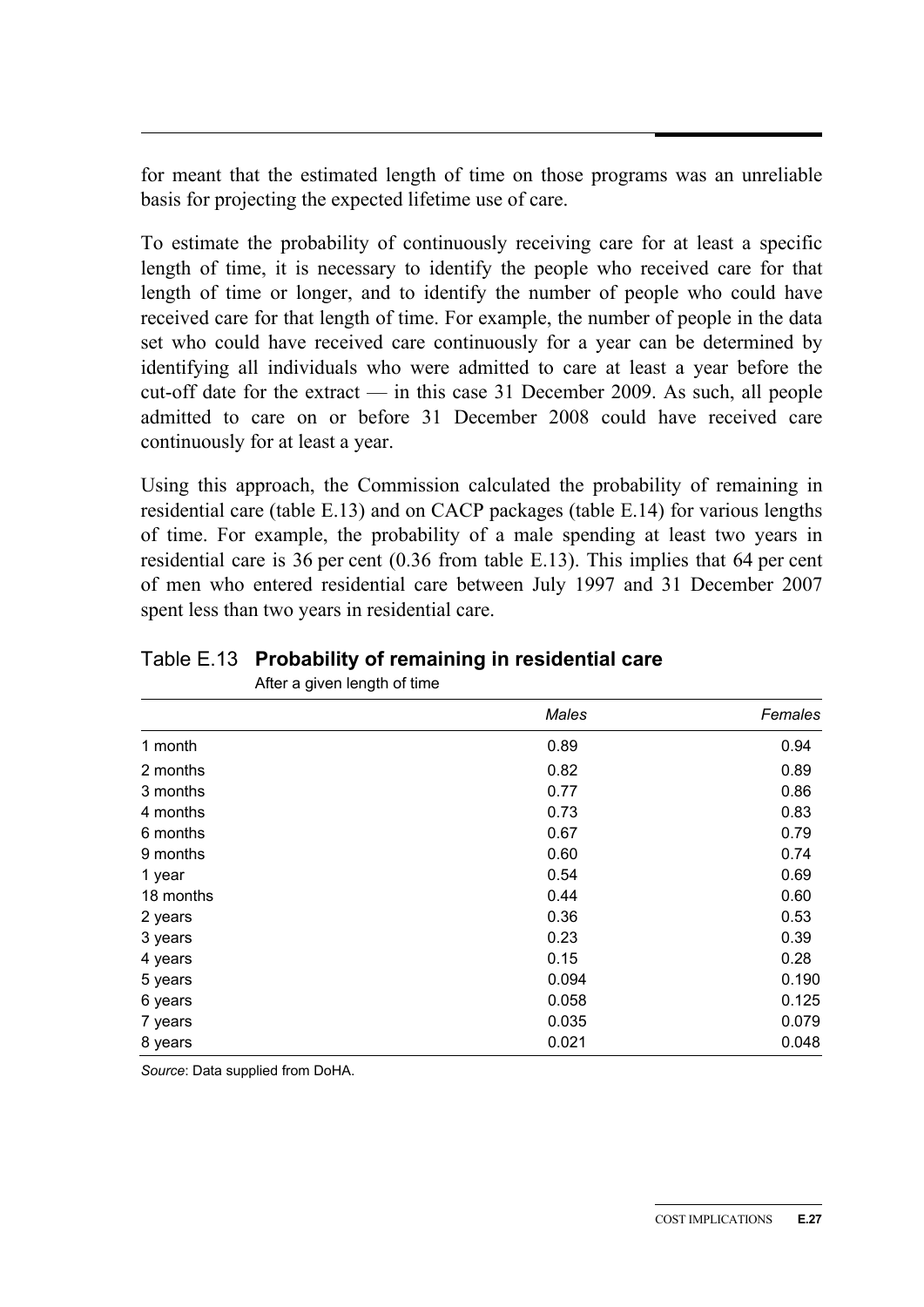|           | Males | Females |
|-----------|-------|---------|
| 1 month   | 0.95  | 0.96    |
| 2 months  | 0.89  | 0.90    |
| 3 months  | 0.83  | 0.85    |
| 4 months  | 0.78  | 0.80    |
| 6 months  | 0.69  | 0.73    |
| 9 months  | 0.59  | 0.63    |
| 1 year    | 0.50  | 0.55    |
| 18 months | 0.37  | 0.42    |
| 2 years   | 0.27  | 0.32    |
| 3 years   | 0.15  | 0.19    |
| 4 years   | 0.09  | 0.12    |
| 5 years   | 0.052 | 0.073   |
| 6 years   | 0.031 | 0.046   |
| 7 years   | 0.019 | 0.027   |
| 8 years   | 0.010 | 0.015   |

# Table E.14 **Probability of remaining on CACP**

After a given length of time

*Source*: Data supplied from DoHA.

For people assumed to use only residential care, the Commission used their assumed lifetime use of care as set out in table E.13. Similarly, for those people assumed to only use community-based care, the Commission used the assumed lifetime length of care as set out in table E.14. For people assumed to use a combination of residential and community care, the Commission assumed that the length of time spent in residential care was not influenced by the length of time spent in community care or vice versa. For example, if someone was assumed to use both community and residential care, their assumed probability of spending at least two years in each type of care would be 9.7 per cent for males and 17.0 per cent for females. These probabilities are determined by multiplying the relevant probability for remaining in residential care for at least two years (0.36 for males and 0.53 for females) with the relevant probability of receiving community care for at least two years (0.27 for males and 0.32 for females).

#### *Information on the income and assets of older Australians*

The Commission proposes the introduction of a comprehensive means test that takes into consideration both the income and the assets (including the principal residence and accommodation bonds) of each person when calculating the co-contribution that the person is expected to make towards their cost of their care provided through the *Aged Care System*.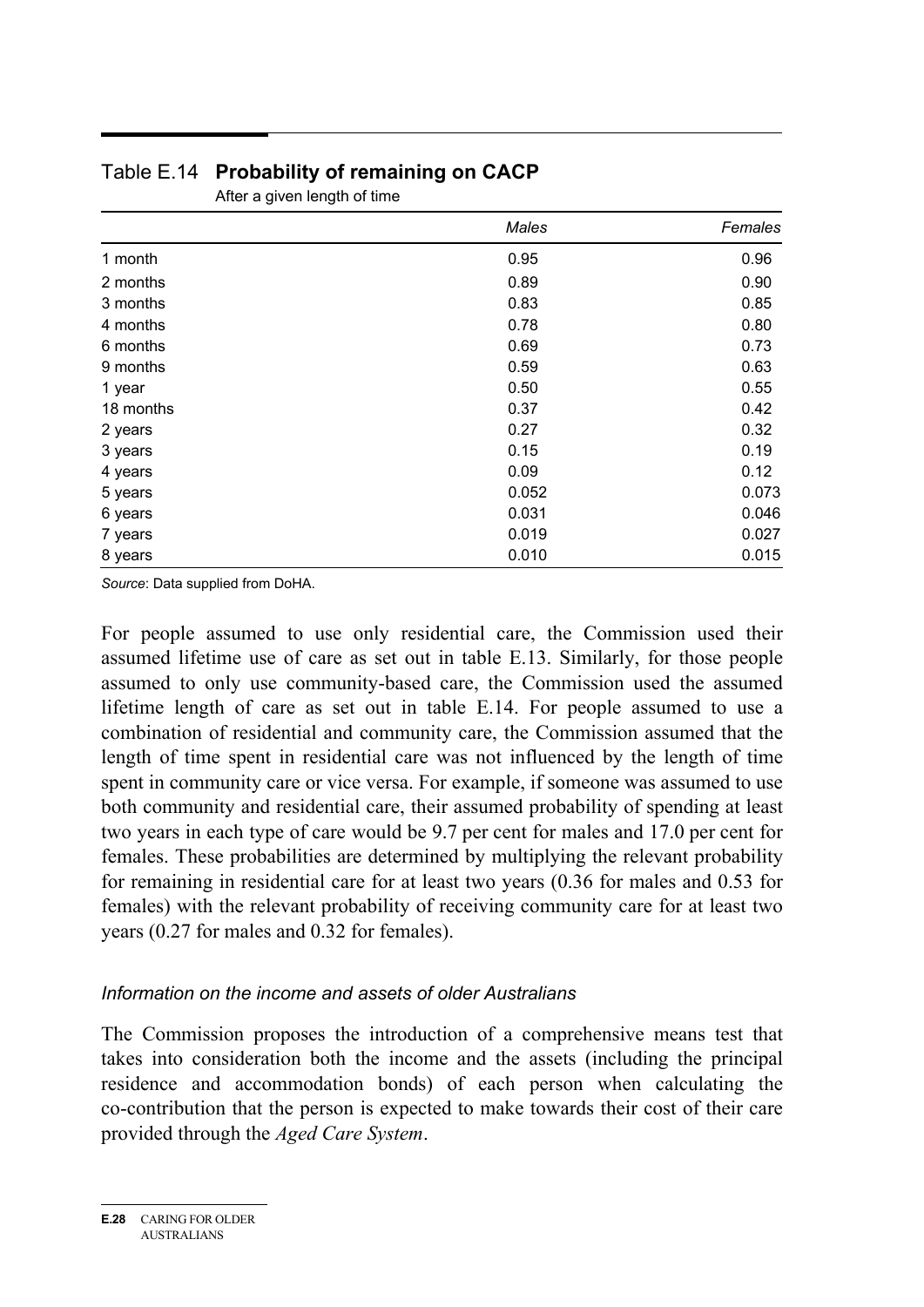The income and asset distribution of full and part pensioners (effectively all recipients of government income support) is based on the HILDA wave 8 database (Watson 2010). It draws on the household asset supplementary questions from the 2006 survey for people aged 80 or over (the group most likely to need aged care).

#### *Assumed income and asset distributions for older Australians*

The Commission proposes that the assets part of the comprehensive means test for care co–contributions should only include assets excluded from the Age Pension asset tests. The only asset in the HILDA database that would be excluded from the Age Pension means test is the apportioned equity in the principal residence.

For non pensioners, only the asset information from HILDA was used. A large proportion of non pensioners aged 80 and over indicated that they earned no income (including from superannuation, interest, dividends or rental properties) even though many had one or more of those types of assets. As such, the assets information from HILDA was combined with the income estimates derived from the daily income tested fees information for non pensioners/means not disclosed people in residential aged care during June 2010 (supplied by DoHA).

The income data from HILDA was indexed to be consistent with the increase in pensions between June 2006 (the end of the HILDA data collection period) and June 2010 (the period for which income–tested fee information was provided). The household equity data was indexed consistent with residential care bonds (5.3 per cent a year nominal growth).

The HILDA database only shows if people are receiving a government pension or income support — it does not indicate whether they are full or part pensioners. The Commission assumed that the lowest four income deciles of pensioners to be full pensioners while the highest six deciles are assumed to be part pensioners. The Commission applied a uniform adjustment factor to the income and asset distribution so that the assumed proportion of full and part pensioners for 2010 and 2050 is consistent with the 2007 IGR assumptions.

Some age pensioners in the HILDA database reported incomes substantially below the full Age Pension amount. The Commission assumed that no pensioners had income below the prevailing single full pension rate.

As discussed above, for older Australians not receiving government pensions, the income data has been calculated from the amount of daily income tested fees that non pensioners are paying. While the amount of the daily income tested fee that a person can pay is dependent upon their income, it cannot exceed the person's care costs or a capped amount. Only non pensioners paying less than the full cost of their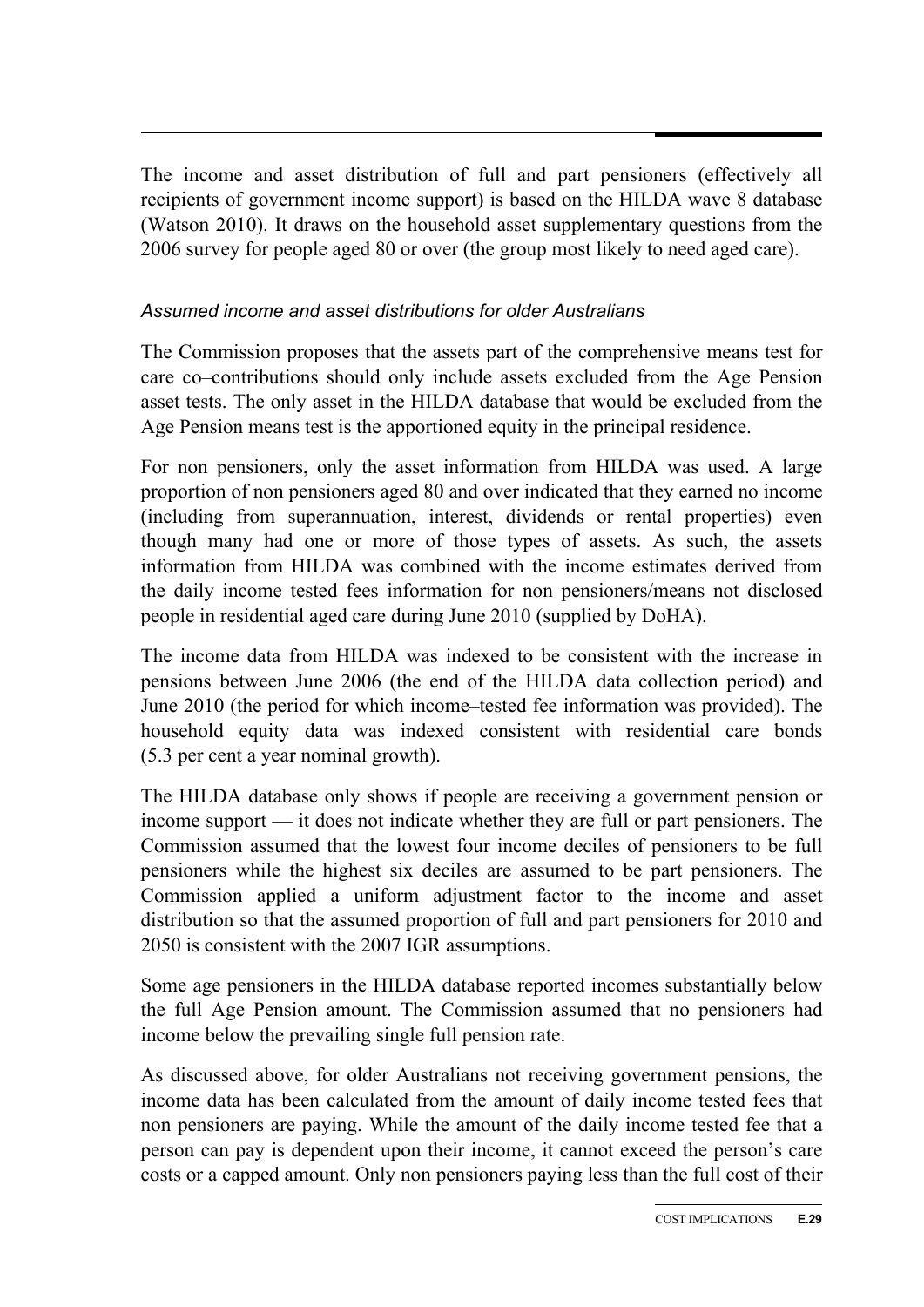care were included in the estimates (only 4 per cent pay the full cost of their care). The more critical issue is that 17 per cent of non–pensioners/means not disclosed residents are paying the capped amount of the daily income tested fee. In June 2010, a person could pay the capped amount if their fortnightly income was \$2880 or higher. It was assumed that all non–pensioners paying the capped fee have a fortnightly income of \$2881 — which will understate the projected co-contributions from this group.

A two-stage process was used to project the income and assets of people aged 80 years or older for 2050 involving:

- inflating the income and assets for each income and asset combination for full pensioners, part pensioners and non–pensioners
- increasing the relative proportion of non–pensioners and part pensioners to reflect the expected greater affluence of a large number of older Australians in the future.

The Commission inflated the income decile thresholds used for the 2010 analysis by the projected rate of pension increases. To simplify the presentation of the costings, the asset and income deciles were amalgamated into nine different categories. The upper and lower limits of these categories, and the percentage of the 80 years and older population assumed to fall into each category are set out in tables E.15 and E.16.

# *Combining this information into a lifetime stop–loss limit projection*

For each of the identified income and asset categories, it was assumed that:

- the distribution of males and females was the same
- the probability of using aged care was the same (any care, community care only, residential care only)
- the distribution of time in care was the same.

If people used community-based care, it was assumed that they had an 84 per cent chance of using CACP type services, 10.4 per cent chance of using EACH type services and a 5.6 per cent chance of using EACH-D type services (in line with current planning ratios — DoHA 2010p).

All up, there were 197 200 possible combinations of income, assets, care combinations and assumed length of time receiving that care. For each of these combinations, the Commission calculated a projected lifetime care co–contribution and a weighting (reflecting the combined probability of being in a specific income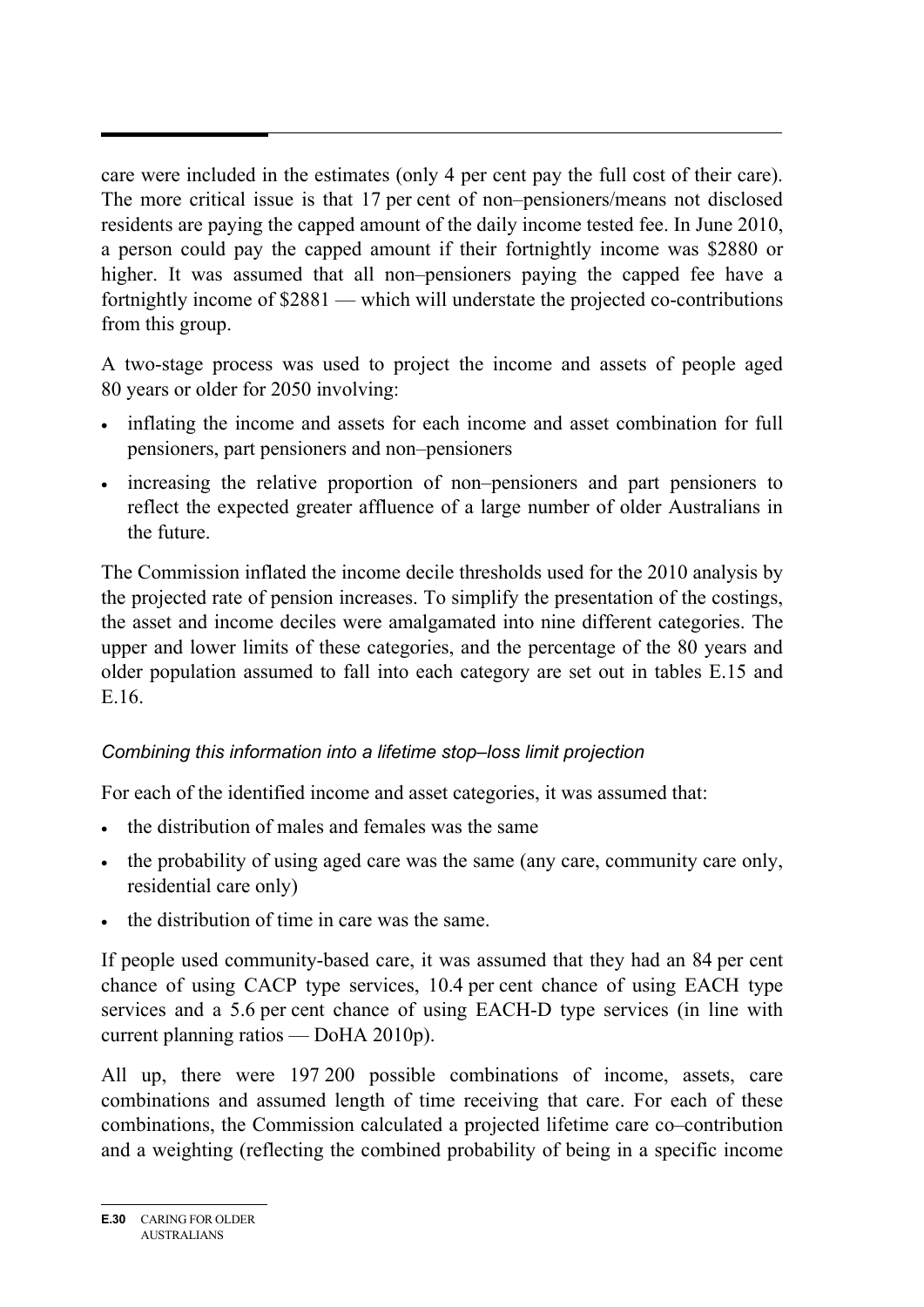and asset combination, the probability of using a specific combination of aged care and the probability of spending a specific length of time in each type of aged care).

This information and these assumptions were used as a basis for estimating the proportion of people whose care co–contributions were projected to exceed a range of lifetime stop-loss limits and the proportion of private care co–contributions that would exceed those limits (tables E.9 and E.10).

|               |                                              | . <b>. .</b> . |                                                       |         |
|---------------|----------------------------------------------|----------------|-------------------------------------------------------|---------|
|               |                                              |                | Median apportioned equity in principal residence (\$) |         |
|               |                                              | 0              | 400 000                                               | 500 000 |
| $\circledS$   | Low<br>(<=20 000)                            | 20.1           | 29.9                                                  | 7.7     |
| Annual income | <b>Medium</b><br>( >20 000, )<br>$<$ 50 000) | 6.8            | 12.2                                                  | 8.1     |
|               | High<br>(>=50 000)                           | 1.4            | 4.9                                                   | 9.0     |

Table E.15 **Distribution of population aged 80 years and over, 2010**  By income and asset category **a** 

**a** Includes some household assets that have been apportioned among all adults in the household. *Source*: Commission calculations sourced from HILDA (2010).

# Table E.16 **Distribution of population aged 80 years and over, 2050**

By income and asset category, 2010 dollars **a** 

|               |                                           |      | Median apportioned equity in principal residence (\$) |           |
|---------------|-------------------------------------------|------|-------------------------------------------------------|-----------|
|               |                                           | 0    | 1 237 000                                             | 1 546 000 |
| $\circledast$ | Low<br>(<=32 000)                         | 13.8 | 21.1                                                  | 5.1       |
| Annual income | <b>Medium</b><br>( > 32 000, )<br>< 83000 | 9.8  | 17.4                                                  | 11.4      |
|               | High<br>/>=83 000                         | 2.0  | 6.8                                                   | 12.5      |

**a** Includes some household assets that have been apportioned among all adults in the household.

*Source*: Commission calculations sourced from HILDA (2010).

#### *Characteristics of older Australians in the HILDA database*

The HILDA database has a small sample size of older Australians. As such, there is an increasing chance that respondents will not accurately represent the underlying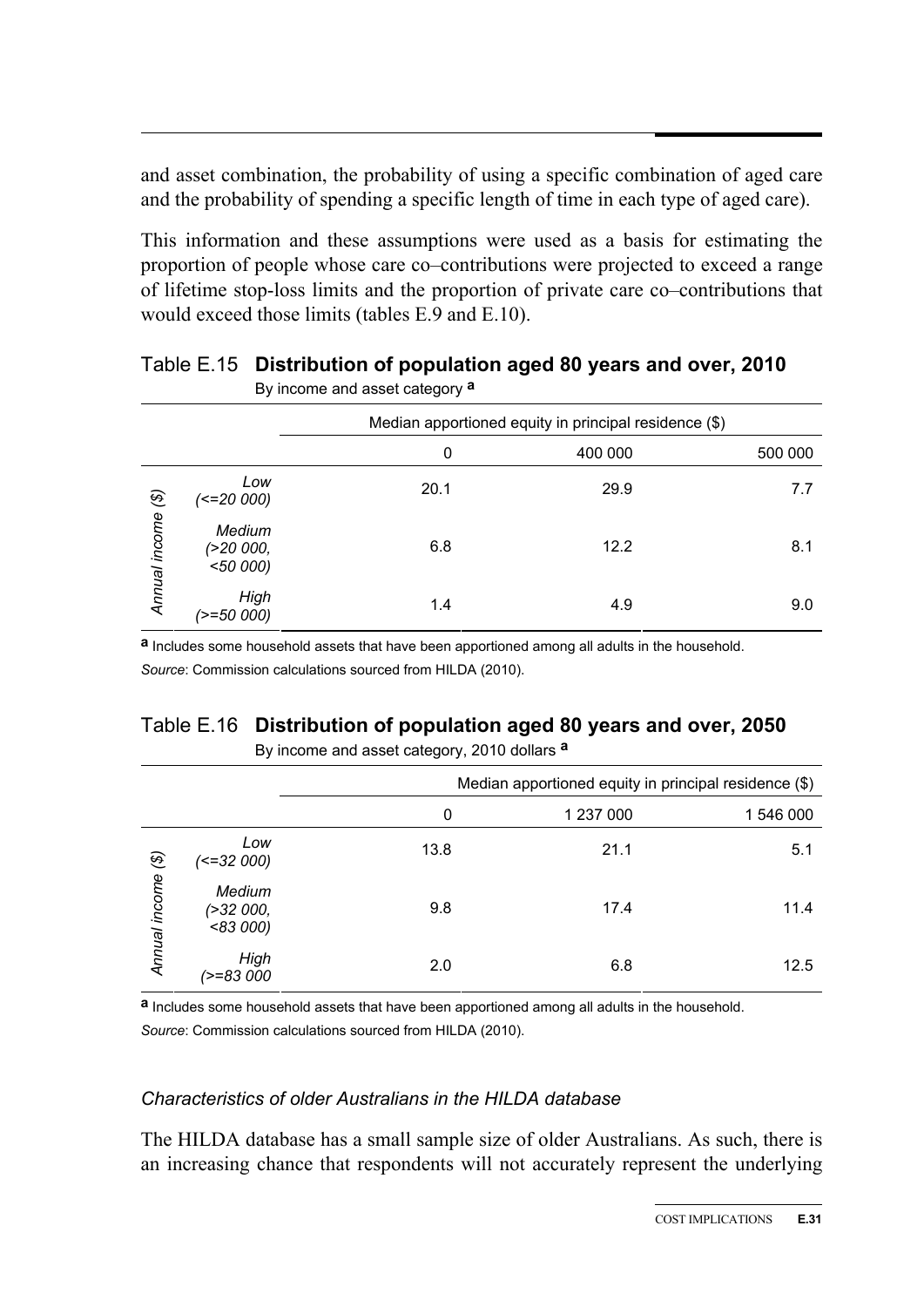population. To explore the possible extent of biases arising from the small sample of older Australians, some key demographic variables were extracted from the HILDA database.

In all groups of people aged 70 years and over in the HILDA database, the majority of the group is female. The share of the group that is female increases in older groups (table E.17).

| Age group | Proportion<br>who are male | Proportion<br>who are female | Number of<br>observations |
|-----------|----------------------------|------------------------------|---------------------------|
|           | Per cent                   | Per cent                     |                           |
| 70-74     | 45                         | 55                           | 518                       |
| 75-79     | 48                         | 52                           | 472                       |
| 80-84     | 36                         | 64                           | 308                       |
| 85-89     | 35                         | 65                           | 126                       |
| $90+$     | 25                         | 75                           | 44                        |

|  | Table E.17 Gender distribution of individuals aged 70 years or over |  |  |  |
|--|---------------------------------------------------------------------|--|--|--|
|--|---------------------------------------------------------------------|--|--|--|

*Source*: HILDA (2010) Release 8.0.

When compared to actual population statistics for 2006 (ABS 3201.0) the HILDA data typically overstates the proportion of females in older age groups. The largest difference is for the 80–84 year age group where the population statistics show that 59 per cent of the population was female compared with the HILDA estimate of 64 per cent.

The HILDA database appears to reflect changes in relationship status by age. This was most evident in relation to the marked growth in the proportion of the population who indicated that they are widowed in the HILDA database (table E.18) which is consistent with the 2006 Census (ABS cat. no. 2068.0).

#### Table E.18 **Relationship distribution of individuals aged 70 years or over**

| Age<br>group | <b>Married</b> | De Facto | Separated | Divorced | Widowed | Never<br>married /<br>de facto | Non<br>response |
|--------------|----------------|----------|-----------|----------|---------|--------------------------------|-----------------|
| 70-74        | 65             |          |           | 8        | 18      | 3                              | 3               |
| 75-79        | 55             |          | 2         | 6        | 28      | 4                              | $\overline{4}$  |
| 80-84        | 40             |          | 0         | 4        | 46      | 4                              | 6               |
| 85-89        | 29             |          | O         |          | 64      | 2                              | $\overline{4}$  |
| $90+$        | 11             |          |           |          | 68      |                                | 11              |

Per cent of respondents by age group

*Source*: HILDA (2010) Release 8.0.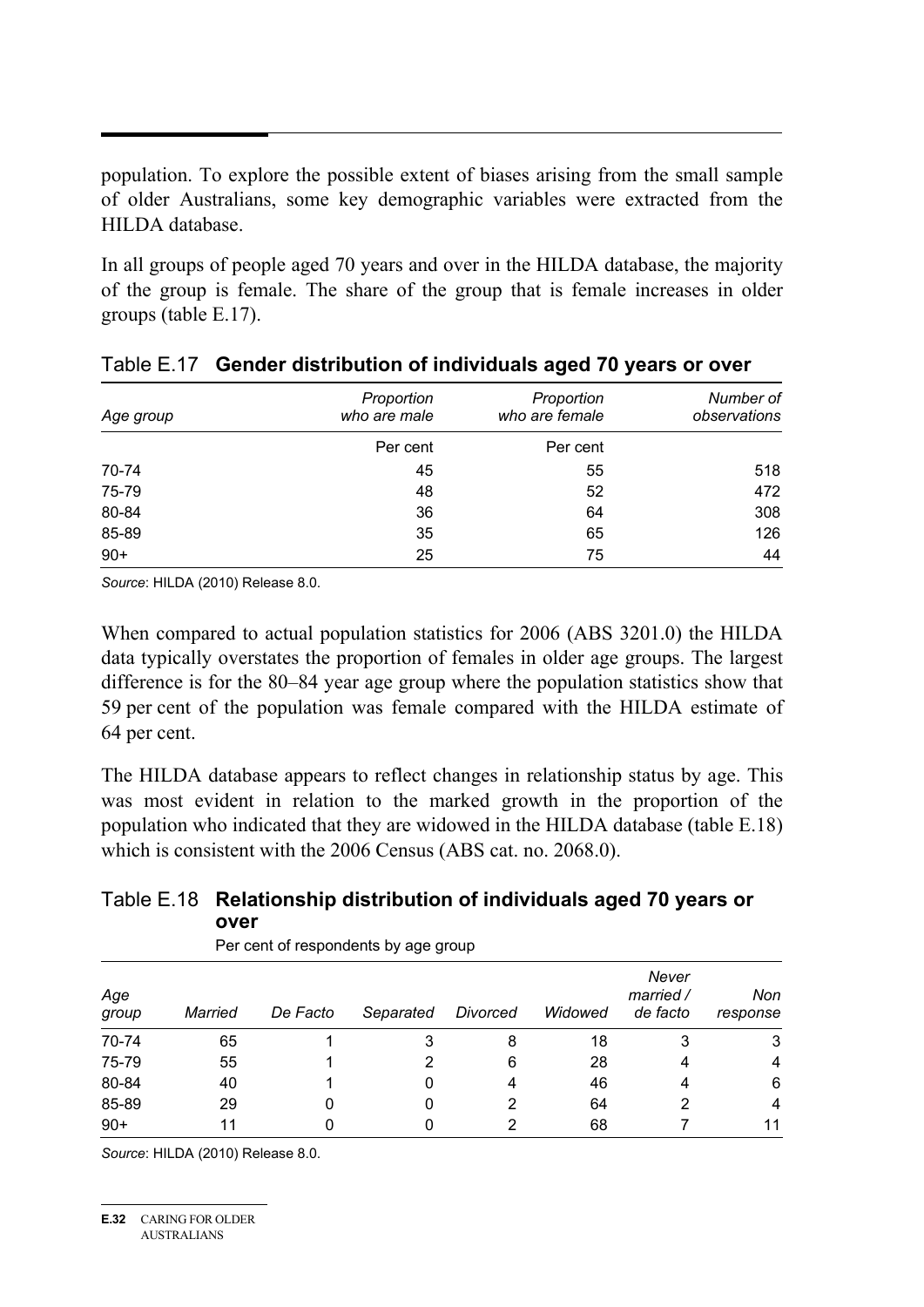The 2007–08 Survey of Income and Housing reports rising home ownership by age group and an increasing proportion of lone person households by age group (ABS 4130.0). These trends are also evident in the HILDA database, along with additional detail on relationship status (table E.19).

| Age group | Legally<br>married | Separated | Divorced | Widowed | Not married,<br>separated,<br>divorced or widowed |
|-----------|--------------------|-----------|----------|---------|---------------------------------------------------|
| 18-19     | 0                  | na        | na       | na      | 1                                                 |
| 20-24     | 41                 | 0         | 0        | na      | 8                                                 |
| 25-29     | 61                 | 53        | 11       | 100     | 23                                                |
| 30-34     | 76                 | 38        | 19       | 50      | 35                                                |
| 35-39     | 82                 | 45        | 27       | 50      | 44                                                |
| 40-44     | 86                 | 40        | 37       | 64      | 53                                                |
| 45-49     | 87                 | 55        | 31       | 46      | 62                                                |
| 50-54     | 89                 | 57        | 41       | 100     | 65                                                |
| 55-59     | 90                 | 62        | 40       | 78      | 68                                                |
| 60-64     | 86                 | 62        | 46       | 76      | 47                                                |
| 65-69     | 90                 | 69        | 55       | 75      | 79                                                |
| 70-74     | 87                 | 40        | 67       | 70      | 79                                                |
| 75-79     | 81                 | 63        | 33       | 75      | 70                                                |
| 80-84     | 78                 | 100       | 42       | 76      | 62                                                |
| 85-89     | 81                 | na        | 50       | 63      | 100                                               |
| $90+$     | 17                 | na        | 0        | 67      | 33                                                |

# Table E.19 **Probability of holding property equity**

Per cent of respondents by age

*Source*: HILDA (2010) Release 8.0.

While there are concerns about the small sample size of the HILDA database for the older age groups, the data appears to show consistent trends with other published sources. The added advantage of using the HILDA database is the ability to combine information on personal details along with assets and income — providing a basis for determining the effects of the proposed reforms.

# **E.3 Medium and long run projections of the Commission's proposals**

While the Commission provides estimated costs of the proposed reforms in 2050, the costs through the implementation period and into the medium term are also policy relevant. This section provides details on the cost projections relative to forward estimates and a continuation of current policies. In addition, it provides information on the assumed use of aged care over the medium term and compares the long term cost of the proposed scheme under alternative assumptions.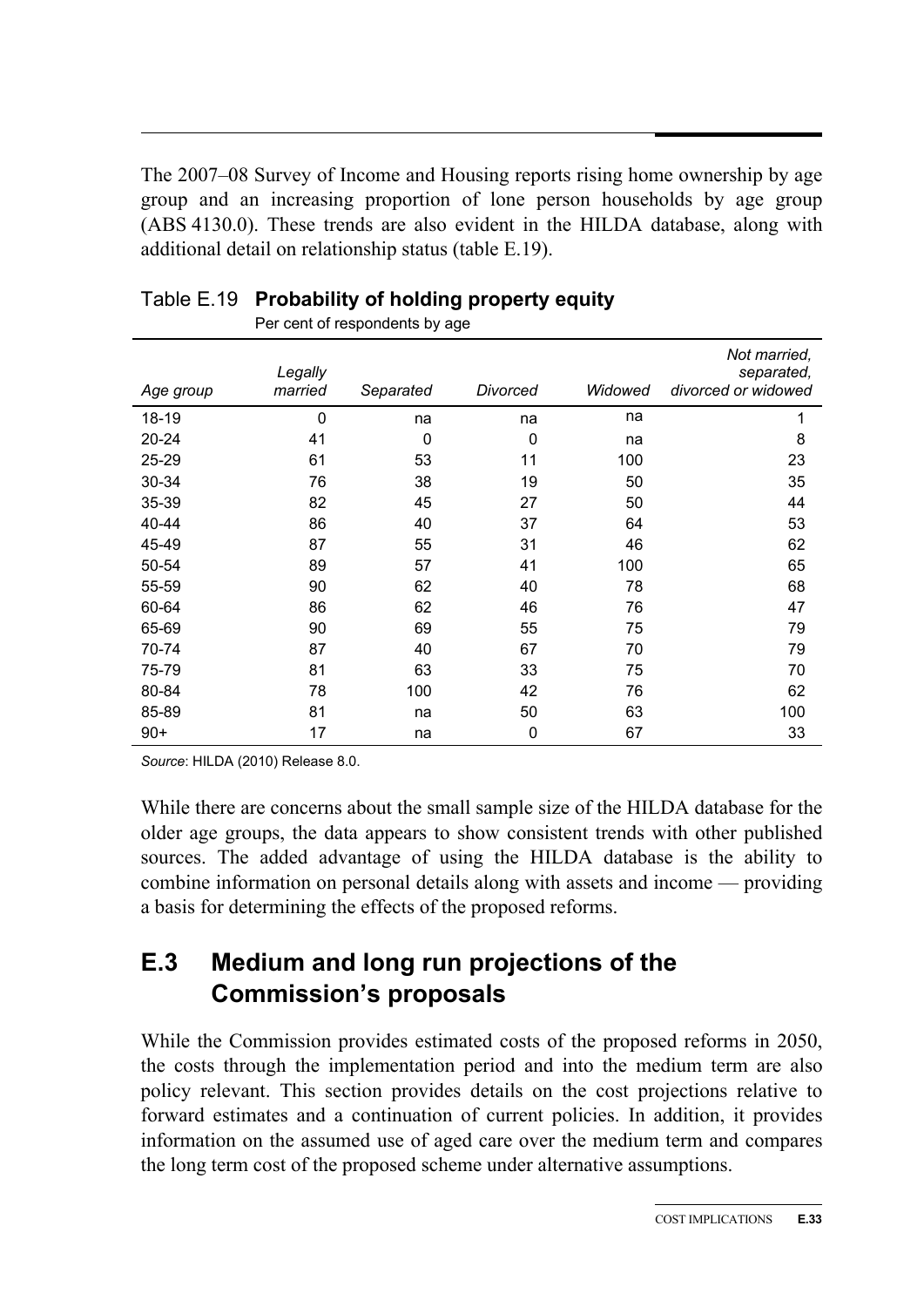# **Costs compared to forward estimates**

As part of the 2011–2012 Budget, the Australian Government provided an estimate of the future nominal public expenditure of age care for each financial year until 2014–15 (Australian Government 2011d). Table E.20 outlines how the modelled costs of the Commission's proposals compare with these forward estimates. The table also compares costs under the forward estimates with those of the 'revised IGR' scenario which is used as the point of comparison for the Commission's proposals beyond the forward estimates period.

It should be noted that the forward estimates values in table E.20 do not include the assessment costs and the cost of labour force initiatives.4 This is to ensure that the costs of the Commission's proposals and the figures outlined in the forward estimates are broadly comparable. It should be noted that potential start up costs from the proposed Australian Aged Care Commission have not been included. For these projections, it has also been assumed that the Government will be in a position to implement the new co–contribution regime relatively early — from 1 July 2012. This comparison should therefore be treated with caution as it is purely illustrative.

#### Table E.20 **How does the cost of the proposed scheme compare to forward estimate costs of aged care?**

|                                | 2012-13    | 2013-14    | 2014-15    |
|--------------------------------|------------|------------|------------|
|                                | \$ million | \$ million | \$ million |
| Forward estimates <sup>b</sup> | 12 3 8 5   | 13 182     | 14 095     |
| <b>Revised IGR</b>             | 12 055     | 12847      | 13 8 26    |
| Commission proposals           | 11 077     | 12 0 84    | 13 3 10    |

For forward estimate period**a**

**a** Forward estimates are published in nominal dollars for financial years. For all other tables and figures in this appendix a reference to a single year is for the financial year ending 30 June in the nominated year. **b** Includes the National Partnership on transitioning responsibilities for aged care and disability services and expenditure items relating to Budget outcome items 4.5, 4.6, 4.7 and 4.8 in the Department of Health Budget Papers and outcome item 2.4 in the Department of Veterans' Affairs Budget Papers.

*Sources*: Department of Health and Ageing and Department of Veterans Affairs 2011-12 Budget Papers, Australian Government Budget Paper no. 3 and Commission calculations.

The Commission has not estimated cost savings outside of the aged care system that may be achieved under its proposals. Four aspects of the Commission's recommendations that could lead to cost savings for the Government are:

 $\overline{a}$ 

<sup>4</sup> Assessment costs are effectively the additional costs of introducing and operating the Gateway over the current costs of providing existing functions that the Gateway will be responsible for.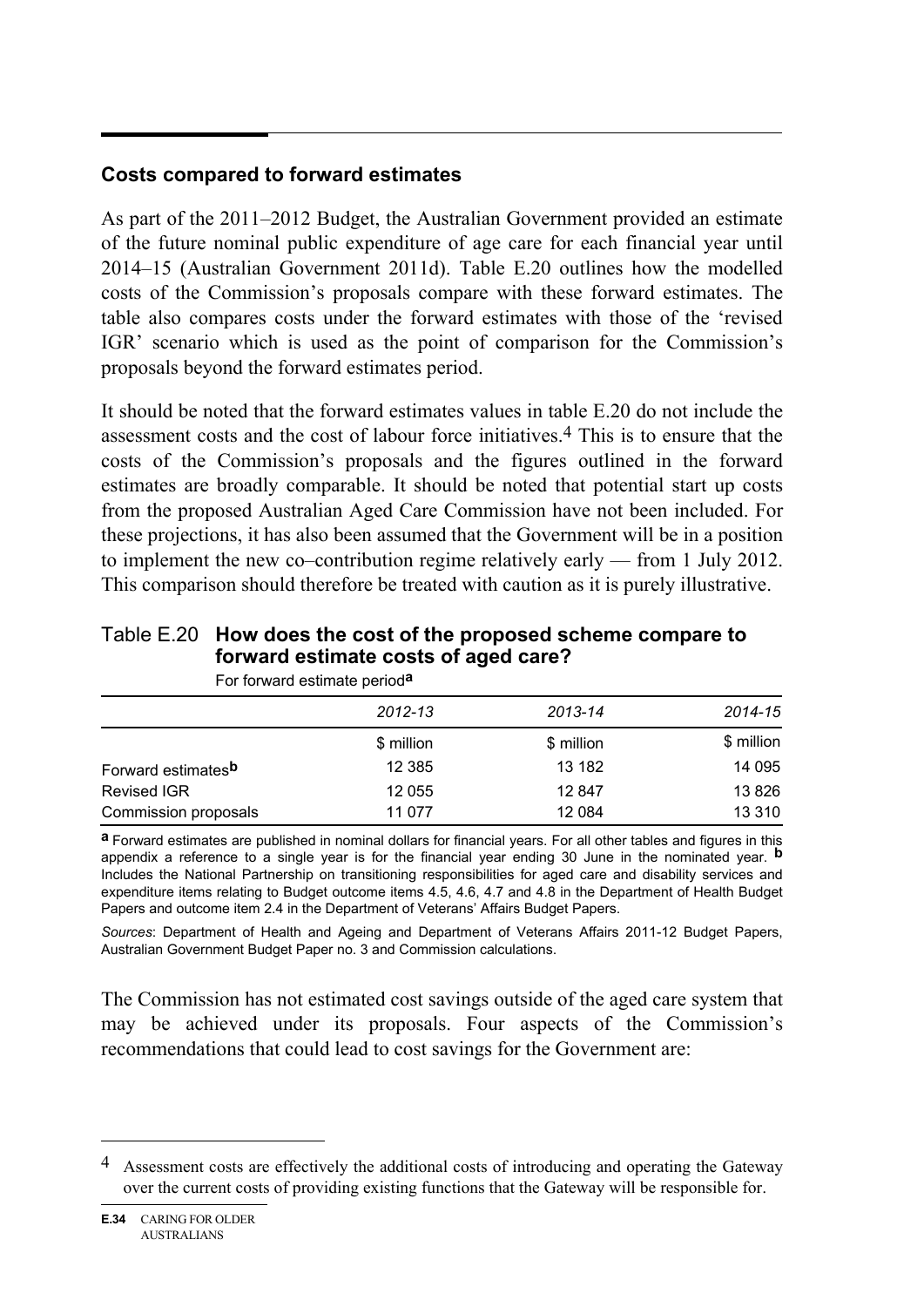- a reduced need for older Australians to access acute and sub–acute health care services as a result of better assessment procedures and a greater continuity of aged care
- providing sub-acute services in residential care at lower cost compared to the same services delivered in hospitals
- a reduced need for care services by older Australians due to their movement into more age-appropriate housing
- possible financial gains for the government by administering the Australian Age Pensioners Savings Account scheme.

# **Costs compared to the 'revised IGR projection'**

As a way of showing how the proposed reforms would affect government expenditure beyond the forward estimate period, the revised IGR projection was used as the basis for comparison (figure E.3). Figure E.3 shows separate lines indicating costs based on a maximum co–contribution rate of 25 and 35 per cent with the marginally higher line reflecting the 25 per cent maximum co–contribution rate.

# Figure E.3 **Projected cost of aged care in the medium term**



In millions of 2010 dollars

*Data source*: Commission calculations.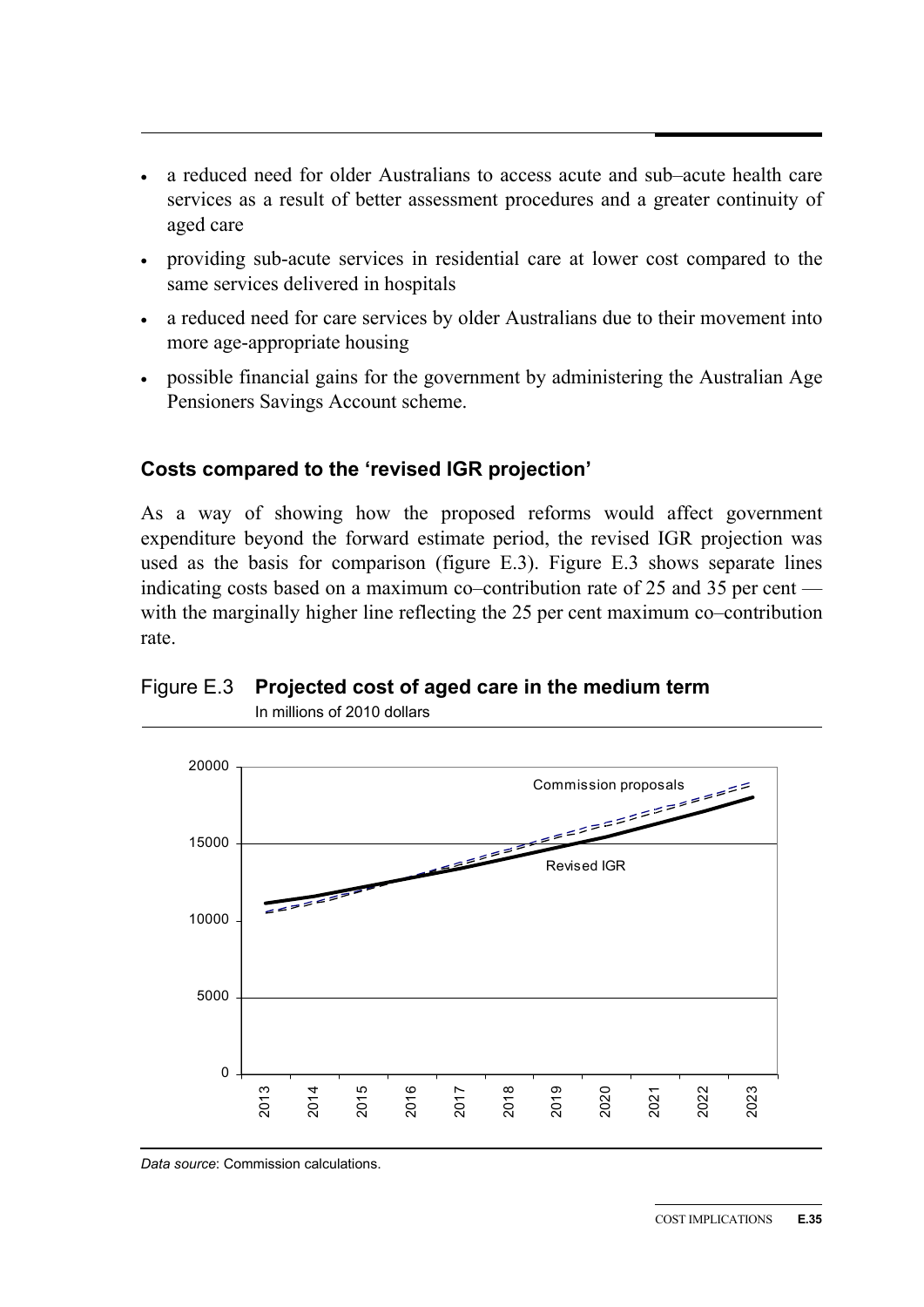The indicative cost projections encompassing the Commission's key proposals, outlined in figure E.3, are influenced by the proposed implementation plan. Under the proposed reforms, new care recipients with the means to do so would be expected to make a higher co–contribution to their care costs from the introduction of the reforms while the expansion in aged care places is intended to occur over a number of years. The proposed timing of these two changes contributes to the indicative costing initially being below the projected cost of a continuation of the current arrangements (the revised IGR projection) over the first three years of the projection period.

# **Gradual expansion of aged care places**

As discussed in section E.2, the Commission identified unmet need for care services among older Australians. In the long term, it is proposed that this unmet need will be addressed by removing the quantitative limitations on aged care places that currently exist. However, there are concerns that a sudden removal of the restrictions on the supply of age care places may cause difficulties as current providers may be unable to provide the formal aged care services people currently need — this concern is particularly pertinent for community care services, where the unmet demand for services is likely to be greatest.

The Commission proposed a controlled expansion in community care packages to occur before the restrictions on aged care places are removed (chapter 17). For these indicative projections, the hours of community care provided is assumed to grow by around 20 per cent per annum until the amount of unmet need is met. It is unclear when unmet demand could be met through such an approach. For this reason, the Commission has considered that the final phase of the implementation plan could begin from five years after the initial phase is implemented.

It is also proposed that a new and temporary community care package be developed — the Community Care Intermediary Package (CCIP). At present, there is a large gap between the average level of services provided under CACP and EACH packages. The proposed CCIP is intended to provided aged care services to older people whose needs exceed what is typically provided under CACP, but who do not require an EACH package. When the Commission's reforms are fully implemented, there will be a continuum of care and hence the intermediate level would no longer be required.

For the purposes of projecting the cost of care places, CCIP is assumed to be equal to 60 per cent of an EACH package. It was assumed that clients receiving a CCIP place would receive around 70 per cent of the direct care hours of a person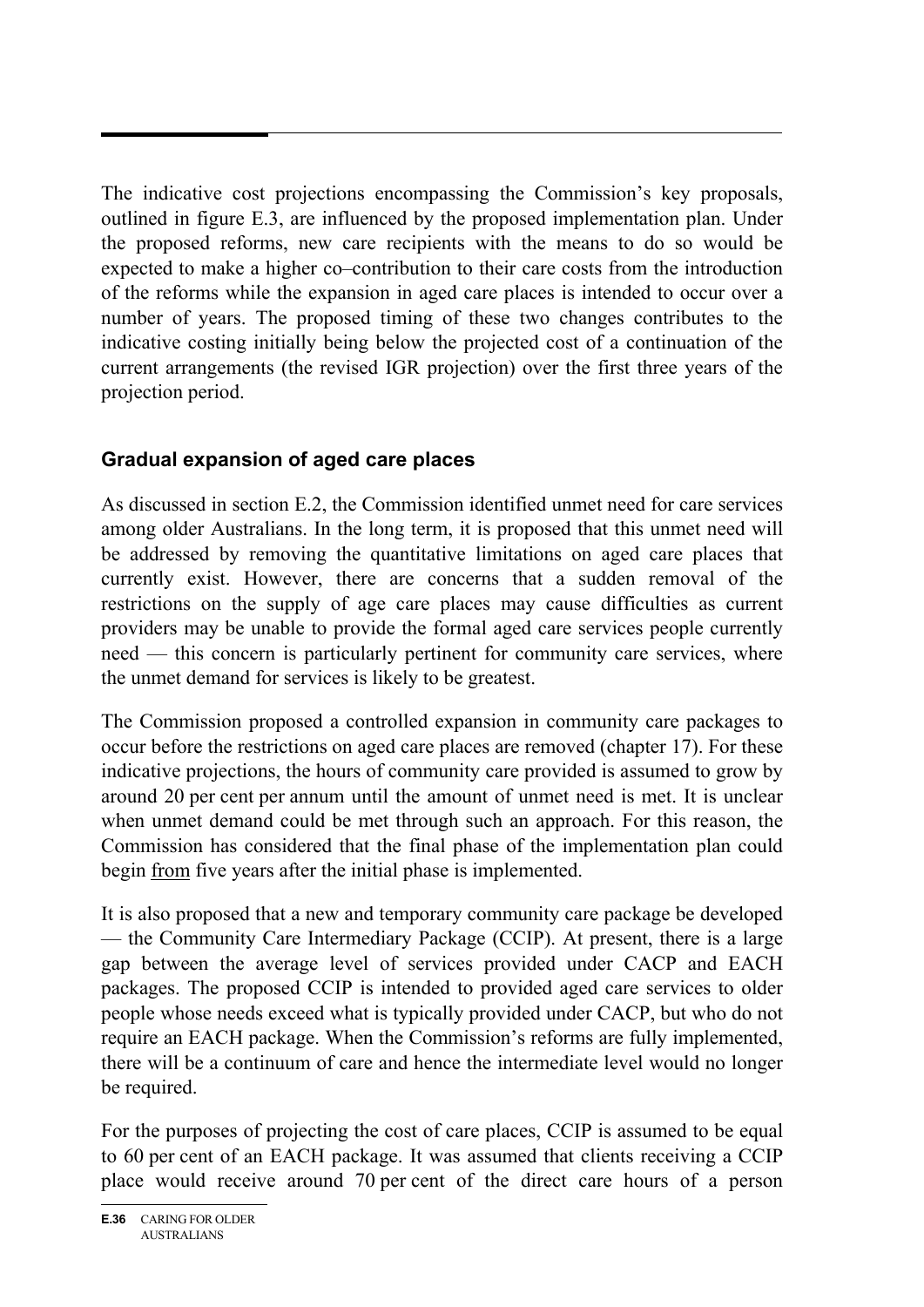receiving an EACH package. The difference in the assumed relative cost and contact hours between CCIP and EACH packages arise because the Commission considers that a CCIP package will involve less complex care than an EACH package and that a greater share of the CCIP contact hours will be delivered by personal care workers.

For the purposes of costing the Commission's proposals, community care packages are assumed to expand for the first time in 2013, with the assumed unmet demand being met by:

- $\cdot$  2017 for CACP
- 2020 for EACH and
- $\cdot$  2024 for EACH-D.

The number of CCIP packages is assumed to expand until 2020. For the purposes of costing the Commission's proposals, after 2020, the places are assumed to be gradually re-absorbed into CACP–type packages. This two-stage process has been used to:

- allow a more accurate representation of the cost and care places during the transition arrangements
- ensure that the projections of care places beyond the transition period is consistent with the approach to projecting future needs outlined in section E.5.

The assumed number of community care places being used for selected years in the transition period is outlined in table E.21.

| <b>UUU places per year</b> |      |      |      |      |      |      |       |
|----------------------------|------|------|------|------|------|------|-------|
|                            | 2012 | 2013 | 2015 | 2017 | 2019 | 2021 | 2023  |
| <b>CACP</b>                | 45.2 | 51.3 | 67.3 | 86.5 | 92.4 | 98.4 | 105.4 |
| <b>CCIP</b>                | 0.0  | 3.0  | 9.0  | 12.5 | 13.3 | 12.0 | 5.0   |
| <b>EACH</b>                | 5.9  | 7.1  | 10.3 | 14.8 | 21.3 | 23.1 | 24.6  |
| EACH-D                     | 2.9  | 3.5  | 5.0  | 7.2  | 10.3 | 14.8 | 21.4  |

Table E.21 **Assumed community care places through transition period**   $1000$  places per year years

*Source*: Commission calculations.

To ensure a consistent basis for projecting costs during the transition period, the number of residential care places has needed to be revised. Using the age-based use approach to projecting aged care use (as outlined in section E.5), the projected use of residential care was less than what was projected for the revised IGR scenario. However, such an outcome is unlikely because community care places are expected to only increase gradually. As such, it was assumed that there would be a gradual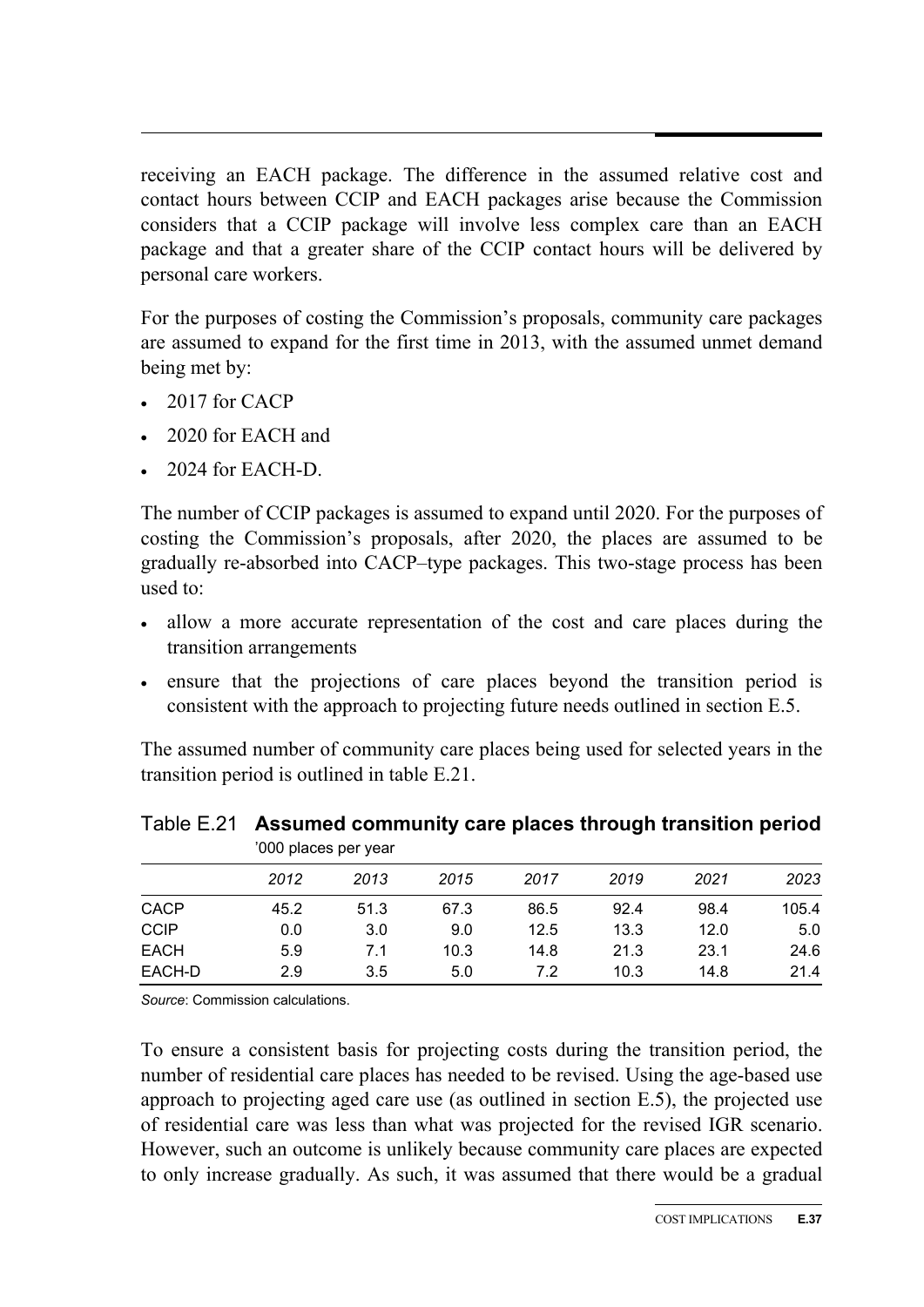convergence from the actual number of residents in care in 2010 to the projected care levels calculated using the age base use approach.

# **Indicative long term public costs under different care co–contribution and lifetime stop-loss assumptions**

The Commission explored what the impact of different combinations of maximum care co–contribution rates and stop-loss limits would be on the indicative public cost of aged care in 2050 (table E.22). The largest differences in indicative costs measured as a per cent of GDP in 2050 — occurs when the lifetime stop-loss amount is changed from \$40 000 to \$60 000.

# Table E.22 **Indicative public cost of proposed aged care arrangements**

| Lifetime stop-loss amount $(\$)$ | 25 per cent maximum<br>co-contribution rate | 35 per cent maximum<br>co-contribution rate |
|----------------------------------|---------------------------------------------|---------------------------------------------|
| 40 000                           | 2.04                                        | 2.03                                        |
| 60 000                           | 2.00                                        | 1.98                                        |
| 80 000                           | 1.98                                        | 1.96                                        |
| 100 000                          | 1.97                                        | 1.94                                        |
| 120 000                          | 1.97                                        | 1.93                                        |

As per cent of GDP in 2050 based on different assumptions

*Source*: Commission calculations.

The choice of maximum care co–contribution rates appears to have relatively limited impact on the public cost of the proposed scheme. This is largely due to:

- the design of the indicative comprehensive means test where most people are assumed to make the same co–contribution even when the maximum rate is changed from 25 to 35 per cent of care costs
- the scheme including a lifetime stop-loss mechanism, which limits the increase in co–contributions made when a higher maximum rate is chosen.

# **E.4 Workforce projections through to 2050**

One of the key challenges in implementing the proposed reforms will be the capacity of the workforce to meet the expected growth in demand for aged care services — aged care services are inherently labour intensive and this is unlikely to change significantly in the near future.

This section outlines how the workforce requirements of the Commission's proposed aged care system were derived. Projections presented in this section are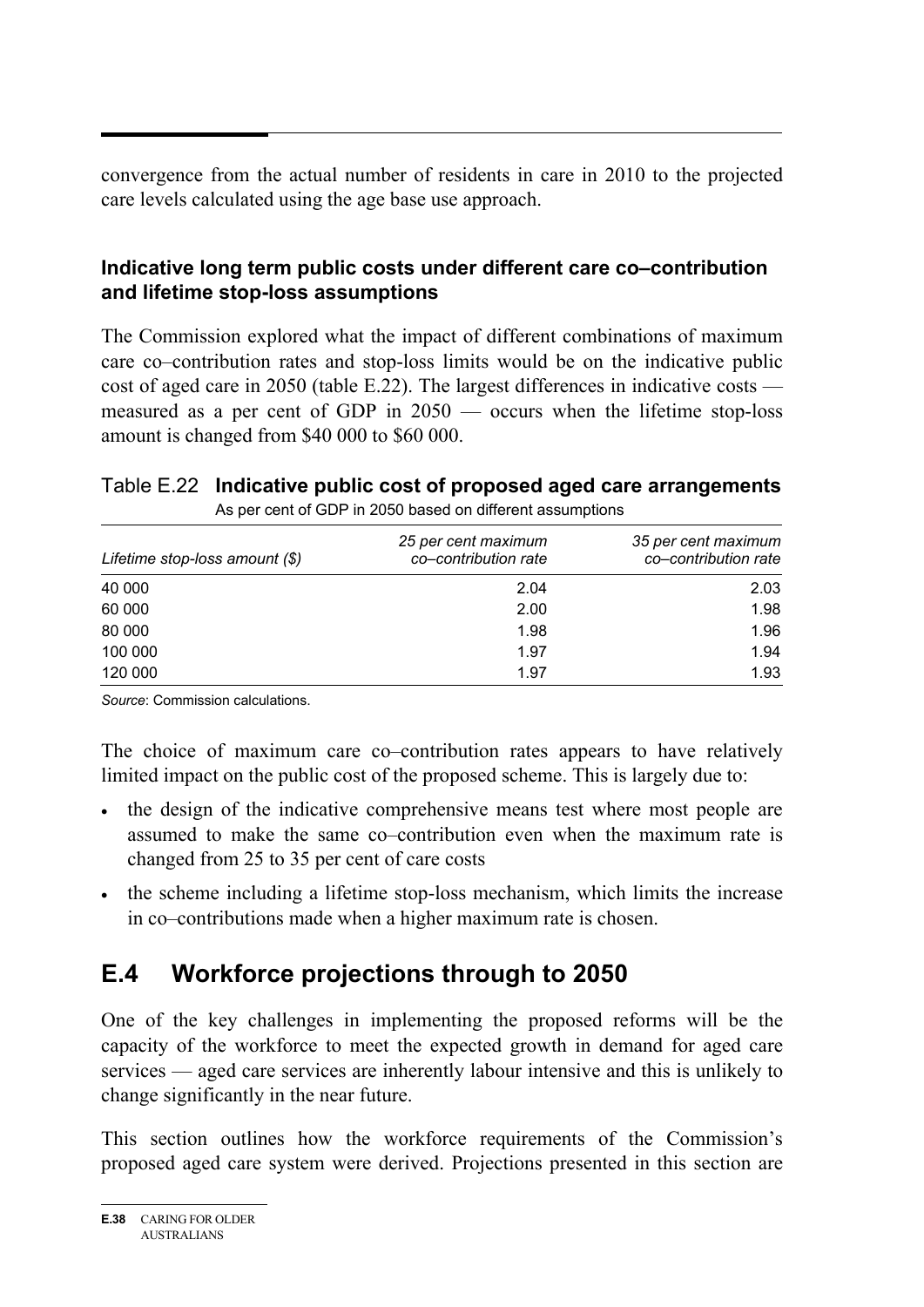indicative only. They are inherently uncertain and would be significantly different if any of the underlying assumptions changes.

# **Methodology**

 $\overline{a}$ 

The factors that were taken into account when calculating future workforce requirements are the projected use of aged care places (dealt with above) and the staffing levels required to service these places.

*Staffing levels* per aged care place were estimated using information from the 2007 National Aged Care Workforce Census (NACWC) (Martin and King 2009) and the 2008 Community Care Census (DoHA 2010e).

The NACWC provides information on the total number of workers and full-time equivalent direct care workers that delivered residential aged care services in late 2007 (between October and November). Taking the estimated number of workers and the number of residents in care during this period, it was possible to derive a ratio of the number of workers per resident during the census period for both direct care workers and all workers employed by residential services.5 It was not possible to distinguish differences in the care requirements for high and low care residents. As such, a uniform staff ratio was calculated for all residents. This ratio underestimates the required residential aged care workforce as the proportion of residents with high care needs is expected to increase throughout the projection period.

The NACWC is not able to differentiate between staff who are delivering HACC services from staff delivering community care packages. However, the community care part of the NACWC provides some indication of the number of support workers required to assist in the delivery of community care services.

The Community Care Census provides information from which the average number of care hours received by packaged care clients by type of package can be calculated. This information was used to calculate the number of hours of care that would be required to deliver aged care services in the community at different care package levels as they currently exist. In order to calculate the staffing levels required during the transition stage, it was assumed that delivery of a community

<sup>5</sup> Direct care workers include nurses, personal carers and allied health professionals. Recognising that many workers in each setting are part-time rather than full-time employees, the total number of direct care workers was also estimated. All workers includes direct care workers and support workers (for example, catering staff and maintenance staff).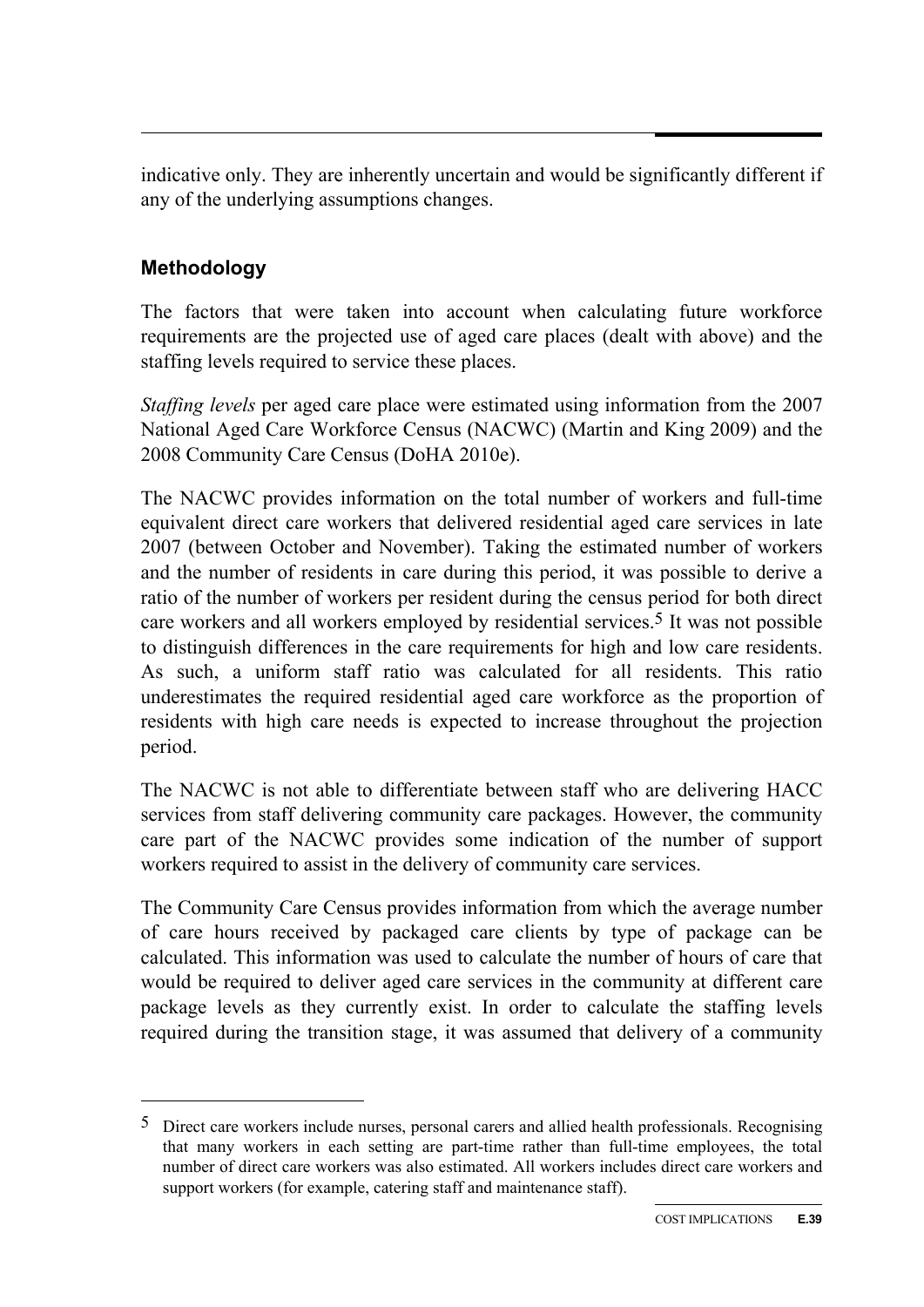care intermediary package (CCIP) would require 70 per cent of the staffing level of an EACH package.

# **Results**

Based on the methodology outlined above, and assuming that staff to client ratios are maintained at their 2007-2008 levels, the Commission estimated that about 980 000 workers (including support staff) will be required to deliver aged care services (not including community support services) by 2050 if the proposals are implemented (table E.23).

These projections suggest that the current workforce will need to more than quadruple in size by 2050, with nearly 80 per cent of the projected growth required to support the delivery of residential care services. However in terms of relative growth, the total residential care workforce is expected to grow by only three fold compared to a nearly eight fold increase in the total community care workforce.

|                                                                  |         | 2020    | 2030    | 2040    | 2050    |
|------------------------------------------------------------------|---------|---------|---------|---------|---------|
|                                                                  | 2010    |         |         |         |         |
| Residential care                                                 |         |         |         |         |         |
| Direct care workers (FTE workers)                                | 85 000  | 107 000 | 157 000 | 254 000 | 353 000 |
| Direct care workers (total workers)                              | 144 000 | 182 000 | 266 000 | 431 000 | 598 000 |
| Total residential care workforce<br>(direct and support workers) | 189 000 | 239 000 | 349 000 | 565 000 | 785 000 |
| Community care                                                   |         |         |         |         |         |
| Direct care workers (FTE workers)                                | 11 000  | 41 000  | 57 000  | 82 000  | 102 000 |
| Direct care workers (total workers)                              | 19 000  | 66 000  | 92 000  | 132 000 | 164 000 |
| Total community care workforce                                   |         |         |         |         |         |
| (direct and support workers)                                     | 22 000  | 78.000  | 109 000 | 156 000 | 194 000 |
| Total workforce requirement <sup>a</sup>                         | 212 000 | 317 000 | 459 000 | 721 000 | 979 000 |

#### Table E.23 **Projections of aged care workforce demand**

**a** Total workforce requirement may not reflect sum of components due to rounding.

*Source*: Commission calculations

# **E.5 Key assumptions and sensitivity analysis**

The level of Government expenditure on aged care services in the future will primarily be influenced by five factors:

- the age–specific disability levels of older Australians
- the growth in the number of older Australians
- any change in the care mix between residential and community care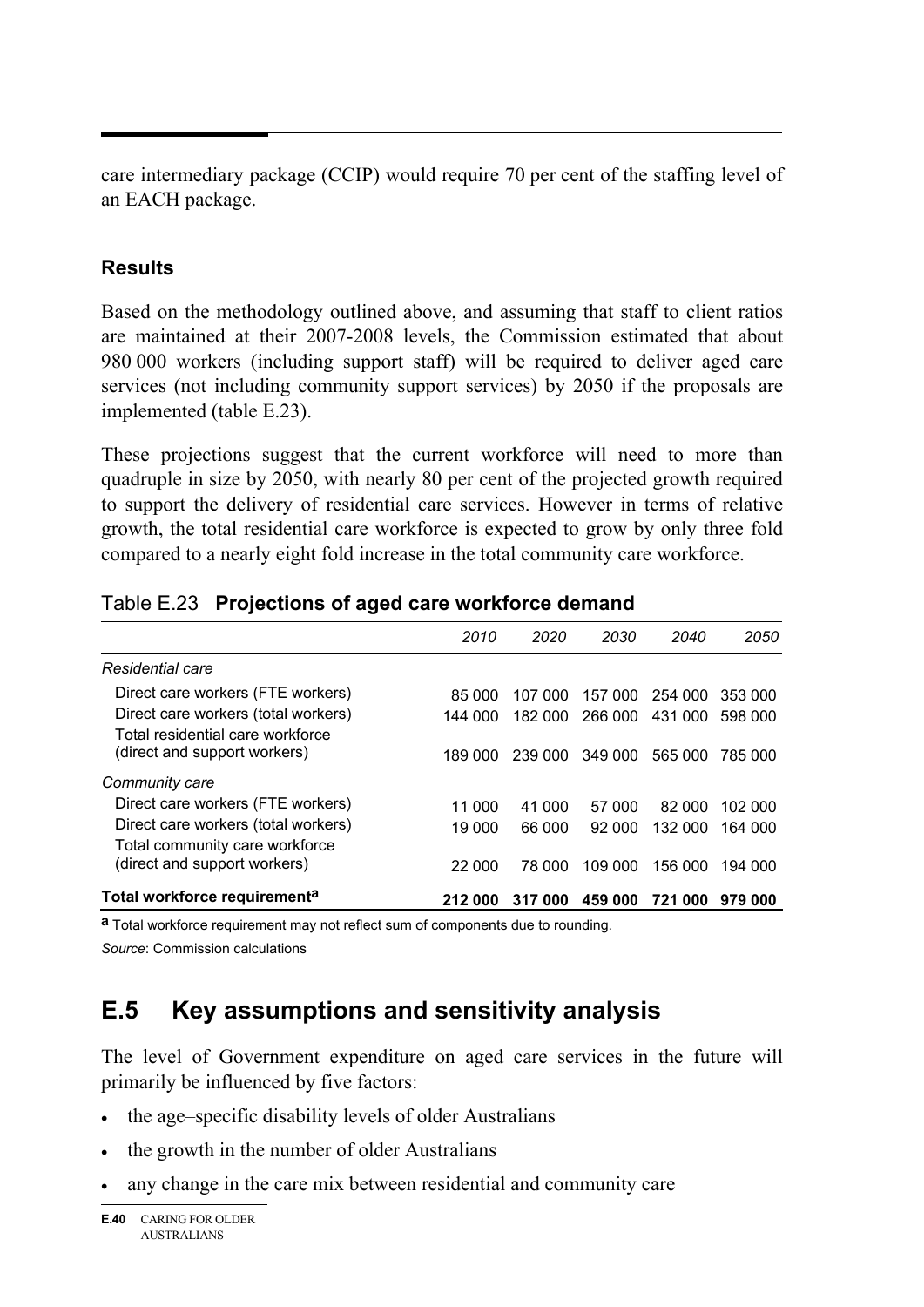- changes in the average cost of residential and community care services per person
- changes to the public costs of services as a consequence of the financial co–contributions that care recipients are expected to make.

These factors have been incorporated into the Commission's projections of aged care expenditure.

Where sensitivity analysis has been undertaken, the potential impact of alternative assumptions has typically been reported as percentage points of GDP to two decimal places. This additional level of detail provides a better basis for comparison — especially as some of the variation in projections are less than 0.1 percentage points of GDP.

## **Disability levels among older Australians**

Changes in the prevalence of age-specific disability rates can potentially have a considerable effect on the cost of the aged care system. A reduction in the disability levels of older Australians, for example, could be expected to result in the deferral of their need for care services (particularly intensive care services), and as such, have a downward influence on the overall cost of the system. Increasing disability rates would have the converse effect.

The Hogan Review (2004) assumed that age–specific disability rates would fall by 0.25 per cent per annum through to the end of their projection period in 2042-43 (see chapter 3). The Review cited international evidence that age–specific disability rates were declining in industrialised countries as the basis for this assumption. The Review noted, however, that the evidence specific to Australia of decreasing disability prevalence among older people was less clear. The Review suggested that even if the disability prevalence of people aged 65 years or older is not falling in aggregate, the disability rates of individual age cohorts within this group may be.

To ascertain the extent that age-specific disability rates in Australia have been changing, the Commission examined the three most recent Surveys of Disability, Ageing and Carers (SDAC), undertaken by the ABS in 1998, 2003 and 2009. While there have been variations in the age-specific disability rates between the surveys, very little of the change has been statistically significant. Of the change that has occurred, most has been in reduced age-specific disability rates (appendix H). Given this, the Commission has made the conservative assumption that the existing age-specific disability rates will prevail throughout the period for which it is projecting the costs of Australia's aged care system (through to 2050). Any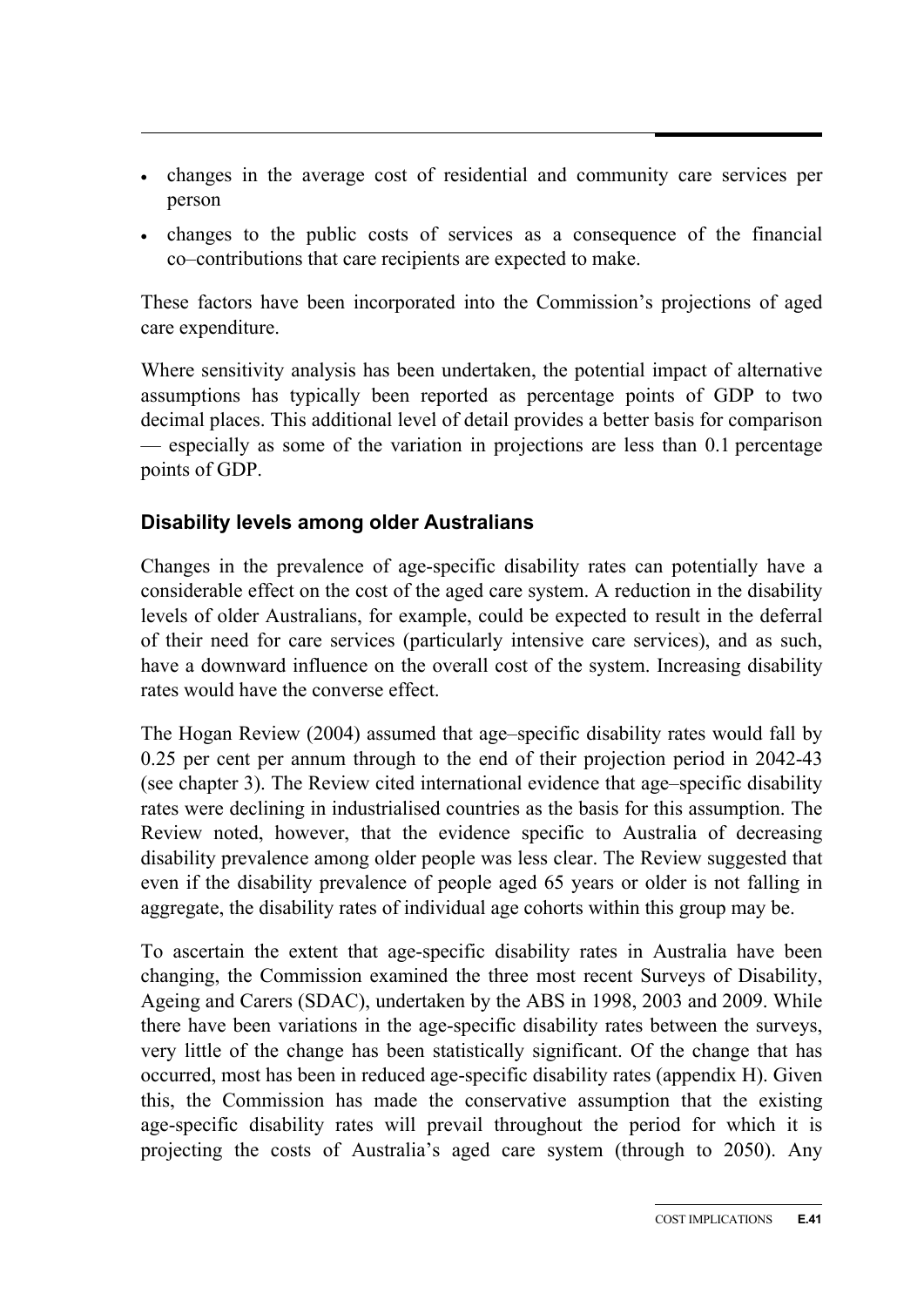reduction in age-specific disability rates will reduce both the public and private costs of aged care.

To indicate how sensitive the cost projections would be to alternative assumptions about disability rates, the Commission also projected what the public cost would be if the age-specific disability rates were to decline by 0.25 per cent per year (as assumed in Hogan Review 2004). Under this assumption, the public cost:

- of the revised IGR projection would fall from 1.83 to 1.56 per cent of GDP in 2050
- of the Commission's proposals would fall from 2.00 to 1.81 per cent of GDP in 2050 (assuming a 25 per cent maximum co–contribution rate and a \$60 000 lifetime stop-loss limit).

# **Growth in the number of older Australians**

Currently the use of formal aged care services increases rapidly for people aged 85 years and older (figure E.4). The proportion of people aged 85 years or older is expected to nearly treble from 1.8 per cent of the population in 2008 to 5.1 per cent in 2050 (assuming population projections consistent with the 2010 IGR). This is primarily a consequence of greater longevity and the bulge in population associated with baby boomers from about 2030. Ageing will exert substantial pressure on aged care expenditure.

The provision of 'intensive aged care' places in Australia is currently guided by the national planning benchmark. That benchmark indicates a target of 113 aged care places per 1000 people over the age of 70 in Australia by June 2011 (DOHA 2010p).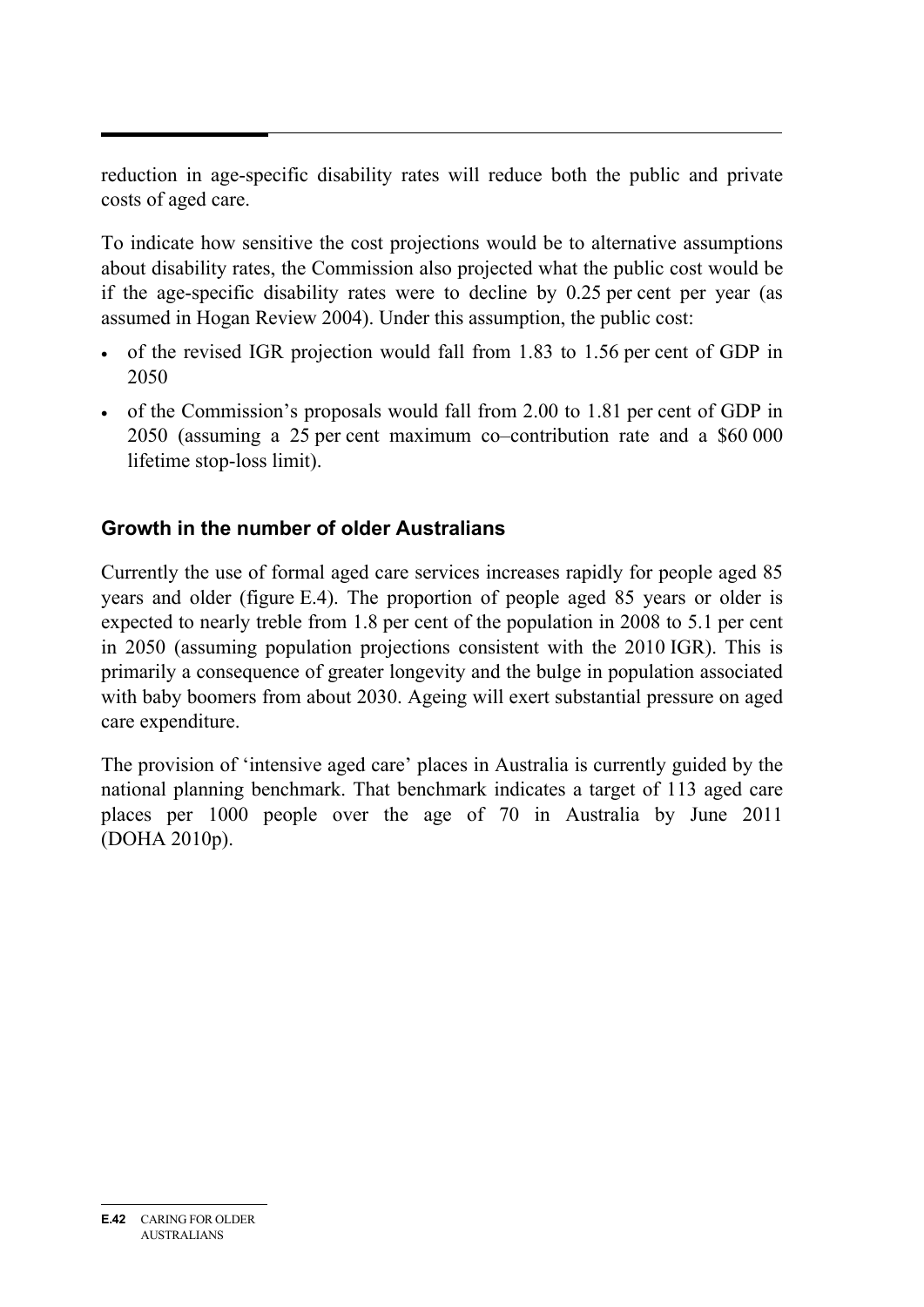Figure E.4 **Use of aged care services by age group**  Use in 2008 per 1000 people in age group **a**



**a** Includes those using HACC, Veterans' Home Care, Community Nursing (DVA program), CACP, EACH, EACH-D and residential care in 2008 compared to population in age range on 30 June 2008. Some people can be receiving services from more than one program, so these numbers will overstate the actual number of people receiving services.

*Data sources*: AIHW (2009c, e); ABS (2010e).

#### *Projecting future use based on current age-specific and sex-specific use*

For the revised IGR scenario, the Commission attempted to estimate the cost of a system that is comparable to the existing arrangements. As such, the number of aged care places was projected using current age-specific and sex-based rates of use of aged care rather than the current planning ratios. While this departs from the established approach for projecting the cost of an existing system, the planning ratio is designed as a tool to meet the demand for aged care places and is subject to review (DoHA 2010p). If the planning ratios approach were to be maintained, it is likely that the actual ratios would rise in the future in response to the underlying demographic trends. Indeed, the planning ratio was initially set at 100 places per 1000 people aged 70 years in 1985 and has since been increased to 113 places per 1000 people aged 70 years or over (DoHA, sub no. 482).

The most commonly used aged care program in all age groups is HACC, with intensive community care packages (CACP, EACH and EACH–D collectively) being the least used in most age groups (table E.24). The aged care programs run by the Department of Veterans' Affairs — Veterans' Home Care and Community Nursing — are also large programs with slightly more than 100 000 clients in 2008-09. However, the number of people eligible for Veterans' aged care programs is projected to fall in the future (DVA 2009) although another cohort of veterans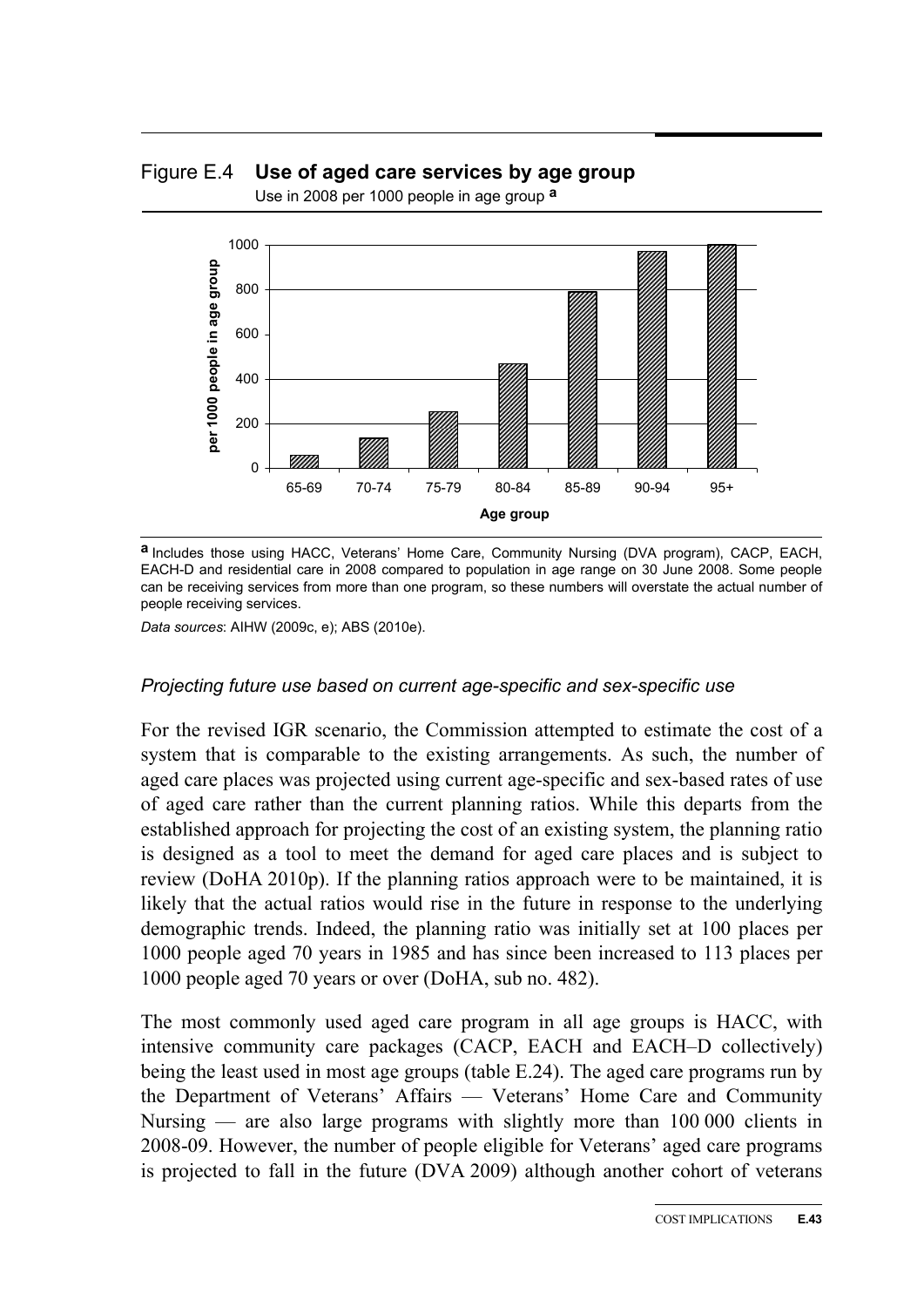associated with the Vietnam War is expected to increasingly use these services in the future.

Age-specific and sex-specific ratios of aged care use were used to project the number of aged care places in the future (table E.24).

|           |             | People using services per 1000 people in age and sex cohort |                    |                  |
|-----------|-------------|-------------------------------------------------------------|--------------------|------------------|
|           | <b>HACC</b> | Veterans' programs <sup>b</sup>                             | Community packages | Residential care |
| Males     |             |                                                             |                    |                  |
| 65-69     | 66          | 2                                                           | 2                  | 6                |
| $70 - 74$ | 100         | 3                                                           | 4                  | 13               |
| $75 - 79$ | 179         | 8                                                           | 8                  | 27               |
| $80 - 84$ | 277         | 62                                                          | 17                 | 57               |
| 85-89     | 325         | 254                                                         | 30                 | 117              |
| $90+$     | 275         | 239                                                         | 51                 | 246              |
| Females   |             |                                                             |                    |                  |
| 65-69     | 95          |                                                             | 3                  | 6                |
| $70 - 74$ | 174         | 4                                                           | 7                  | 13               |
| 75-79     | 292         | 20                                                          | 15                 | 37               |
| $80 - 84$ | 403         | 79                                                          | 30                 | 94               |
| 85-89     | 509         | 130                                                         | 48                 | 209              |
| $90 + c$  | 514         | 95                                                          | 60                 | 412              |

#### Table E.24 **Age and sex based use rates of aged care services in 2008a**

**a** Data includes those people in residential care or on CACP, EACH or EACH-D packages on 30 June as well as the number of people who used HACC throughout the year. The population is the end of financial year population for the age and gender group. **b** Client data for Veterans' programs — Veterans' Home Care and Community Nursing — is from 2008-09. **c** Total for this age groups exceeds 1000 people because some people use more than one service in a year. People can use more than one service in a year if they receive services from more than one program at a time or if they move between services during a year (for example, from HACC or a Veterans' program to residential care).

*Source*: Commission calculations.

Box E.2 outlines the mathematical representation of the projection methodology for community care. A similar approach was used to project the number of residential care places.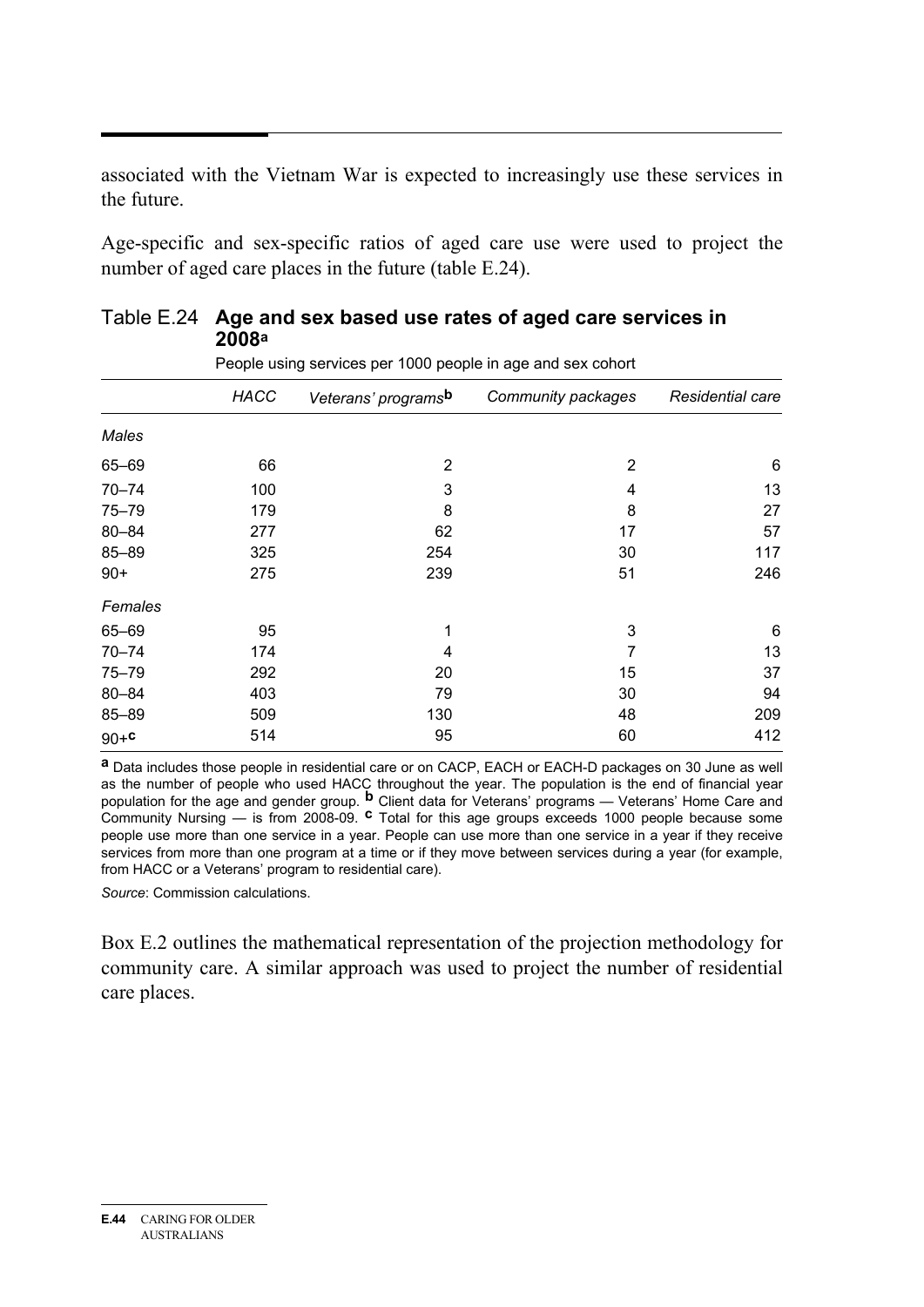# Box E.2 **Projecting the number of community aged care places**

To enable the Commission's analysis to be replicated, the methodology for projecting community based aged care places for the revised IGR scenario can be represented as:

$$
CC_x = \sum_{s=m}^{f} \sum_{a=1}^{n} ASP_x^{as} \times ASU^{as}
$$

$$
CACP_x = \frac{21}{25} \times CC_x
$$

$$
EACH_x = \frac{2.4}{25} \times CC_x
$$

$$
EACH - D_x = \frac{1.6}{25} \times CC_x
$$

Where:

 $CC_x$  = Projected community care places in year x  $CACP<sub>x</sub>$  = Projected CACP places in year x  $EACH<sub>x</sub>$  = Projected EACH places in year x EACH- $D_x$  = Projected EACH-D places in year x  $a = age range (0-64, 65-69, 70-74, 75-79, 80-84, 85-89, 90+)$  $s =$  sex (male or female)  $x =$  projection year (2010 to 2050)  $ASP<sub>x</sub><sup>sa</sup>$  = age and gender specific population in projection year  $ASU^{sa}$  = age and gender specific usage of community care in base year (2008)

The number of people using aged care places in 2008 has been obtained from the AIHW reports (2009c, d). ABS (2010e) was the source of the historical population data, while the ABS population projection B was used to calculate future aged care places (ABS 2008d).

# **Mix of services**

With no change in the frequency or type of disability, frailty or impairment experienced by older Australians in the future, changes in living arrangements and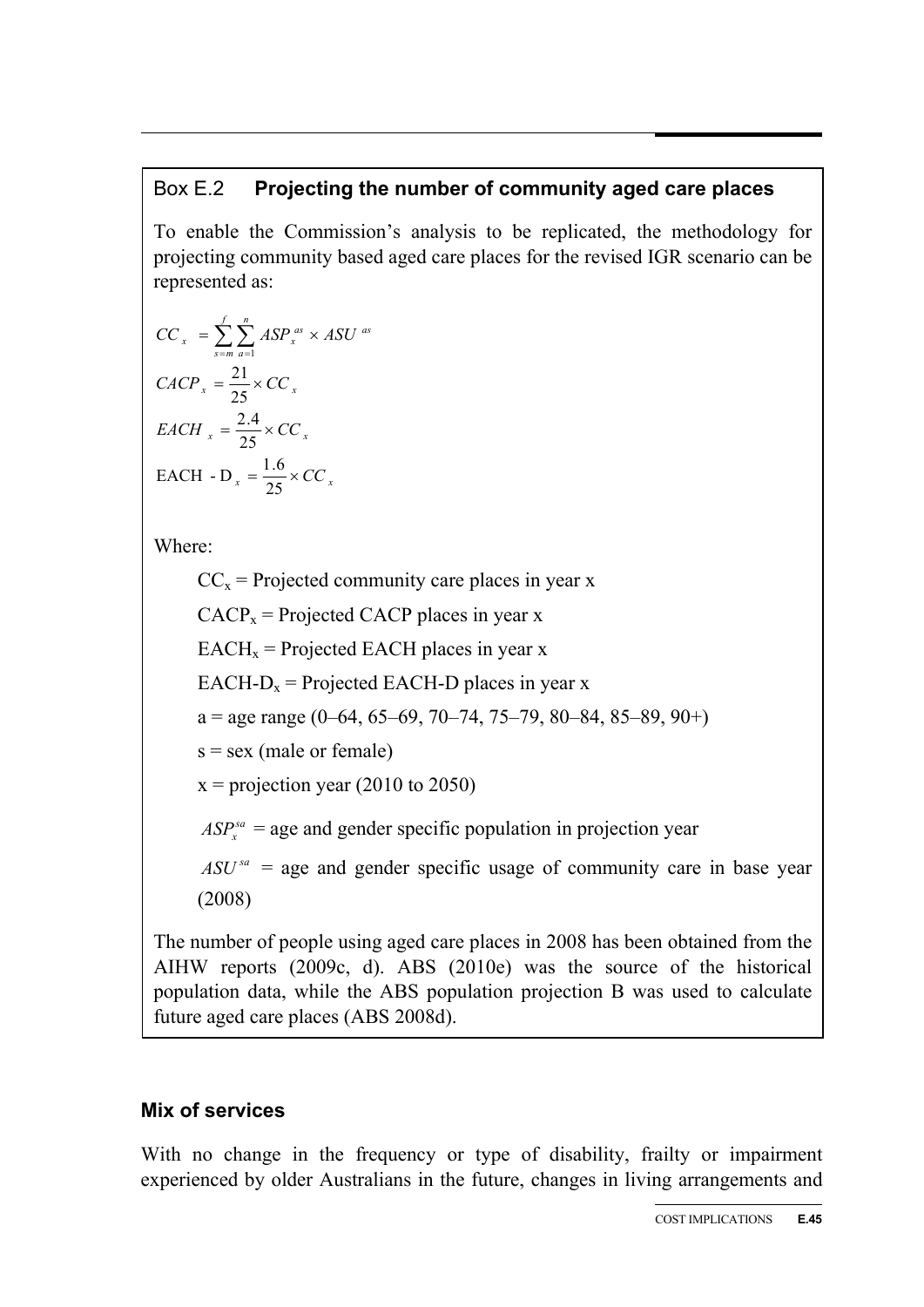support structures could alter the mix of needed services. Some features that influence the cost of aged care include:

- men are living longer. Over the next 40 years, the average age difference between married couples is expected to be less than in previous cohorts
	- by itself, this would tend to increase the availability of carers. While it may increase the demand for services to be delivered to multiple members of the same household, it could reduce the intensity of care required and allow the delivery of care to be more effectively organised
- smaller family sizes and increased frequency of separations, which will decrease the availability of carers
	- this would tend to increase care demand and costs
- the overall impact would be determined by the relative impacts of these somewhat opposing factors
- the historic pattern of immigration into Australia could lead to demand for more culturally specific services, and from some cultural/ethnic groups that have few services at present (however, not all specific needs lead to additional costs).

Other factors may decrease (or limit the increase in) the per person cost of aged care. While the following factors have been identified, the effect of such assumptions on the projected cost have not been estimated:

- there has been an increase in age appropriate housing in recent decades. The continuation of such a trend could offset the need for some aged care services, and reduce the intensity of services required for individuals
	- the introduction of the Australian Age Pensioners Savings Account scheme could lead to a greater uptake of age appropriate housing
- the widespread availability of internet and advanced telecommunication devices (including monitoring devices) could enable people to delay entry into residential care
	- these tools have the potential to overcome social isolation, provide ready contact to family, friends and medical providers and provide older people with greater confidence about their ability to continue living at home safely
- other technological developments may enable the same quality of aged care services to be delivered at a lower cost, or for the quality to be increased for the same cost.

Other factors that would influence the mix of services required are the availability of carers and the rate and nature of disabilities.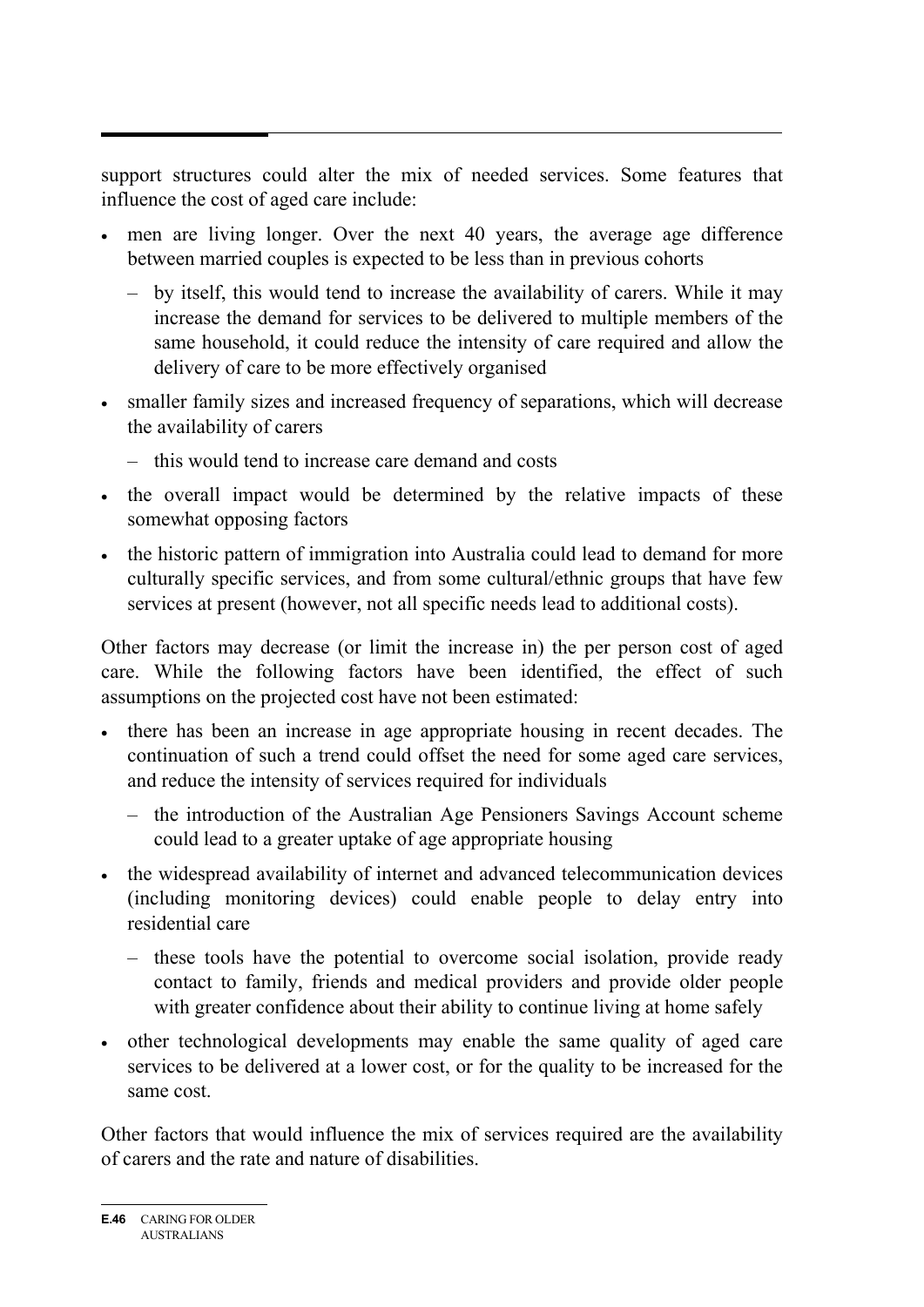#### *Residential care versus community care*

For the revised IGR scenario, the Commission assumed that the ratio of residential care places to intensive community care places would prevail throughout the projected period. While the relative ratio of community and residential care community care places is expected to be maintained, the Commission assumed that the overall planning ratio would change to maintain current age based usage rates. The ratio of 25 intensive community care places for every 88 residential care places is intended to be achieved by 2011 (DoHA 2010n).

The most plausible alternative would be to assume a higher proportion of community care places. Two sets of evidence support this approach:

- over recent years, the share of community care places in the planning ratio has been increased
	- this is consistent with a perceived preference for people to receive aged care services in their homes, rather than move to residential facilities
- there is evidence of extensive waiting times for accessing community care packages, while the number of vacancies in residential care has increased.

Factors that could limit the expansion in community care packages include the possible reduction in the relative availability of informal carers and workforce shortages, although this would also be manifested in demand for residential care.

If a further shift from residential care to community care was assumed to occur, but the age-specific care needs of people do not change, then the type of community care required would be closer to the intensity provided by EACH or EACH-D packages than that provided by CACP.

To demonstrate how sensitive the projected cost would be to the assumed mix between residential and intensive community care, an extreme alternative scenario was constructed where it was assumed that no one used residential care, and that all those previously assumed to use residential care received EACH-D packages instead. Under these assumptions, the total cost (public plus private) decreases by 0.4 percentage points of GDP in 2050 (to 2.5 per cent of GDP). However, because the private contribution to community care packages is substantially less than the contribution for residential care (given the private contribution for accommodation and everyday living expenses), the public cost increases by 0.2 percentage points of GDP in 2050 compared to the revised IGR projection (to 2.0 per cent of GDP).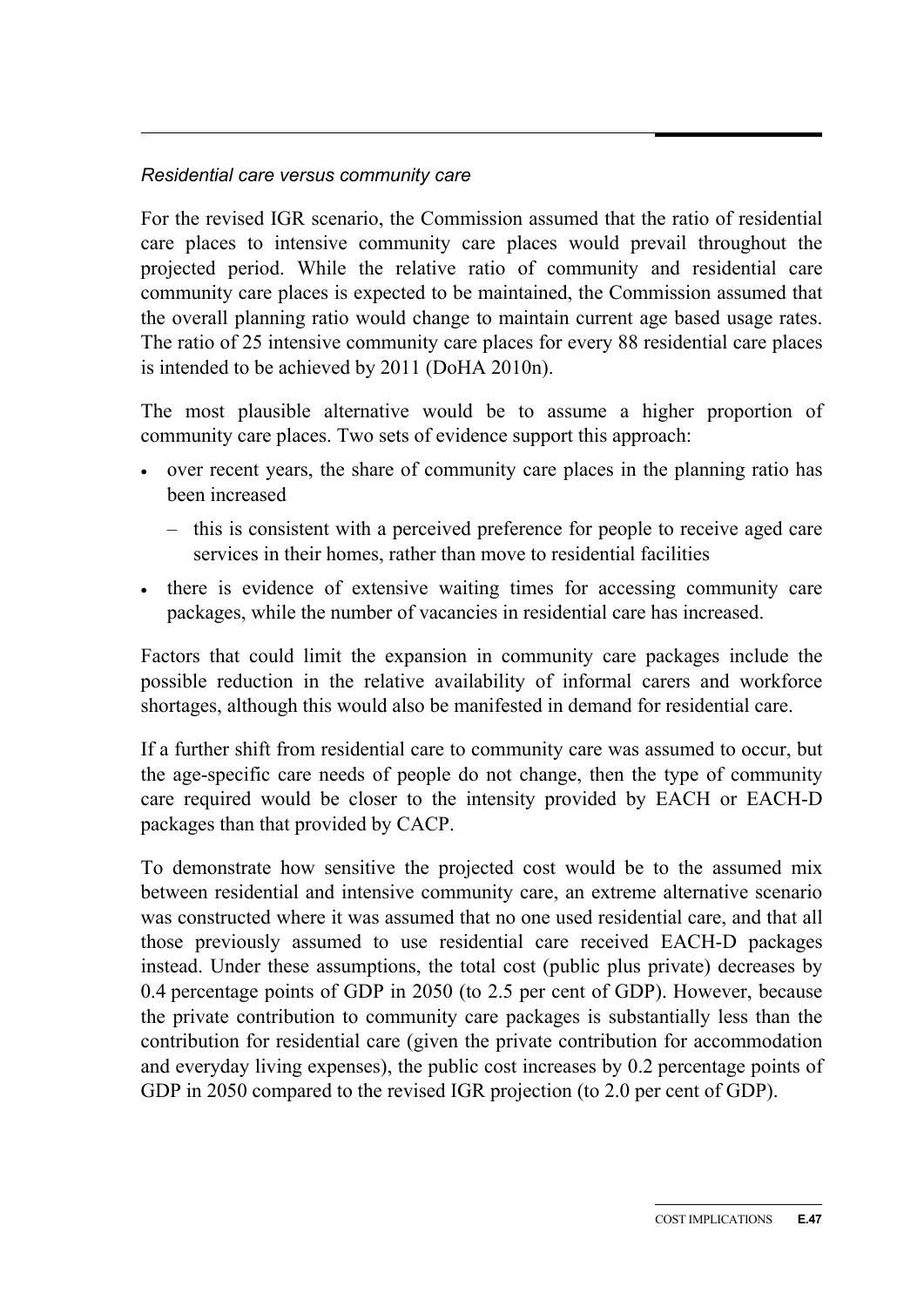#### *Intensity of community care*

Currently, most of the intensive community care places are provided by the CACP program. Submissions to the inquiry indicate that a number of people currently on CACP packages have care needs that exceed the services that can be provided under this program.

If the proportion of EACH and EACH-D places were higher, the public cost of aged care would rise. EACH and EACH-D packages are more costly to deliver than CACP packages, but the co–contribution people are expected to make under current arrangements for each package are similar in dollar terms.

If half of the intensive community care packages were EACH and EACH-D packages (say, for example, 30 per cent EACH places, 20 per cent EACH-D places and 50 per cent CACP packages), the public cost would be 0.08 percentage points of GDP higher than the revised IGR scenario in 2050. Given that the Commission's proposal is for people to make a proportional co–contribution towards the cost of their care, the change in public cost would be smaller for the Commission's proposal.

# **Change in the average cost of care — wage costs**

Future wage costs will have a substantial impact on the future cost of aged care. Chapter 14 highlights that the current wage structure of aged care workers may not be sufficient to attract and retain staff. This difficulty is likely to be compounded in the future because of the increasing number of older Australians requiring care and support and the expected tightening of the overall labour market, making competition for workers more intense.

In the revised IGR projection, it was assumed that wages in aged care would rise by 4 per cent a year in nominal terms (Treasury 2010). The Commission explored the sensitivity of these projections to alternative wage cost assumptions.

To illustrate this, a higher wage growth assumption was selected — this arbitrary assumption should in no way be considered as the Commission's proposal or recommendation of what the rate of growth of wages in the aged care sector should be. Importantly, if prevailing wage costs in the future were higher than those assumed under the revised IGR projection, it would increase the cost of the existing aged care system, as well as that of any alternative approach, including the proposals outlined in this report.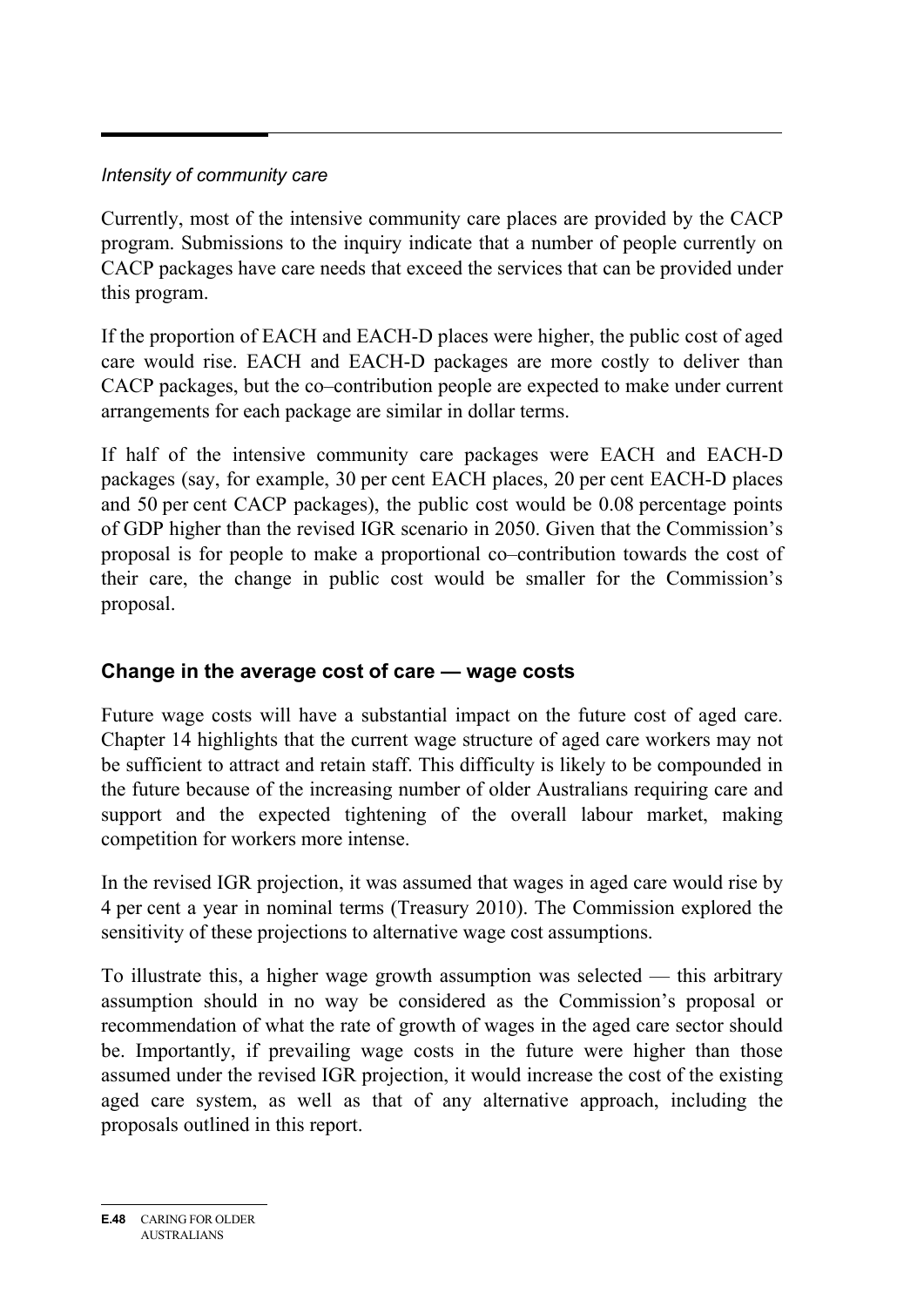For the existing aged care system, if wages were to increase by 5 per cent a year in nominal terms, the public cost would increase to 2.25 per cent of GDP in 2050, compared to the revised IGR estimate of 1.83 per cent of GDP. For the proposed reforms, if the annual growth in nominal wages was assumed to be 5 per cent, the projected public cost would increase from 2.00 to 2.48 per cent of GDP in 2050. This sensitivity analysis is based on the assumption that wages account for 70 per cent of the cost of aged care delivered in community settings and 50 per cent of the cost of aged care provided in residential settings. The compounding effects of 40 years of 5 per cent nominal wage growth compared with 40 years of 4 per cent nominal wage growth produce this illustrative outcome.

# **Financial co–contributions of care recipients**

 $\overline{a}$ 

The current aged care arrangements contain a number of safety net arrangements to ensure that people with limited means can access the care they need. With safety nets remaining an important feature of aged care into the future, one factor that will influence the projected cost is the number of people expected to be eligible for those arrangements.

Some of the basis for determining eligibility for a safety net includes pension status, means tests based on an income or assets test, and less formal hardship provisions.

The average wealth of retirees has been steadily growing. In particular, rising house values have contributed to this increased wealth, but this increase is not universal. A reducing, though substantial, proportion of people are expected to be reliant on the single Age Pension, including people with little or no superannuation who do not own property or financial assets.

The Commission assumed that there will be a decline in the number of full pensioners6 from 55 per cent in 2010 to 36 per cent of those over the qualifying age for the Age Pension in 2050 — which is consistent with the projections in the 2010 IGR. The proportion of self-funded retirees is estimated to increase from 20 to 24 per cent over the same time period.

While around 20 per cent of people who have already reached the Age Pension qualifying age can be described as non–pensioners, just over 10 per cent of people receiving aged care services are non–pensioners. This suggests that full and part

 $6$  Includes people receiving the full rate of the Age Pension, a Department of Veterans' Affairs pension or receiving other government support or pension with a payment equal to or greater than the full pension amount.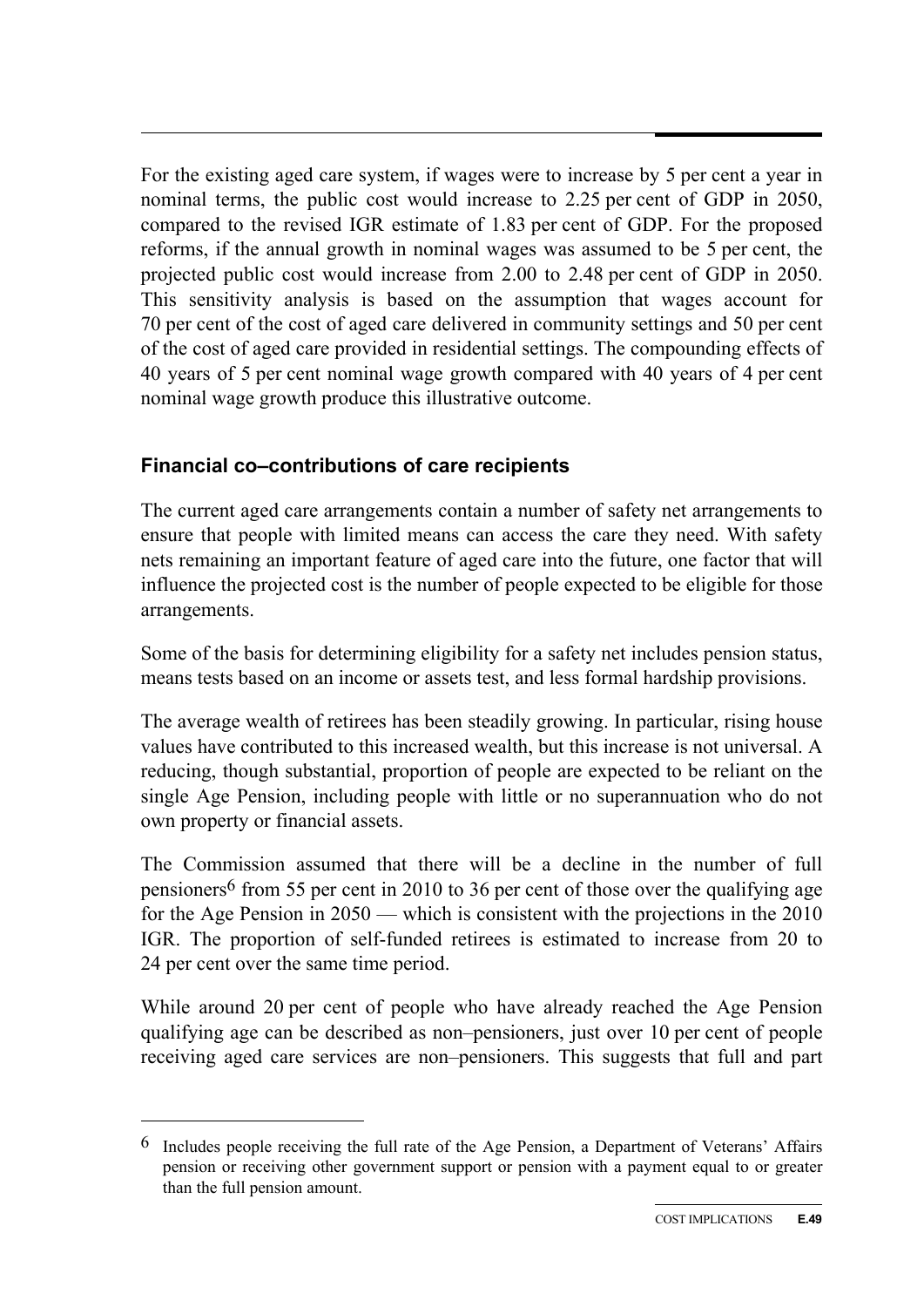pensioners are over-represented among aged care consumers, especially in the HACC and CACP programs, and among residential care clients (table E.25).

|                                                    | <b>HACC<sup>b</sup></b> | CACP | EACH | EACH-D <sup>C</sup> | Residential care |
|----------------------------------------------------|-------------------------|------|------|---------------------|------------------|
| Age Pension <sup>c</sup>                           | 65                      | 74   | 68   | 69                  | 70               |
| Disability support pension                         | 14                      | 3    | 3    |                     |                  |
| Veterans' Affairs pensions                         | 8                       | 12   | 11   | 11                  | 18               |
| Other government pension or<br>benefit             | 3                       | >1   |      |                     |                  |
| No pension or benefit or<br>unknown pension status | 10                      | 11   | 17   | 19                  | 12               |

# Table E.25 **Pension status of aged care recipients**

Per cent of recipients of an aged care program in 2008**a**

**a** Columns may not sum to 100 because of rounding. **b** Includes people receiving HACC for disability support as well as aged care. **c** Includes people receiving a full or part Age Pension. For residential care, this includes anyone receiving a Centrelink pension — not just an Age Pension.

*Sources*: DoHA (2009c, 2010e); AIHW (2009c).

There are good reasons why pensioners are over-represented among people receiving aged care. The majority of people entering intensive aged care are aged 80 years or over (AIHW 2009c, d). As they are an older cohort than those most recently retired, they are less likely to have accumulated superannuation during their working life. In addition, after 15 or more years in retirement, the Commission expects that they will have drawn down a proportion of their savings and investments to fund their retirement.

A study of the wealth of Australian households with at least one person aged 50 years of age or older suggested both that future generations of retirees are likely to be wealthier upon retirement, and that they will draw down on their financial and household wealth in retirement (figure E.5). The study, which used the 2002 HILDA survey, also found that the rate of home ownership among older Australians falls substantially — from 78 per cent of people aged 60–69, to 50 per cent of people aged 85–89 and only 33 per cent of those aged 90 or over. In contrast, people aged 85 or over were found to have the most funds in bank accounts (Lim-Applegate et al. 2006). More recent data released by the ABS estimated that 83 per cent of people aged 65 and over either owned their house outright or had a mortgage (ABS 2009a).